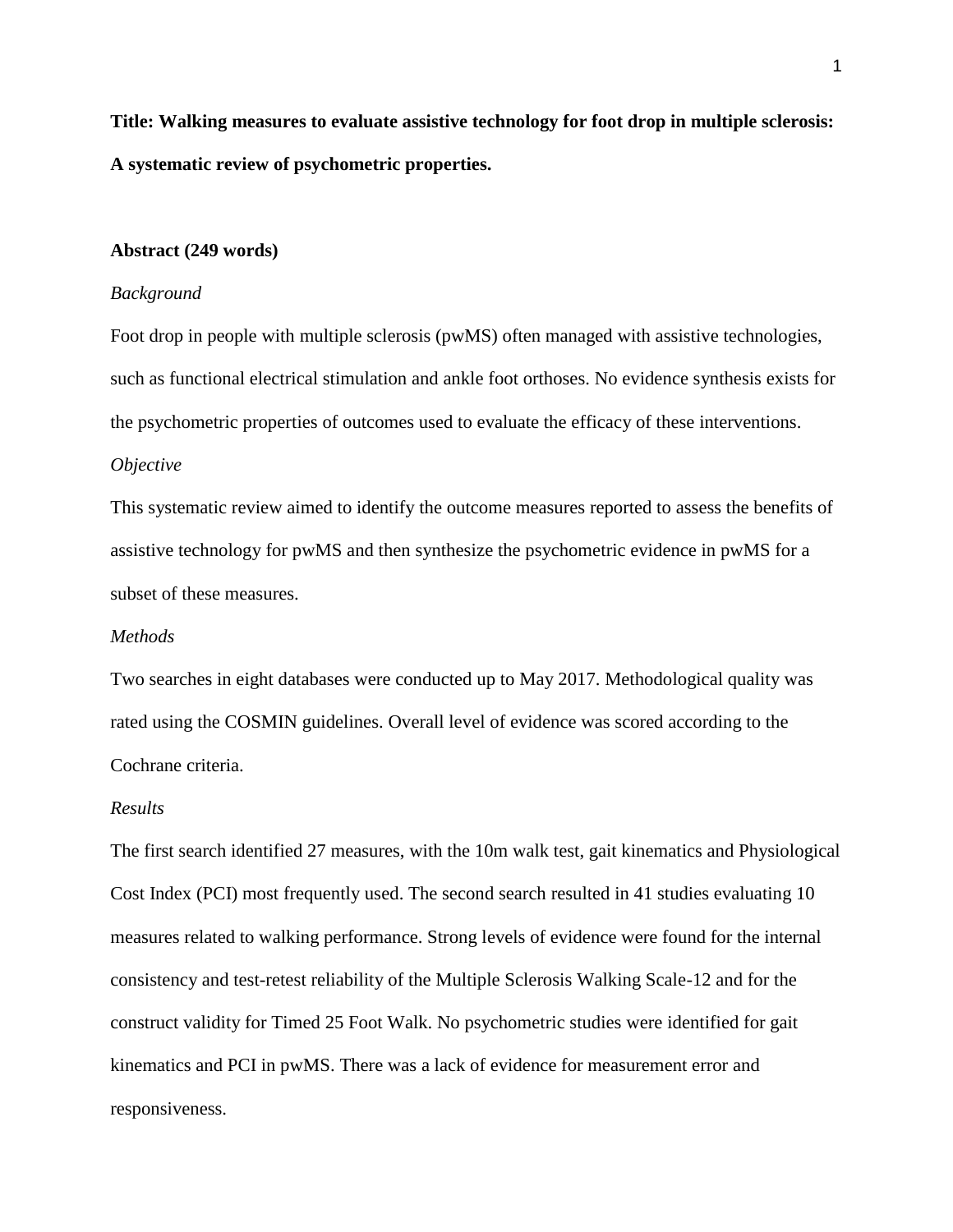# *Conclusion*

Although a strong level of evidence exists for some measures included in this review, there was an absence of psychometric studies on commonly used measures such as gait kinematics. Future psychometric studies should evaluate a wider range of walking related measures used to assess the efficacy of interventions to treat foot drop in pwMS.

# **Key words**

multiple sclerosis, COSMIN, walking performance, psychometrics, FES, assistive technology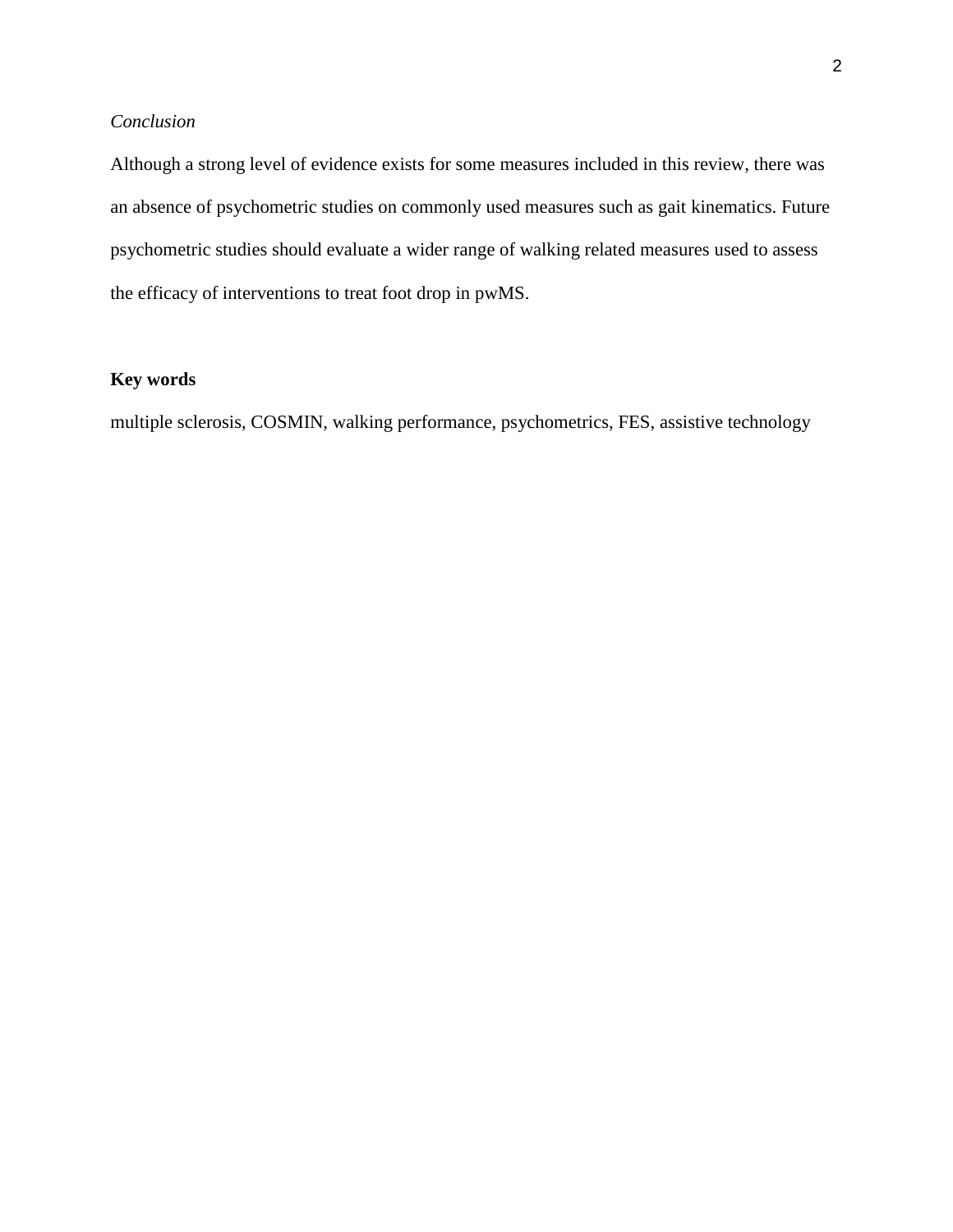#### **Introduction**

Multiple sclerosis (MS) is a chronic inflammatory demyelinating disease of the central nervous system that typically strikes adults [1]. There is a wide variability among the symptoms, with gait impairments being one of the most common [2]. People with MS (pwMS) rate the impairment of their gait as being an inhibiting factor in their everyday life, sometimes even in relatively early stages of the disease [3,4].

One of the most common gait impairments is foot drop, which is the reduced dorsiflexion of the ankle during the swing phase of gait, potentially leading to trips or falls. Foot drop can be caused by weakness of the dorsiflexor muscles, impaired neural control causing co-contraction of agonist and antagonist muscles and increased tone in the plantarflexor muscles [5]. In pwMS foot drop can also be caused by increased motor fatigability, which is described as the exercise-induced reduction in the ability of the muscles to produce force or power [6]. Two common interventions to treat foot drop are functional electrical stimulation and ankle foot orthoses. The most commonly used ankle foot orthoses restrain the movement of the foot and thus reduce foot drop, but they do not allow active control of the ankle, which may result in an abnormal gait pattern [7]. On the contrary, functional electrical stimulation involves electrical stimulation that is applied to the common peroneal nerve, eliciting the desired contraction to produce ankle dorsiflexion during the swing phase of gait. The advantage of functional electrical stimulation is that it facilitates a more normal gait pattern, increases walking speed and decreases the physiological cost of gait [8,9].

The effects of functional electrical stimulation and ankle foot orthoses on walking performance is currently evaluated via a wide variety of outcome measures including, for example, timed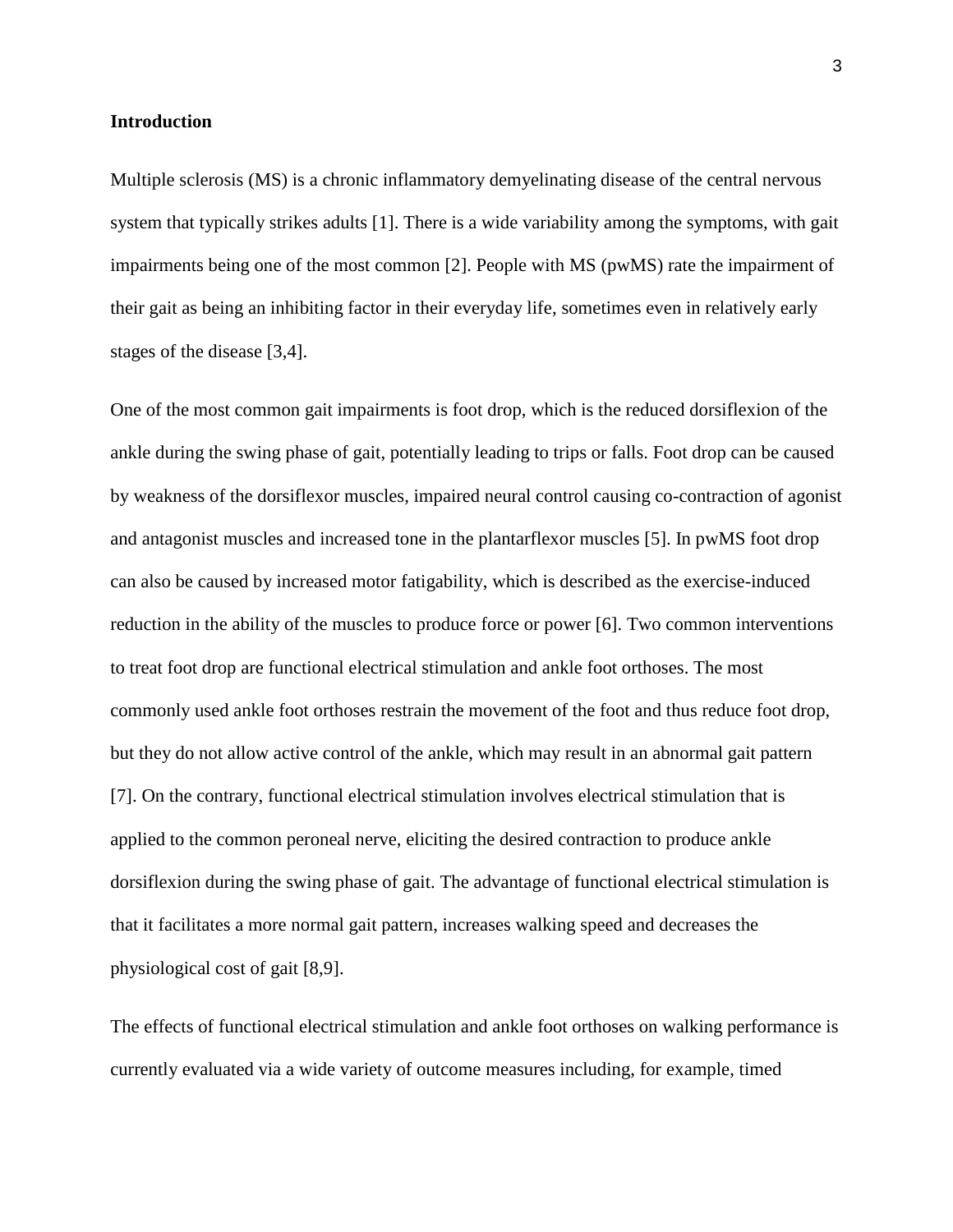walking tests [e.g. 6-Minute Walk test (6MWT), Timed 10-Meter Walk (10mWT), Timed 25 Foot Walk (T25FW)] or patient or clinician reported instruments and rating scales [e.g. Multiple Sclerosis Walking Scale-12 (MSWS-12), Hauser Ambulation Index (HAI), Dynamic Gait Index (DGI)]. Instrumental motion analysis techniques are also used to objectively quantify the gait pattern. A comprehensive assessment of three-dimensional kinematics and kinetics can reveal minimal changes that cannot be observed visually [10]. For this reason, three-dimensional (3D) gait analysis is widely used to discriminate between normal and abnormal gait patterns and to evaluate responses to interventions in a variety of populations, such as stroke [11], cerebral palsy [12] and Parkinson's disease [13,14].

The outcome measures used to assess the efficacy of interventions such as assistive technology to treat foot drop need to be valid, reliable and responsive to change. Several studies have evaluated the psychometric properties of outcome measures used to assess the effects of ankle foot orthoses and functional electrical stimulation to treat foot drop (e.g. Goldman et al [15], Stellman et al [16], Learmonth et al [17,18]). However, no systematic review exists that has evaluated both the evidence and the methodological quality of studies describing the psychometric properties of such outcome measures.

We, therefore, aimed to (i) identify studies that evaluated the effects of ankle foot orthoses and functional electrical stimulation in pwMS and then (ii) synthesize the available psychometric evidence for the designated subset of, walking performance, effort of walking and lower limb function, outcome measures identified. In so doing, we hoped to augment the evidence-base available to optimize the appropriate selection of outcome measure(s) to evaluate the efficacy of assistive technology to treat foot drop in pwMS.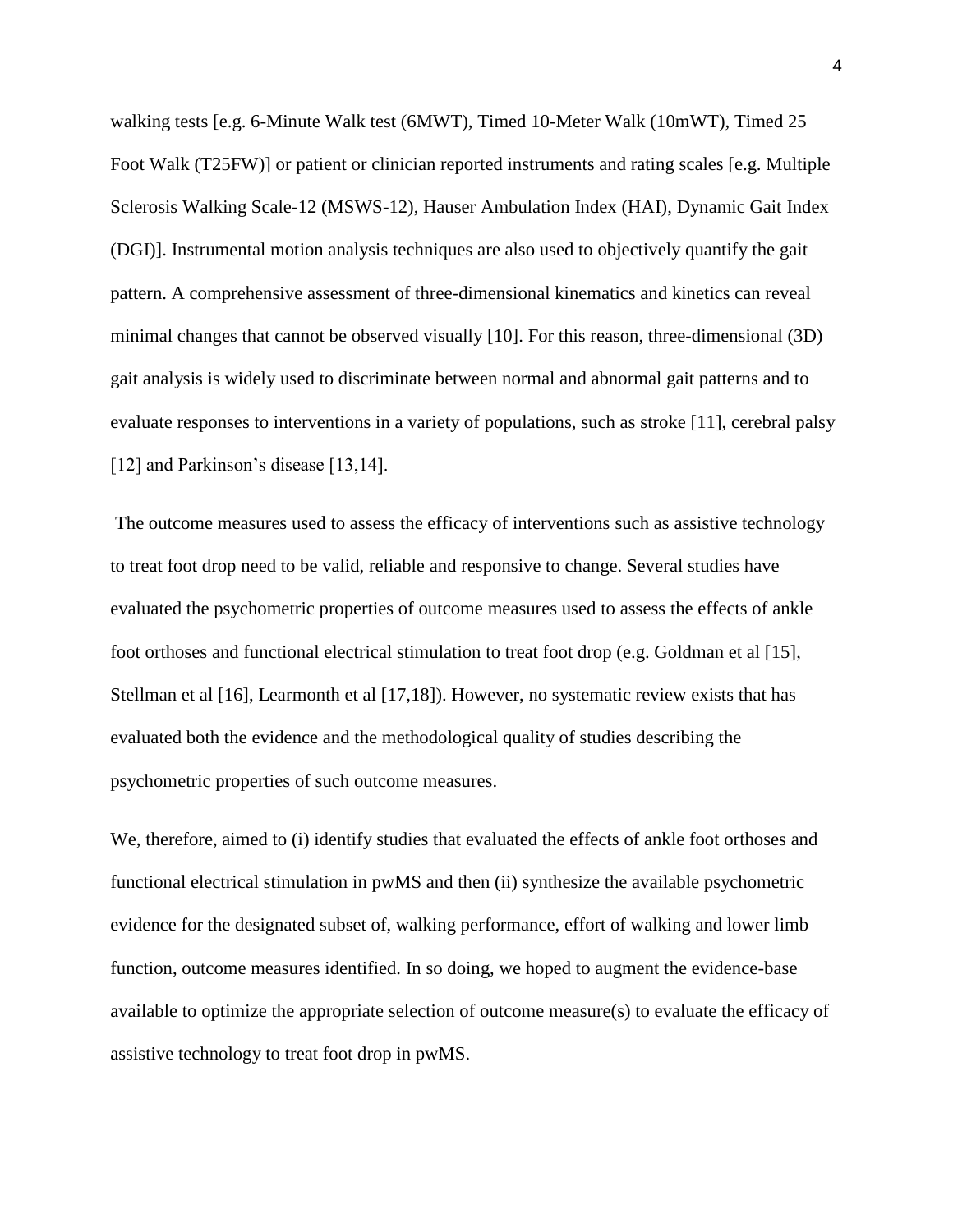#### **Methods**

# **First search: overview of outcome measures**

The purpose of the first search of the literature was to identify those studies that assessed the effects of either functional electrical stimulation or ankle foot orthoses used to treat foot drop in pwMS. From these studies we identified the outcome measures used and the frequency of their use.

#### *Search strategy and study selection*

A comprehensive search of eight databases, including MEDLINE (1963-5/2017), CINAHL (1969-5/2017), EMBASE (1974-5/2017), SCOPUS (1963-5/2017), PsycINFO (1963-5/2017), AMED (1967-5/2017), SPORTDiscus (1963-5/2017) and Web of Science (1967-5/2017) was conducted in order to identify the articles that met the inclusion criteria. The search strategy included synonyms and keywords for functional electrical stimulation (e.g. 'Functional Electrical Stimulation', 'foot drop stimulation' and 'common peroneal stimulation') and ankle foot orthoses (e.g. 'Ankle Foot Orthoses' and 'splints') and the population of interest (e.g. 'multiple sclerosis' and 'demyelinating disease'). The full strategy has been included as supplementary material. The inclusion criteria for this search were: a) studies that have assessed the use of functional electrical stimulation or ankle foot orthoses to treat foot drop in pwMS and b) studies that included outcome measures that evaluate function, walking performance, fatigue and quality of life (QoL). The exclusion criteria were: a) studies that used other forms of electrical stimulation (i.e. not functional) and those that evaluated orthoses for other joints than the ankle, b) studies that were reviews (i.e. systematic, meta-analysis, etc.), conference abstracts and editorials and c) studies in languages other than English, Greek or Dutch.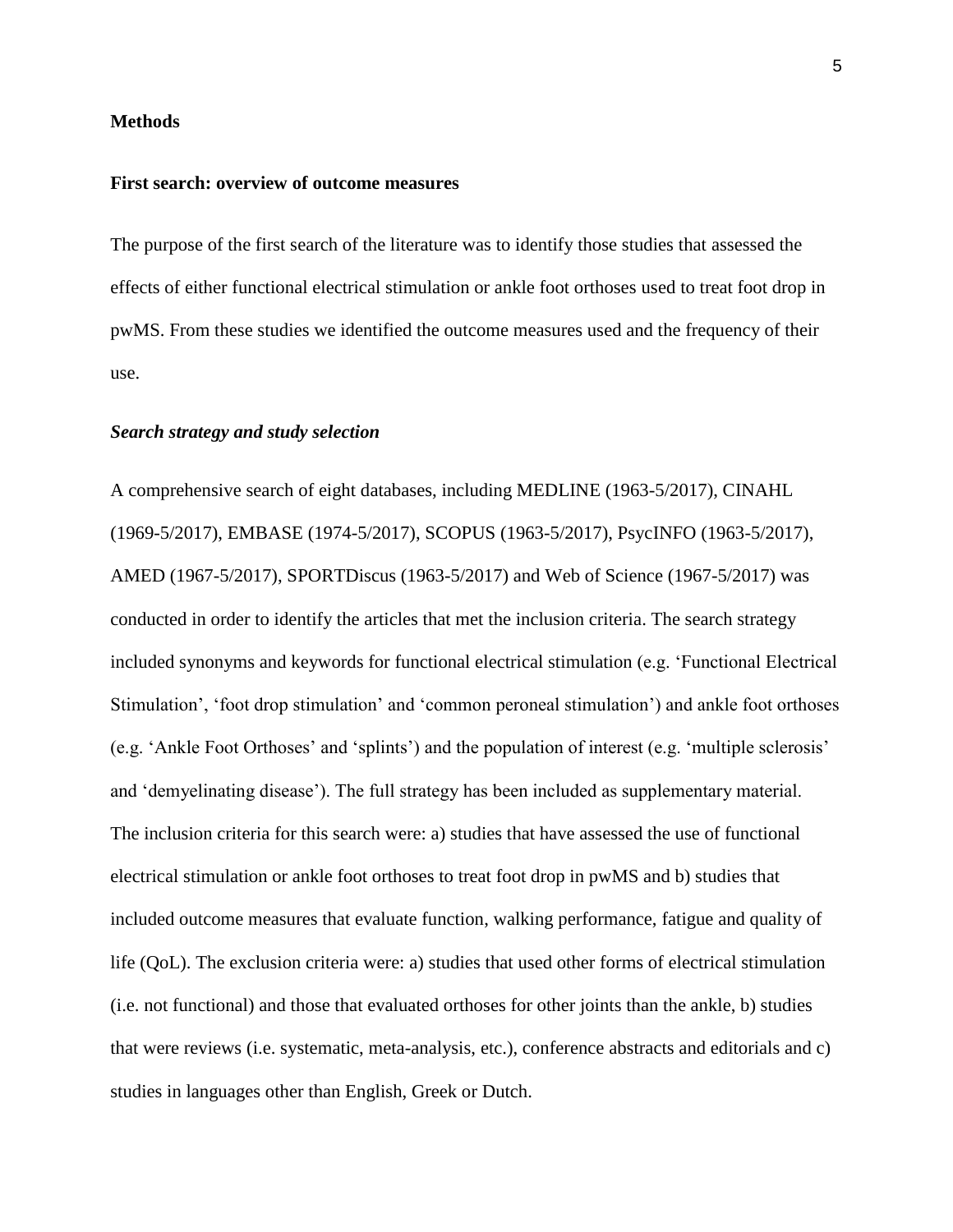Two independent researchers (GA, MvdL) were involved in the screening of the articles for inclusion. After exclusion of irrelevant articles based on the titles and abstracts, the full-text of the remaining articles was examined for their eligibility. Reference lists of articles included in the review were searched for potentially relevant articles that were not retrieved in the original search. If any differences in opinion existed, consensus was made through discussion and a third reviewer (TM) was available if consensus between the primary two reviewers was not reached. From the eligible articles, we extracted the outcome measures that were employed to assess the effects of functional electrical stimulation or ankle foot orthoses and recorded the frequency of these measures being used.

#### **Principal search: systematic review of the psychometric properties of outcome measures**

The second and principal search was conducted to identify studies that evaluated the psychometric properties of outcome measures that assess walking performance, effort of walking and lower limb function in pwMS.

# *Search strategy and study selection*

A similar protocol for the second search was followed as the one described above. A comprehensive search of MEDLINE (1976-5/2017), CINAHL (1995-5/2017), SCOPUS (1999- 5/2017), EMBASE (1974-5/2017), PsycINFO (1963-5/2017), AMED (1967-5/2017), SPORTDiscus (1963-5/2017) and Web of Science (1967-5/2017) databases was conducted by combining the outcome measures of walking performance, effort of walking and lower limb function which were identified in the first search. The search strategy included keywords and synonyms of the population of interest (see first search), a subset of the identified outcome measures (e.g. '3D gait analysis', '10m walk test', etc.) and a search filter for identifying studies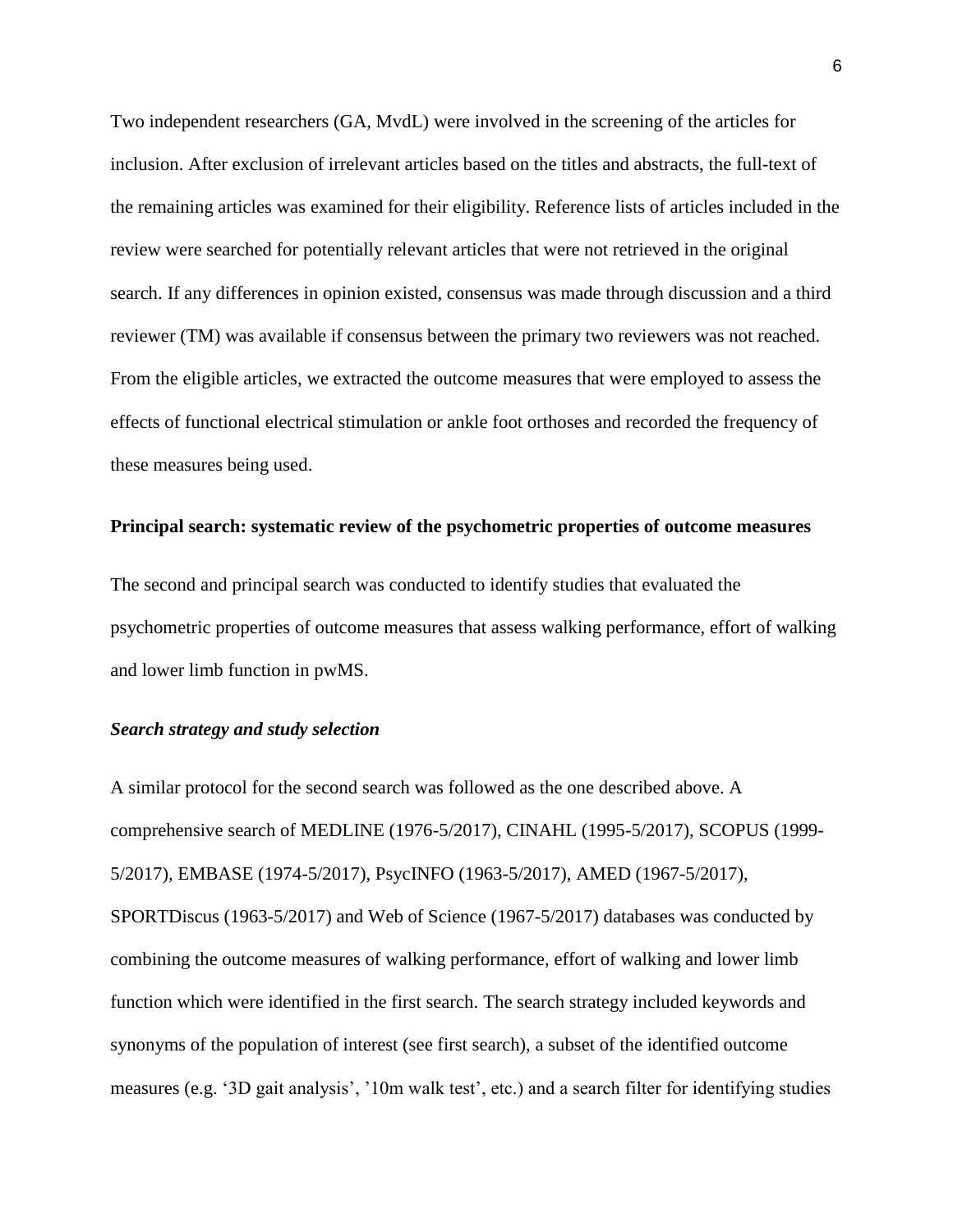evaluating measurement properties, developed by Terwee et al [19]. The full search strategy is included as supplementary material.

The inclusion criteria for our second search were: studies that assessed the psychometric properties of a subset of the outcomes identified in the first search, namely those assessing walking performance, lower limb function and effort of walking. Although we acknowledge the importance of outcome measures such as QoL and fatigue, we decided to restrict the outcome measures in this review to those measures that are potentially directly affected by the use of functional electrical stimulation and ankle foot orthoses. Further, the psychometric evidence for fatigue measures used in MS has been the subject of a previous review [20]. The exclusion criteria were: a) studies that were reviews (e.g. systematic and meta-analyses), abstracts from conferences or editorials, and b) full texts in peer reviewed journals published in languages other than English, Greek or Dutch. The procedures used to select the final set of papers were the same as those described for the first search.

### *Methodological quality*

The methodological quality of the studies identified in the second search was assessed using the Consensus-based Standards for the selection of Health Measurement Instruments (COSMIN). We chose the COSMIN checklist since is used to obtain a score for the methodological quality of a study evaluating one or more measurement properties of a particular outcome measure [21,22]. The COSMIN checklist has been assessed for the inter-rater agreement and reliability of each item, with the percentage agreement being appropriate, but the kappa coefficients for each item being relatively low [23]. However, to overcome low inter-rater agreement in scoring items, we familiarized with the grading process and developed specific guidelines as recommended by the developers of COSMIN. The COSMIN-checklist consists of nine boxes (internal consistency,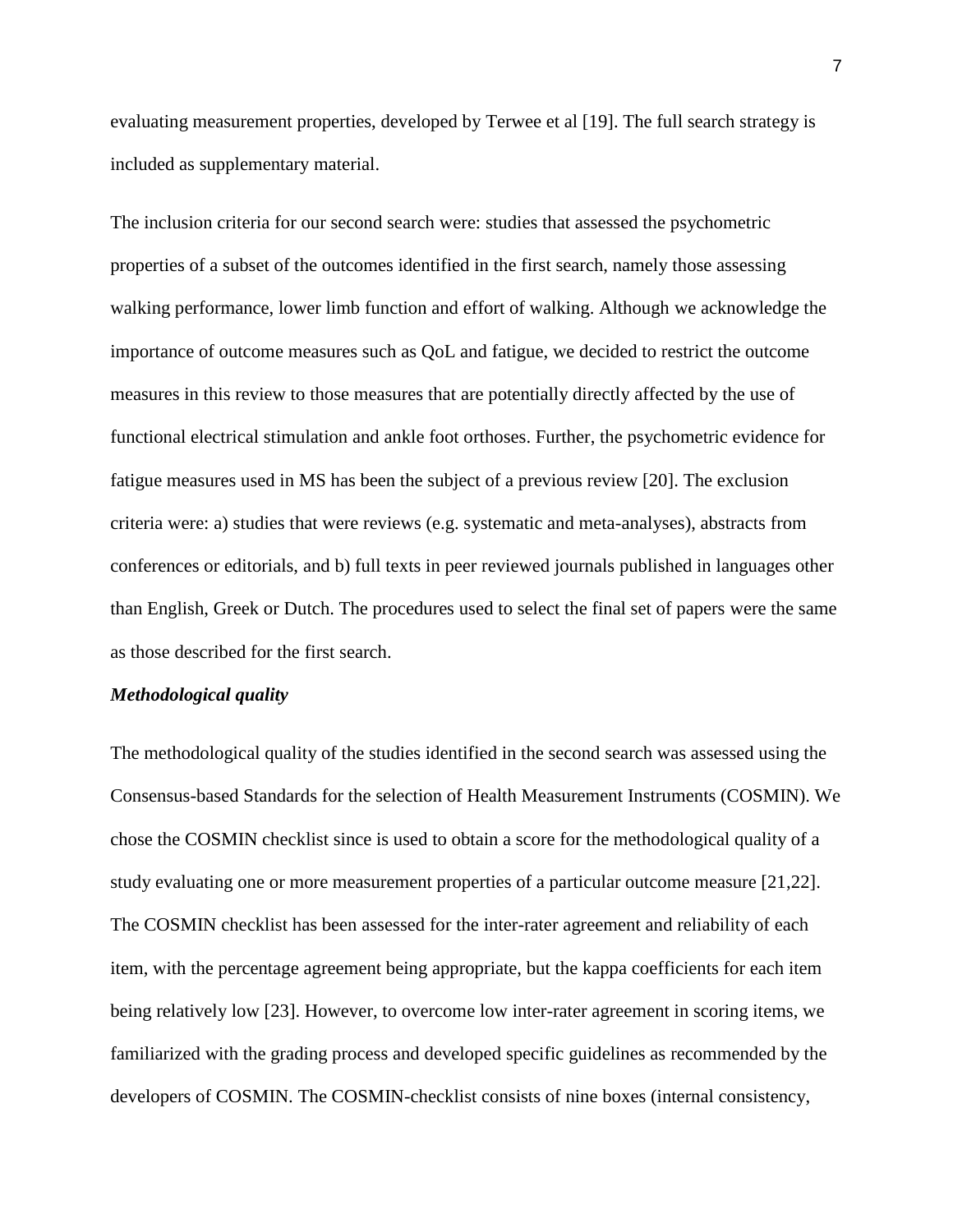reliability, measurement error, content validity, structural validity, construct validity, crosscultural validity and responsiveness) with each box including 5-18 items. The reviewer selects the measurement properties evaluated in the study and scores the specific item-lists with 'poor', 'fair', 'good' or 'excellent' depending on the design and execution. The lowest score from the rated items determines the methodological quality of the measurement property [24]. Two reviewers (GA, MvdL) used the COSMIN checklist to rate the methodological quality of the measurement properties in all studies. Any disagreements in ratings were resolved through discussion.

As previously mentioned, in order to be consistent in our ratings we developed guidelines for the rating of specific questions/items in each of the measurement properties in the COSMIN checklist. For example, all studies that used the EDSS as a comparator instrument were rated under the measurement property of construct validity, even if the authors stated that criterion validity was assessed. The questions for missing items and how they were handled was scored as 'not applicable' for measures that were not self-reported scales. For studies assessing within-day test-retest reliability, the items for patients being stable and the time interval being appropriate were rated as excellent.

The quality of the results of the psychometric properties of the outcome measures was assessed using the quality criteria by Terwee et al [25], which were recently revised by the authors [26]. The quality of the results of the psychometric properties was rated as 'positive' (+), 'indeterminate' (?) or 'negative' (-) depending on the methods and results of the studies (Table 1).

# *Data synthesis*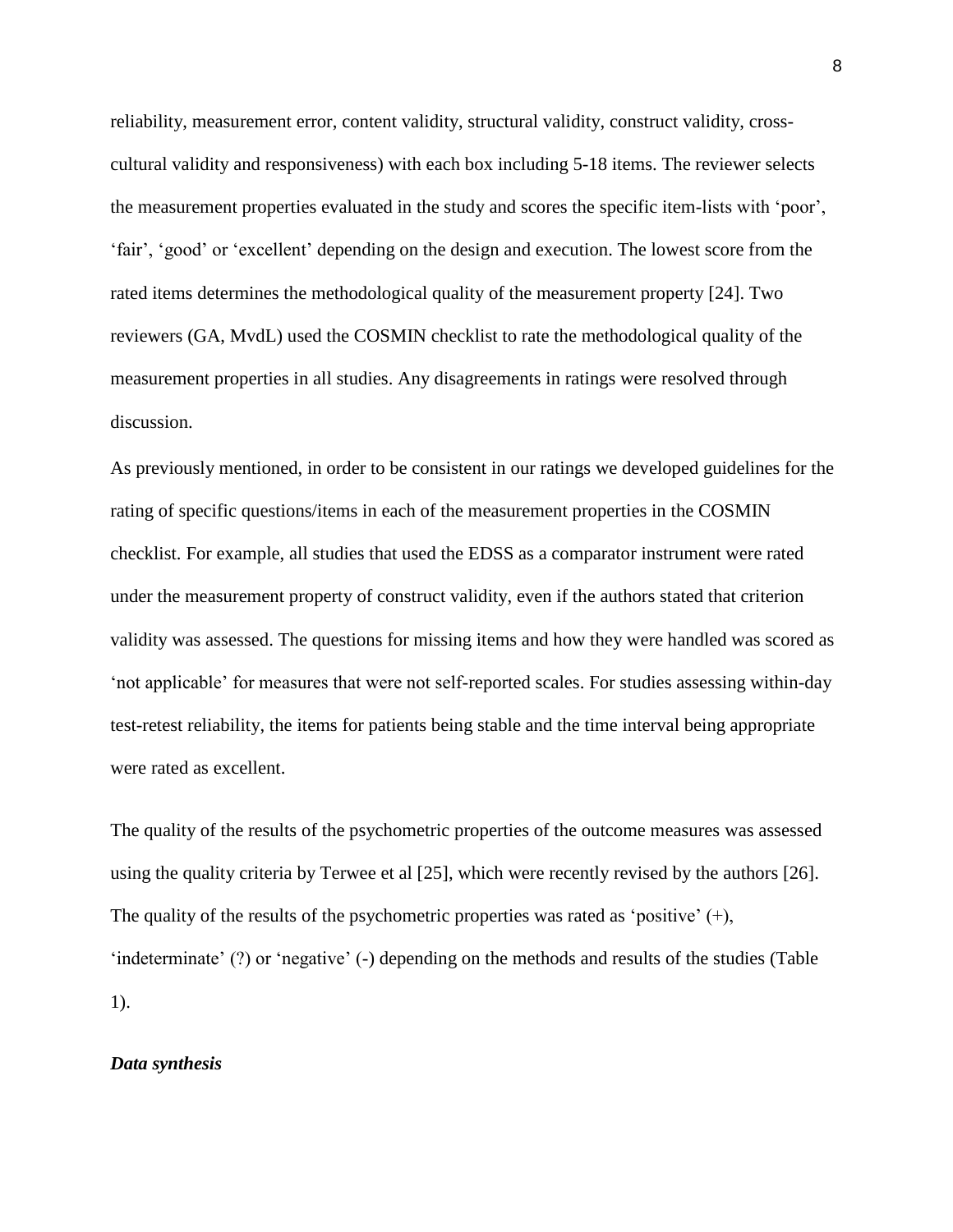The overall level of evidence for each outcome measure was reported according to the recommendations of the Cochrane Back Review Group. This overall score was given in relation to the methodological quality of the study and the results of the measurement properties. The evidence was rated as 'strong' (consistent (positive) findings in multiple studies of good methodological quality or in one study of excellent methodological quality), 'moderate' (consistent (positive) findings in multiple studies of fair methodological quality or in one study of good methodological quality), 'limited' (one study of fair methodological quality), 'conflicting' (both positive and negative findings), 'unknown' (only studies of poor methodological quality) [27]. For instance, if the intra-rater reliability for a particular outcome measure had one study of poor quality and one of good quality showing positive results, the overall score was 'moderate'. Likewise, if there were four studies of fair methodological quality but only one with having a positive score for the quality of the results, the overall score was 'limited'.

# **Results**

#### **First search: overview of outcome measures**

After a systematic search of the eight databases, we retrieved 1393 titles for screening according to our inclusion criteria (Figure 1). We retained 34 articles and identified 27 outcome measures evaluating lower limb function, walking performance, effort of walking, fatigue and QoL. These outcomes measures were either self-reported measures [seven measures e.g. Fatigue Severity Scale (FSS), MSWS-12] or objective assessments [20 measures e.g. 6MWT, Multiple Sclerosis Functional Composite (MSFC), spatiotemporal gait parameters]. The most frequently used outcome measures were walking speed (mostly recorded over 10 meter distance), 3D gait kinematics and the Physiological Cost Index (PCI) (Figure 2).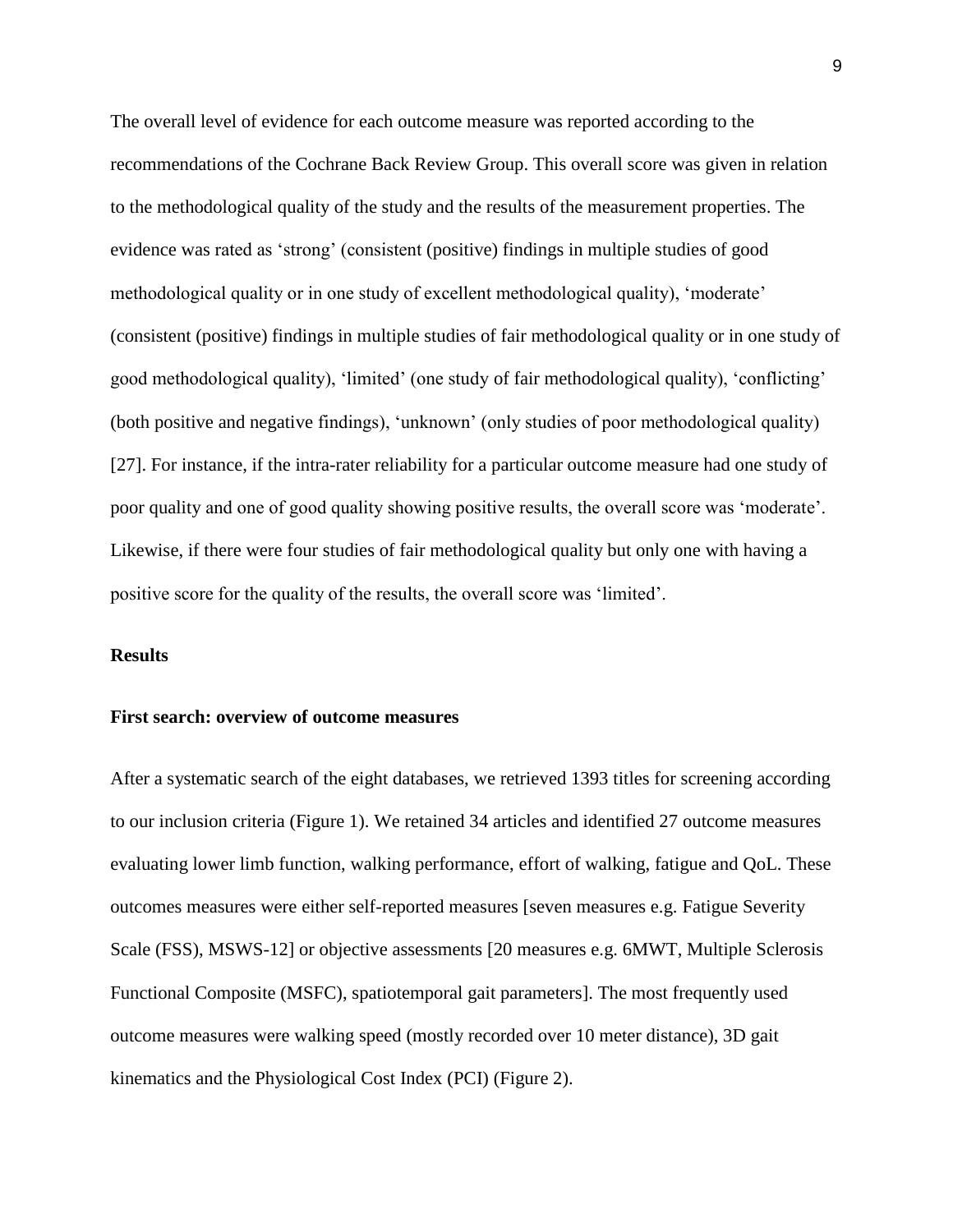#### **Principal search: systematic review of the psychometric properties of outcome measures**

#### *Description of included studies*

The systematic search of eight databases resulted in the identification of 2488 potentially relevant titles. After independent screening according to the inclusion and exclusion criteria, we retained 36 articles with further reference citation tracking resulting in five additional articles (Figure 1). Four studies [28-31] were excluded at the full-text screening stage because they aimed at validating a previously reported minimal clinically important difference (MCID) or cut-off points for a certain outcome measure and did not validate the outcome measure itself. Although of interest, the methodology of these studies is different from those reporting the psychometric properties of the outcome measures themselves and are therefore not appropriate to be assessed using the COSMIN checklist and Terwee criteria. In total, we included 41 articles reporting the psychometric properties of 10 outcome measures [MSFC, MSWS-12, spatiotemporal parameters, 10mWT, T25FW, 2 Minute Walk Test (2MWT), 6MWT, Rate of Perceived Exertion (RPE), peak oxygen uptake (VO<sub>2</sub> peak) & reaction time/movement time (RT/MT)] which all have been used to assess the effects of assistive technology to treat foot drop. Using the COSMIN taxonomy the following measurement properties were evaluated: reliability was assessed in 18 studies  $[(intra-rateer n=3; inter-rateer n=3; test-retest n=14), 8 outcome measures]$ , measurement error in four studies (six outcome measures) and internal consistency in six studies (one outcome measure). Hypothesis testing/construct validity was evaluated in 15 studies (nine outcome measures) and responsiveness was assessed in 15 studies (seven outcome measures). Most studies assessed the MSWS-12 (n=12), followed by the 6MWT (n=11) and the T25FW (n=11). The agreement between the two raters  $(GA \& Mvd)$  in the items of all the measurement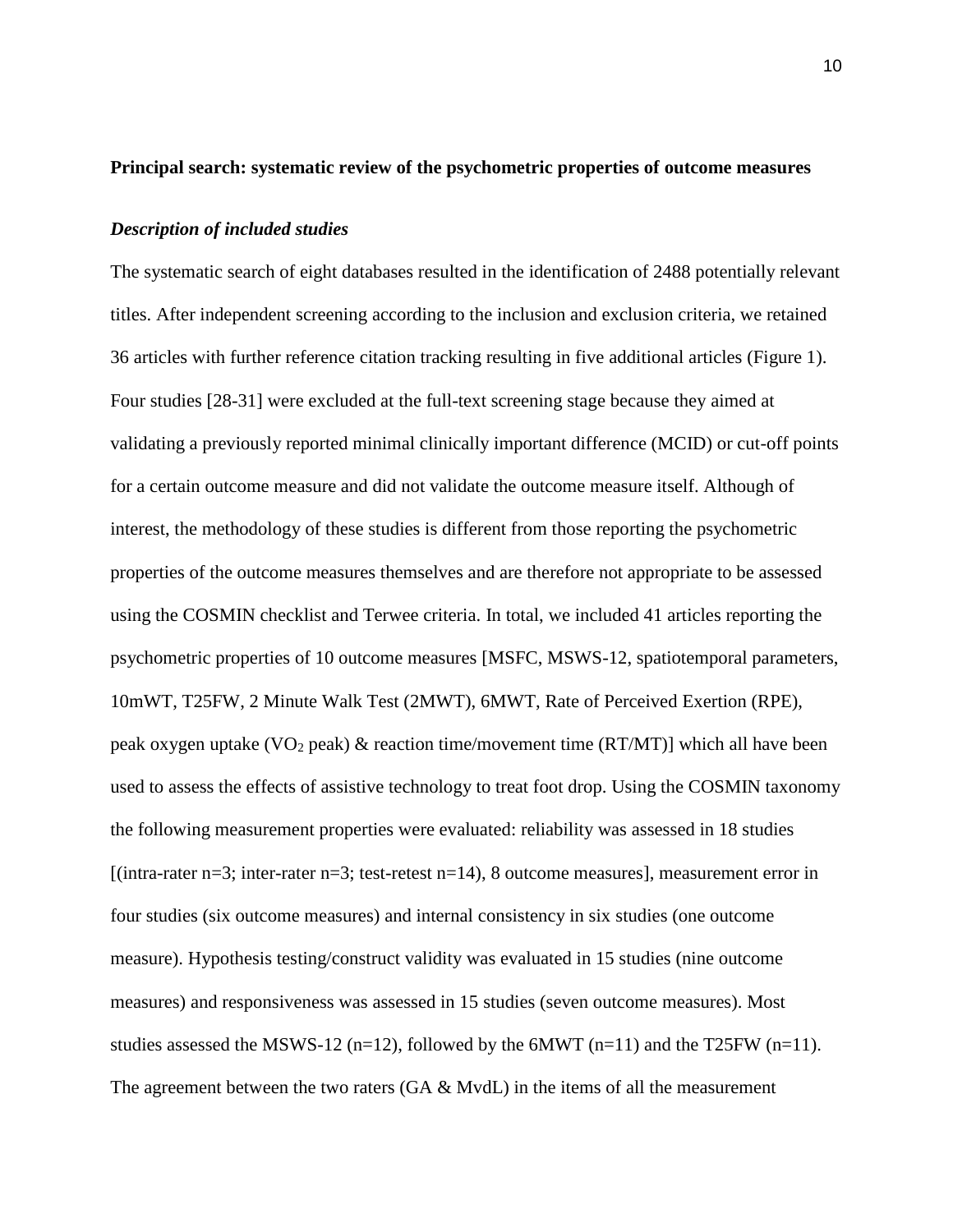properties was 94.8% and for the final scores of each property the agreement was 94.7%. Upon discussion any disagreement regarding the rating of the items or the total score of each property was resolved. Studies included pwMS with relapsing remitting (RR), secondary progressive (SP), primary progressive (PP) and clinically isolated syndrome (CIS) with EDSS levels ranging from 0-8.5, with some studies not reporting this information [32-36]. The majority of the studies reported a mean of EDSS of four or more and five studies reported a mean EDSS of six [17,37- 40]. The sample size was 6796 in total for the 41 studies, with the number of females (n=2109) exceeding the number of males (n=972) and with some studies not reporting the gender of the participants [35-34,41-42]. Table 2 presents an overview of the results together with the COSMIN rating and the rating of the quality of the results according to the revised Terwee criteria [24-26].

### *Methodological quality and strength of evidence*

#### *Reliability*

The methodological quality of the studies was rated according to the COSMIN checklist as 'good' (n=3) [18,33,43], as 'fair' (n=3) [15,34,44] and 'poor' (n=12) [17,35-36,38,40,45-51]. The main reasons for a lower score included not reporting the intraclass correlation coefficient (ICC) or weighted Kappa, not describing the ICC model used, small sample size and the lack of an explicit statement that the repeated measurements were independent. Using the revised Terwee quality criteria [25-26], the evidence for reliability in 13 studies (seven outcome measures) [15,17-18,33-34,36,43-45,47-48,50-51] were rated as 'positive' and the remaining five (four outcome measures) [35,38,40,46,49] were rated as 'indeterminate' because neither ICC nor weighted Kappa were reported. From the eight outcome measures that were evaluated for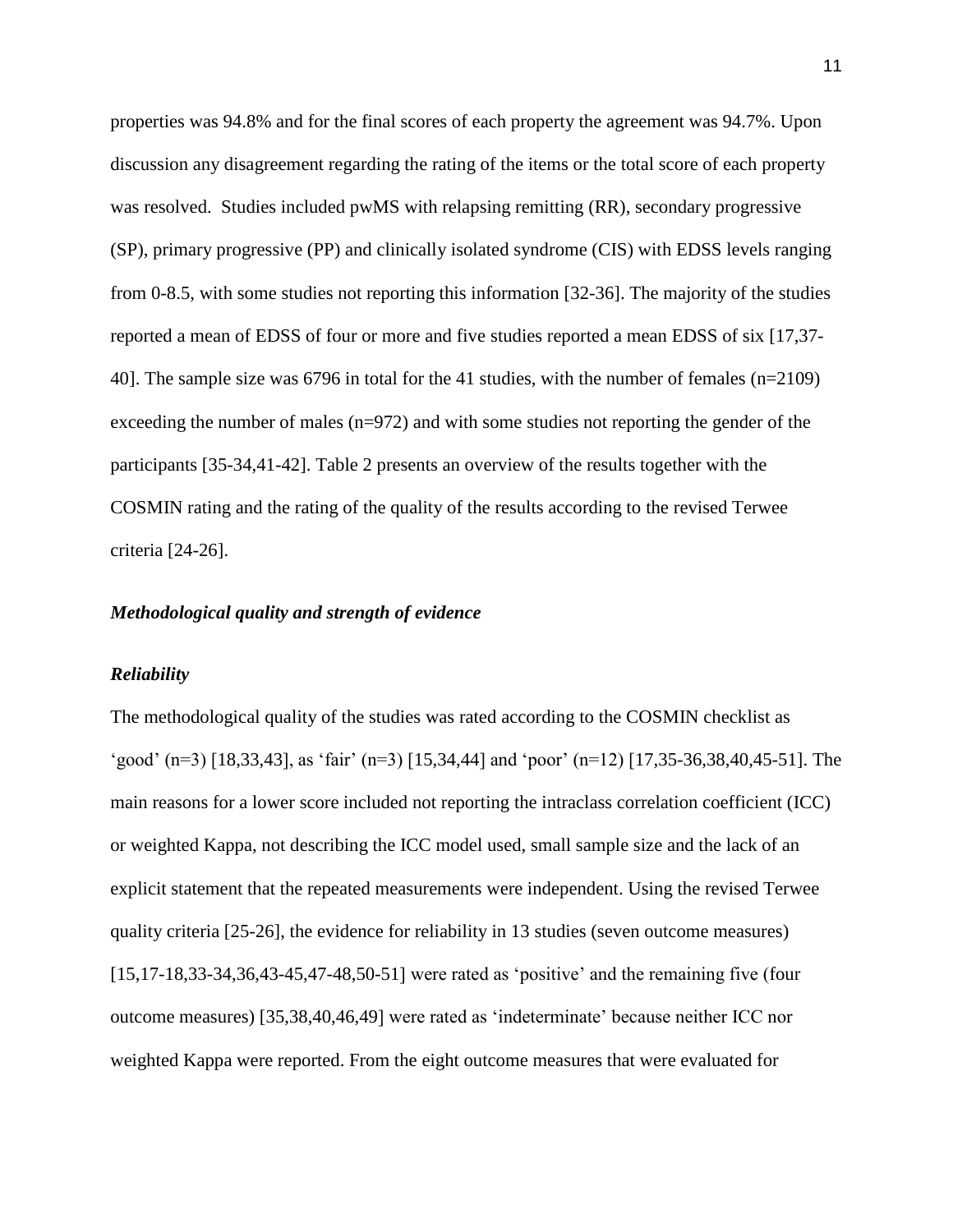reliability (intra- & inter-rater, test-retest), seven of them demonstrated good and excellent values of ICC ranging from 0.86-0.96 and only for RPE the ICC values were moderate (0.706).

#### *Measurement error*

Of the four studies that evaluated measurement error (six outcome measures), the methodological quality of three [17,48,50] was rated as 'poor' due to a small sample size  $(n<30)$  and due to testing conditions not being similar. The methodology in one study [18] was rated as 'fair' because it was unclear whether the patients were stable in the interim period. The quality of the results for measurement error in all four studies was rated as indeterminate ('?') because in none of the studies the Minimal Important Change (MIC) values was reported, which is required to interpret whether the measurement error is acceptable [52].

## *Internal consistency*

There were six studies that evaluated internal consistency. The methodological quality of four [33-34,53-54] was rated as 'excellent', for one [55] it was rated as 'good' and one [56] as 'poor' due to a small sample size. All six studies evaluated the MSWS-12 and were rated as positive  $(4)$  for the quality of their results.

### *Hypothesis testing/construct validity*

Fifteen studies assessed construct validity, with only one [40] with an 'excellent' methodological quality and one in which was rated as 'good' [57]. The methodological quality of seven [33,41,43,55,58-60] was rated as 'fair' either because the hypotheses were vague or due to limited information regarding the comparator instruments and its psychometric properties. The other studies [16,37,51,56,61-62] were rated as 'poor' due to a small sample size or the absence of information regarding the comparator instruments. Applying the Terwee quality criteria [25-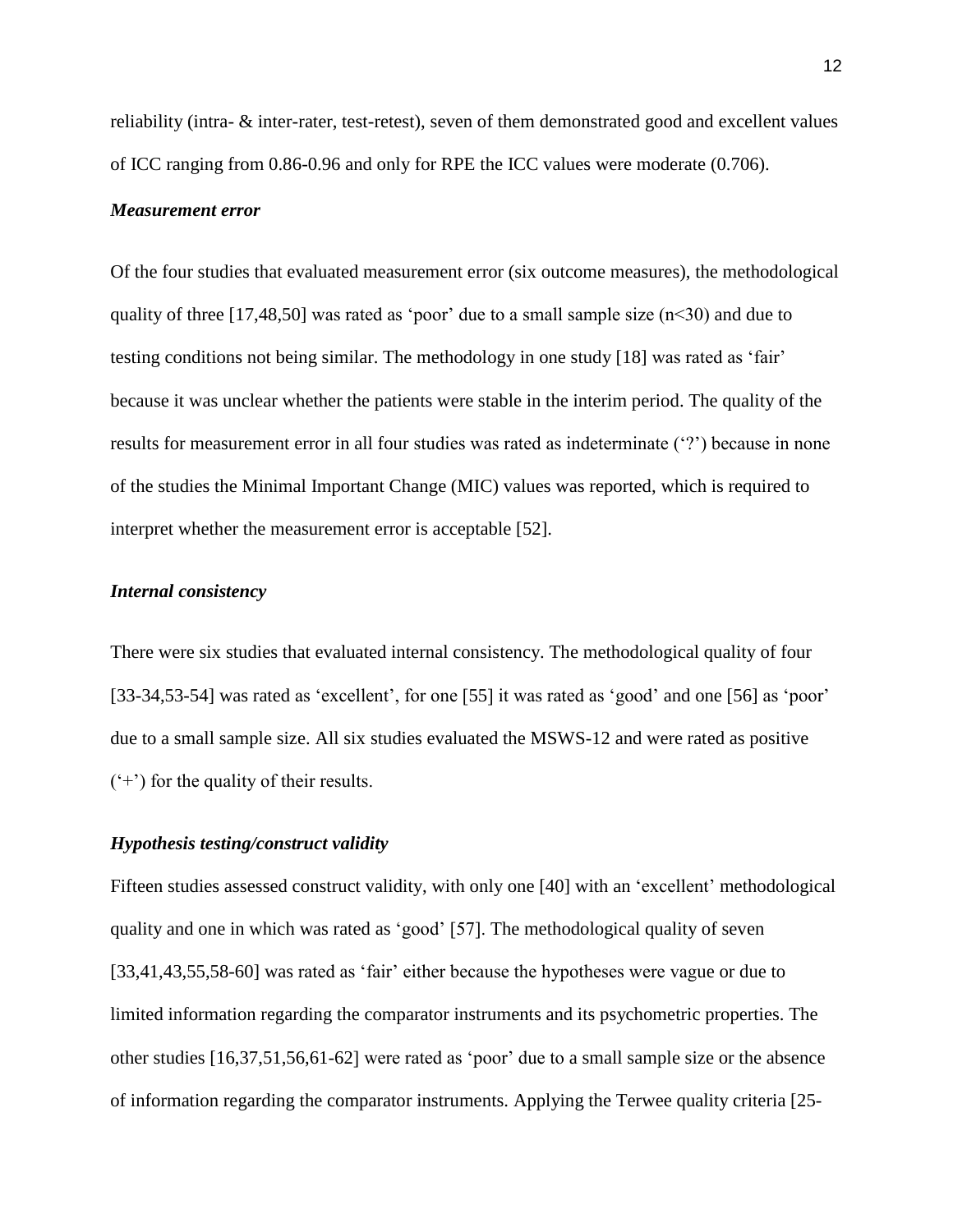26], the quality of the results reported in 10 studies [16,33,37,40,43,55-59] was rated as positive  $(+)$  and in five studies [41,51,60-62] as indeterminate  $(')$  as the correlations presented were with unrelated constructs. The construct validity of seven of the studies reporting on six laboratory based measures and one self-perceived scale of walking performance used the EDSS as a comparator instrument. The comparator instrument in other studies were outcome measures such as the MSWS-12, Multiple Sclerosis Impact Scale-29 (MSIS-29), accelerometry and  $O_2$  cost of walking. Table 2 includes information regarding the comparator instruments and correlation coefficients presented in studies assessing construct validity.

# *Responsiveness*

Responsiveness was evaluated in 15 studies, with the methodological quality of nine [32- 33,39,41,63-67] rated as 'fair' and the remainder classed as 'poor' [35,38,42,60,68-69]. Most of the studies had a vague hypothesis or did not use appropriate statistical methods and this lowered their rating. Only four studies [39,64-66] investigating the MSWS-12, 10mWT, T25FW, 2MWT and 6MWT received a 'positive' rating and the remaining 11 [32-33,35,38,41-42,60,63,67-69] were rated as 'indeterminate' due to correlations with unrelated constructs or the lack of differences between relevant groups. Of the 15 studies evaluating responsiveness, only two studies [39,65] reported on the MCID (MIC) for the 10mWT, T25FW and 6MWT.

#### *Level of evidence – data synthesis*

The overall levels of evidence for the psychometric properties of each outcome measure are summarized in Table 3. It was found that the MSWS-12 has strong positive evidence for its internal consistency and test-retest reliability, moderate positive evidence for its construct validity when compared to MSIS-29 and  $O_2$  cost of walking and limited positive evidence for its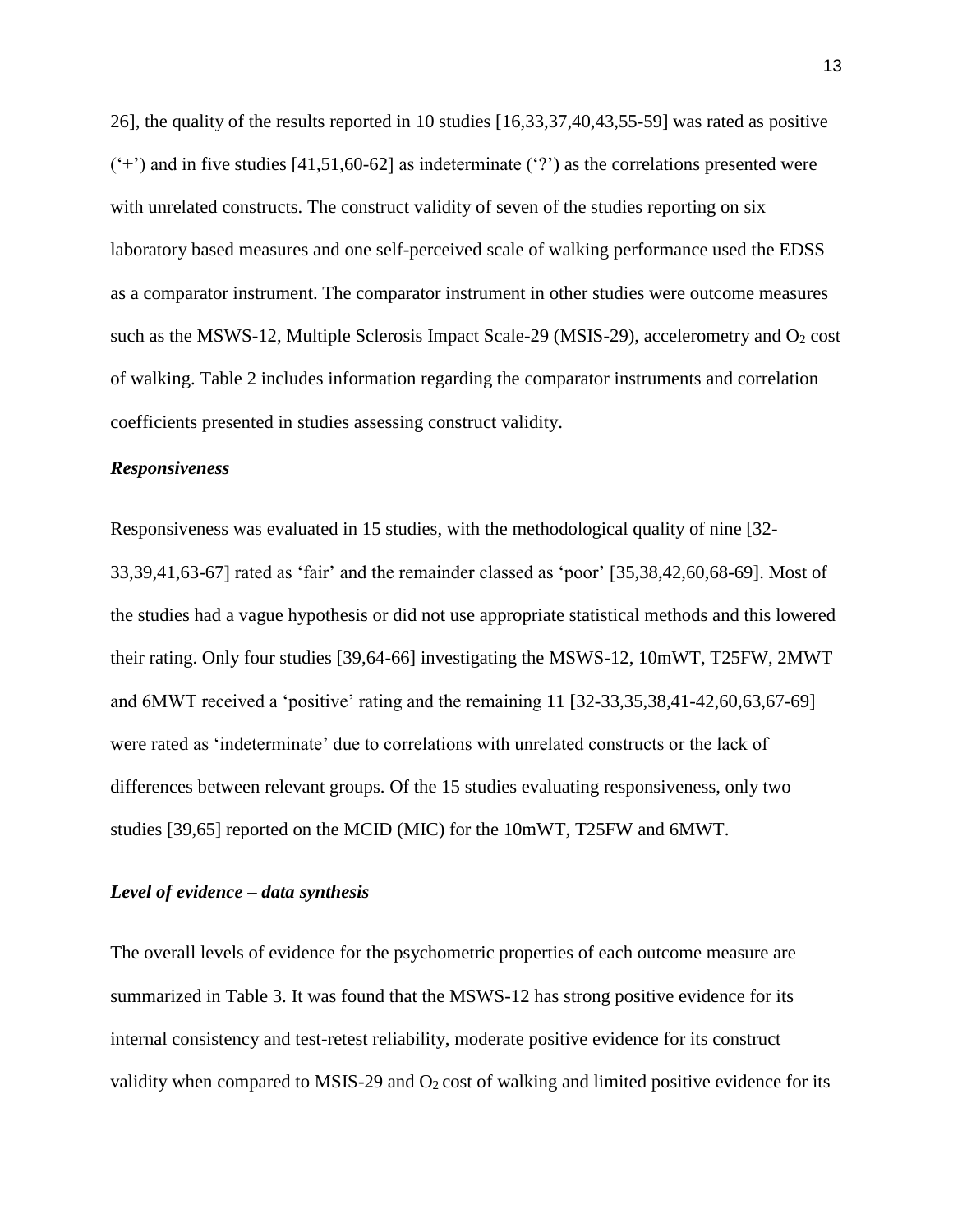responsiveness. The MSFC showed moderate positive evidence for its intra-rater reliability and construct validity, while for the remaining measurement properties, including responsiveness, the evidence was 'unknown'. For lower limb reaction/movement time, there was limited positive evidence for construct validity, but for responsiveness the evidence was 'unknown'. Strong evidence was found for the construct validity of the T25FW while for responsiveness and for test-retest reliability the evidence was moderately positive. Spatiotemporal parameters were classed as having a limited positive level of evidence for construct validity. For the 10mWT the level of evidence for its responsiveness was moderately positive, while for the other measurement properties this was 'unknown'. Limited positive evidence was found for the responsiveness of the 2MWT. For the 6MWT, the level of evidence for responsiveness and test-retest reliability was moderately positive, while the evidence for the inter-rater reliability was limited positive. The level of evidence for the measurement properties assessed for VO2 peak and RPE were all 'unknown'.

#### **Discussion**

The first search of the present systematic review identified 27 outcome measures, assessing selfreported and objectively measured walking performance, self-perceived fatigue, effort of walking, QoL, balance, falls and lower limb function, that had been used in studies assessing the effects of assistive technology to treat foot drop in pwMS. The most frequently used measure was the 10mWT (n=19), followed by 3D gait kinematics (n=12) and PCI (n=10). Interestingly, although 3D gait kinematics was one of the most frequently used outcome measures to assess the effects of assistive technology to treat foot drop, its psychometric properties have not yet been reported for this specific population [10]. Similarly, there were no psychometric studies identified for PCI for the MS population. However, studies into the psychometric properties for 3D gait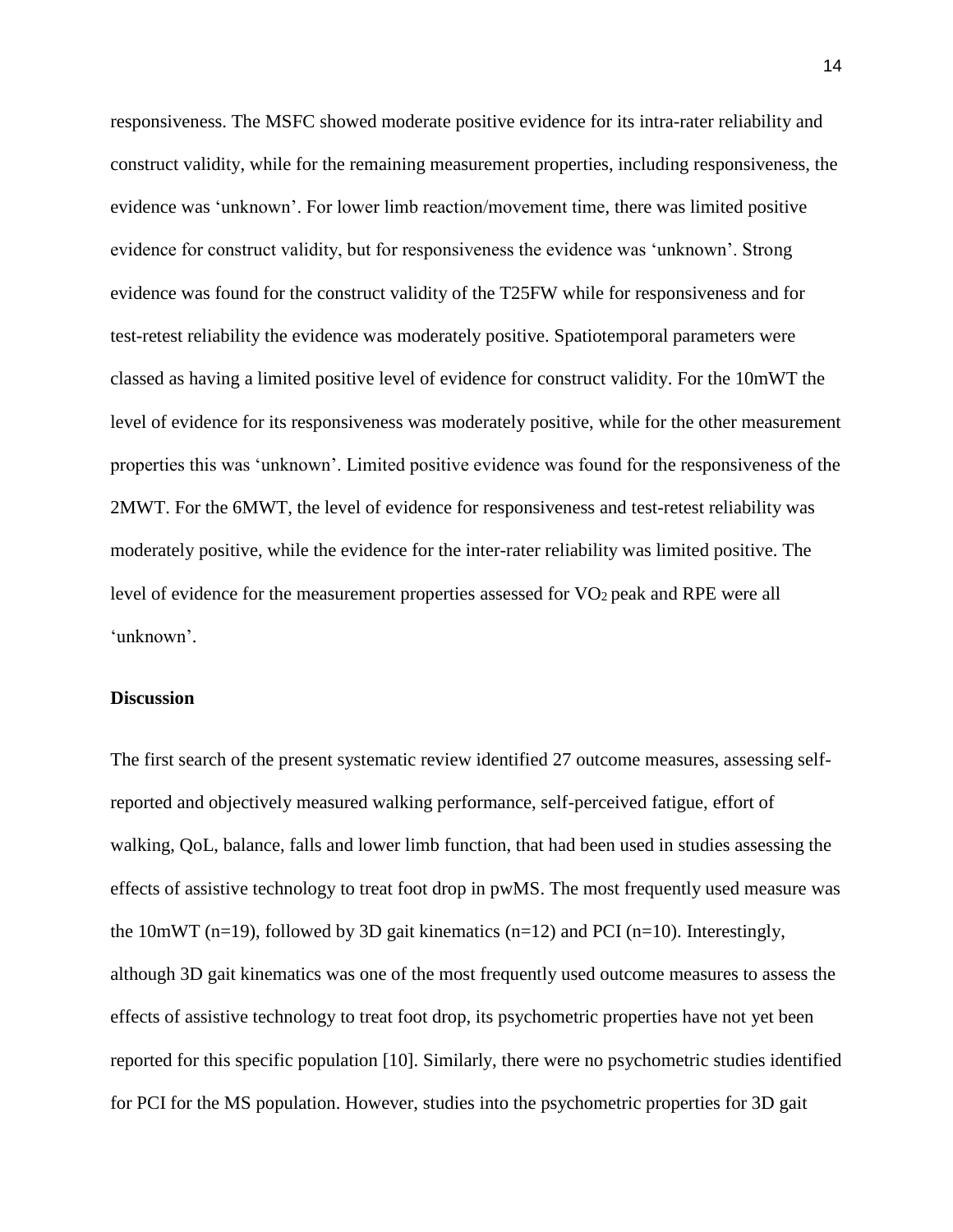kinematics have demonstrated that 3D gait analysis is a reliable, valid and responsive tool for characterizing gait in stroke sufferers [70], CP [71-73] and many musculoskeletal disorders [74- 75]. Similarly, the construct validity of the PCI has been assessed in the subacute stroke population and its reliability documented in children with cerebral palsy [76-77].

The second, and main, search for studies assessing the psychometric properties of the 20 outcome measures related to walking performance, lower limb function and effort of walking identified in the first search, revealed 41 studies that evaluated only 10 of these twenty outcomes. Of those 10 measures, the MSWS-12 was found to have a strong level of evidence for its internal consistency and test-retest reliability and the T25FW for construct validity. Moderate evidence was found for the test-retest reliability and responsiveness of the 6MWT and the responsiveness of the 10mWT.

Short distance walking tests, such as the 10mWT and T25FW have been classified as reliable owing to ICC values of 0.7 and over. However, there are indications that walking speed, as measured over such short distances, may not be appropriate to assess the benefits of functional electrical stimulation for community walkers with relatively low levels of disability. For example, Miller et al [78] found that pwMS who walked faster than 0.8m/s did not increase their walking speed in the T25FW with the assistance of functional electrical stimulation, while those with a slower walking speed than 0.8m/s did.

De Vet et al [79] distinguished two aspects of reliability, namely consistency (or relative reliability), which is assessed by the ICC and secondly measurement error (or absolute reliability), which is reported by measures like standard error of measurement (SEM), minimal detectable change (MDC) and the Limits of Agreement (LoA). Although ICC values are informative, these are greatly dependent on inter-subject variance in the outcome measure. The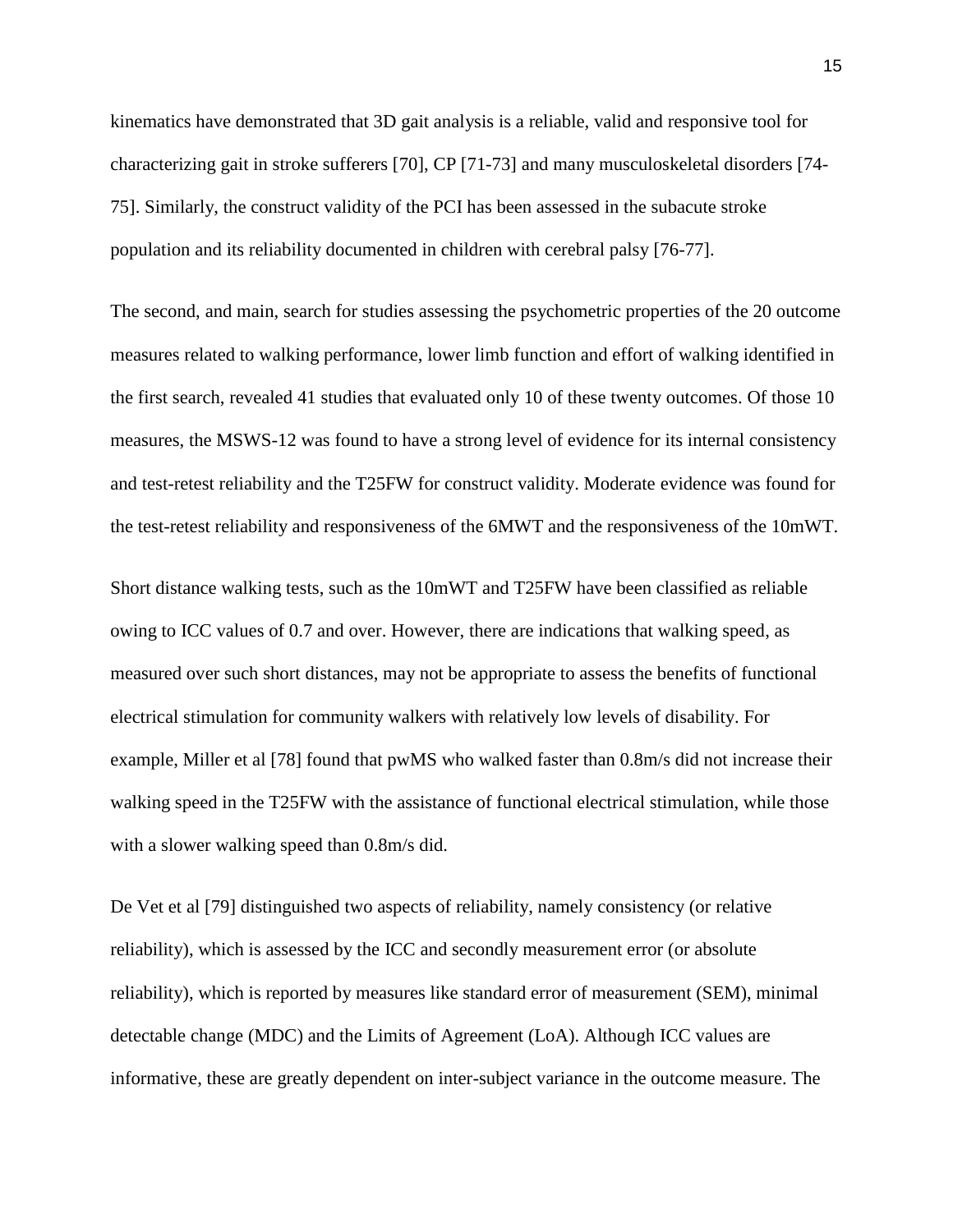knowledge of the measurement error of a particular measure is essential for both researchers and clinicians when selecting a reliable outcome as both need to establish whether an "improvement" in a patient's walking performance, with the use of assistive technology, is due to measurement error or a 'true' change as a result of the intervention [80]. This is best achieved via the implementation of MDC data, the value beyond which, in this instance, a difference between performance with and without assistive technology can be considered a true change. In our review, of the 18 studies evaluating 'relative' reliability, only four also reported the measurement error of six outcomes (MSWS-12, 10mWT, T25FW, 6MWT, RPE and VO2peak). The MDC was reported to be 22 points, 2.7s and 88 meters for the MSWS-12, T25FW and 6MWT respectively [18]. Paltamaa et al [48] reported an SEM of 0.09 for the 10mWT that indicates an MDC (95%) of 2.4s. Heine et al [50] reported an SEM of 1.1 and 0.131 for RPE and VO<sub>2</sub> peak respectively, indicating an MDC (95%) of 3.04 for RPE and  $0.36$  L·min<sup>-1</sup> for VO<sub>2</sub>peak. However, the strength of the results in these studies rated as 'indeterminate' because the MIC values were not reported. According to Terwee et al [81], the value of the measurement error needs to be considered in relation to MIC (also referred to as the MCID) values in order to determine whether the measurement error of an outcome measure is acceptable for use in research or clinical practice. If the measurement error is exceeding MIC, it is difficult to interpret whether the observed changes are clinically relevant and are not just because of measurement error [52,81]. Another issue to consider is that patient-related factors, such as medications and comorbidities, can influence clinical outcome measurement findings by contributing to measurement error. Many people with MS using medications and have co-morbidities and symptoms such as fatigue, which may change over a period of several weeks or even days [82-83]. These factors are likely to affect outcome measures, both in test-retest reliability studies and clinical trials. One of the items in COSMIN checklist for reliability and measurement error is: 'Were patients stable in the interim period on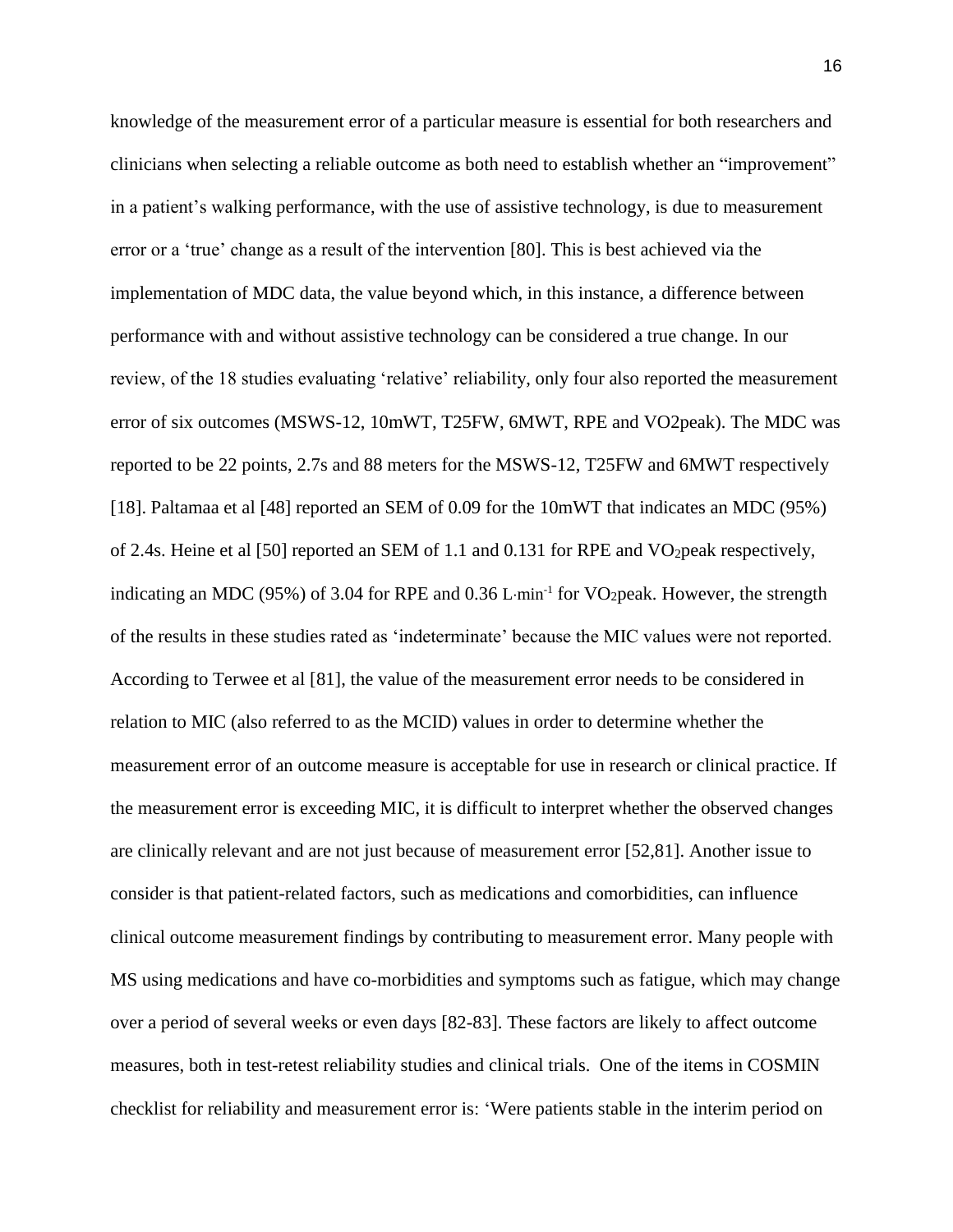the construct to be measured?' For an 'excellent' score for this item authors need to provide evidence that the patients were stable. However, none of the papers, including those with repeated assessment over more than two weeks [18,50] reported this evidence.

The methodological quality of the 41 studies rated according to the COSMIN criteria revealed that both the analysis and reporting of the psychometric properties of outcome measures is often inappropriate. For example, the methodological quality of responsiveness studies was often only rated as 'fair' and 'poor' because the hypotheses were not reported or because there was a lack of information regarding the comparator instruments (often EDSS) and their psychometric properties. Another potential problematic issue with evaluating responsiveness was that in eight of the 14 studies there was no intervention and the (often assumed) hypothesis was that pwMS would deteriorate over the time frame of the study, which ranged from one to two years.

The comparator instrument in seven out of the 15 studies that evaluated validity was the EDSS, which has been widely accepted as a gold standard to measure disability in pwMS. However, its use as a gold standard to validate outcomes of walking performance may be less appropriate. The EDSS [84] is a scale that was developed over 30 years ago and even though studies have reported high inter- and intra-rater reliability and high correlations for face validity [85-86], there are other studies raising issues regarding its reliability and objectivity and whether it can be considered a 'gold standard' [87-88].

It should be noted that the aforementioned methodological issues in the studies included in this review do not imply that the outcome measures are not appropriate but instead that more psychometric studies with higher methodological quality are needed. When planning studies to assess the psychometric properties of outcome measures, researchers should consult standard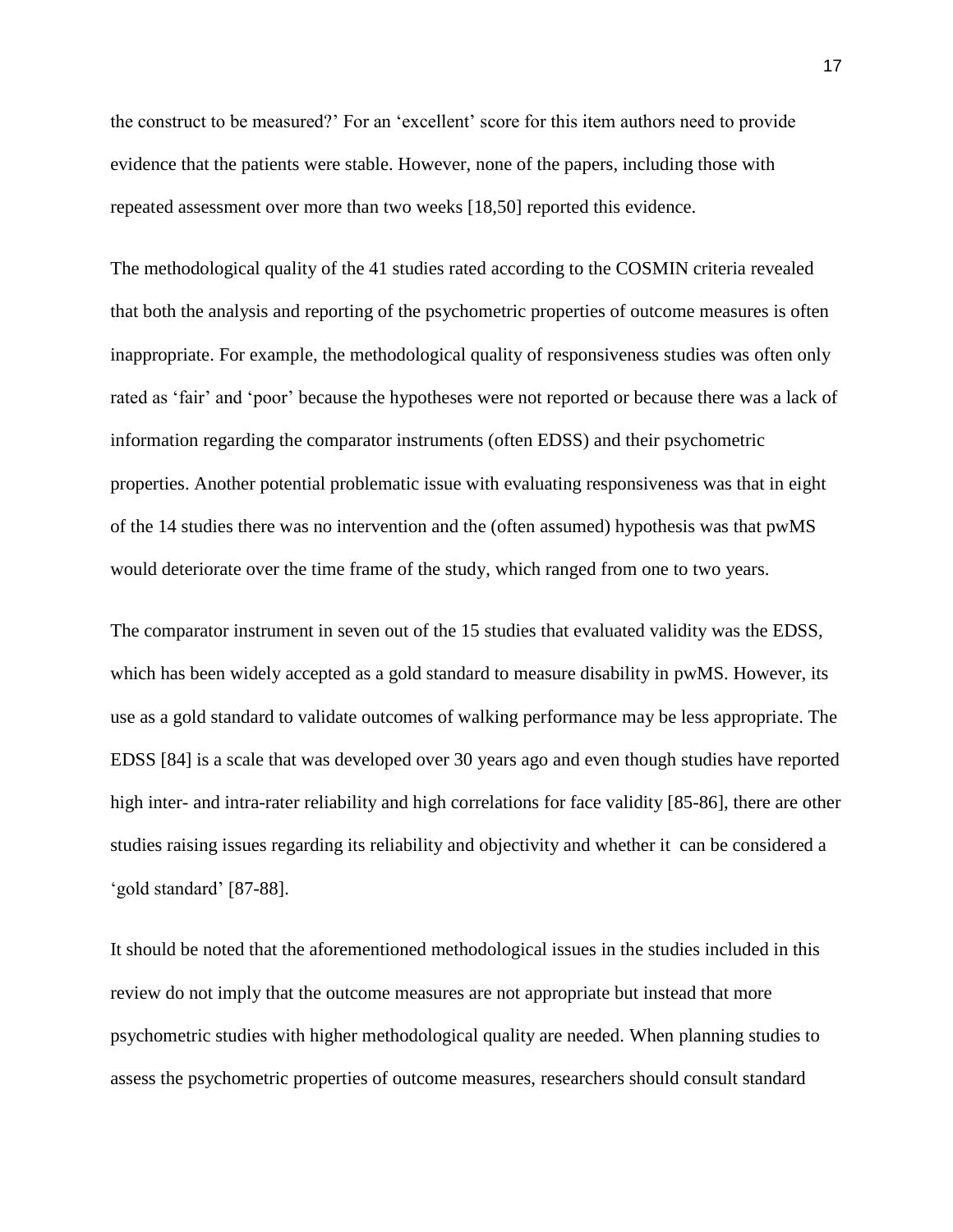guidelines such as COSMIN in relation to the selection of appropriate study design, statistical analysis and reporting of methods and results.

To our knowledge, this is the first review that evaluated the evidence for the psychometric properties of walking performance related measures used to assess the effect of assistive technology in pwMS. We used standardized criteria to evaluate both the methodological quality (COSMIN) and quality of the results [22,25]. To date, only two reviews have tried to highlight which are the most useful tools for walking assessment in pwMS. However, one was a narrative review of available outcome measures and offered little detail about psychometric properties [10]. The other was a topical review including some details of the psychometric properties of measures to assess walking disability, but which did not employ specific criteria to evaluate the evidence for their use [89]. Work has been published on the stroke population that evaluated, also using COSMIN criteria, the psychometric properties of walking performance measures [90]. This review concluded that most of the outcome measures were reliable and valid for use in the stroke population, but it was observed, similar to our findings, that there was a lack of evidence for the minimally important change and responsiveness. Two COSMIN reviews into the functional outcomes in the cerebral palsy population came to similar conclusions [91-92].

This review has several limitations. Firstly, the COSMIN checklist was originally designed for patient-reported outcome measures and not for performance-based measures such as the majority of those included in our review. However, as there is no specific checklist for performance-based measures we opted to use the COSMIN checklist since most of the items scored are also highly relevant to performance-based measures. Additional rules were specified for the ratings of items that were only applicable to patient-reported outcome measures. Another limitation is that only studies published in English, Greek or Dutch were included, which means that eligible studies in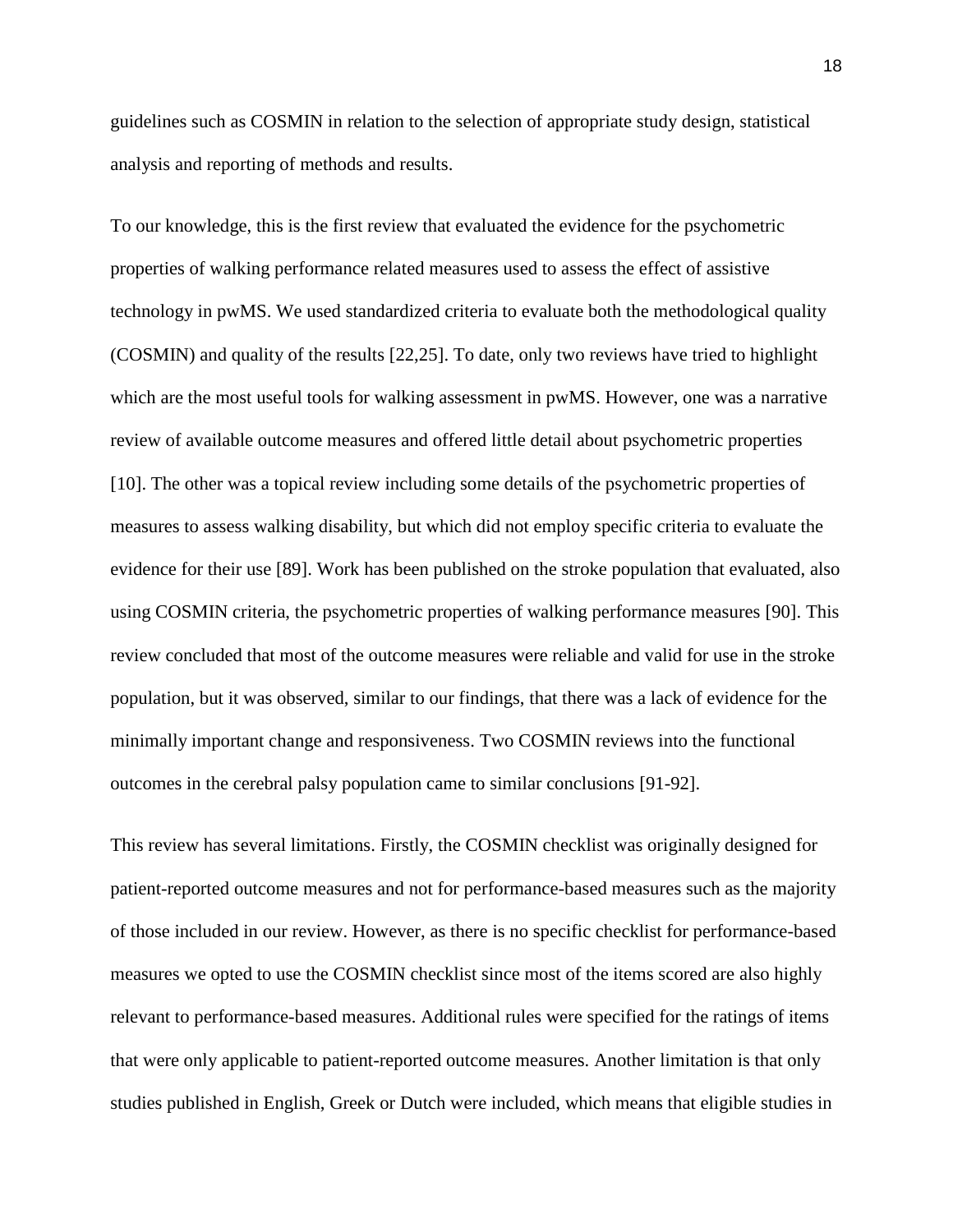other languages will likely have been excluded. Finally, in the majority of the included studies, the mean EDSS was four or more and five studies involved participants with a mean EDSS of six. The responsiveness and reliability of walking performance measures in pwMS with EDSS > 4 may be different from those who are less affected by MS.

#### **Conclusion**

The present systematic review reported on the psychometric properties of outcome measures used to assess the effects of assistive technology to treat foot drop. Forty-one studies were identified which reported information on the psychometric properties of only 10 of the previously identified 20 measures related to walking performance. Strong levels of evidence were found for internal consistency and test-retest reliability of the MSWS-12 and the construct validity of the T25FW. Moderate evidence was found for the test-retest reliability and responsiveness of the 6MWT and for the responsiveness of the 10mWT. None of the outcome measures that were evaluated for measurement error had an acceptable level of evidence for this measurement property. Our findings do not indicate that the existing outcome measures included in this review are poor, but that there is a need for more high quality studies evaluating the psychometric properties of these measures. Future research should (i) investigate the psychometric properties, and in particular measurement error and responsiveness, of a wider range of walking performance related measures and (ii) use standard guidelines such as the COSMIN to increase methodological quality enabling clinicians and researchers to select appropriate outcome measures to assess the effects of assistive technology to treat foot drop.

#### **Declaration of Conflicting Interests**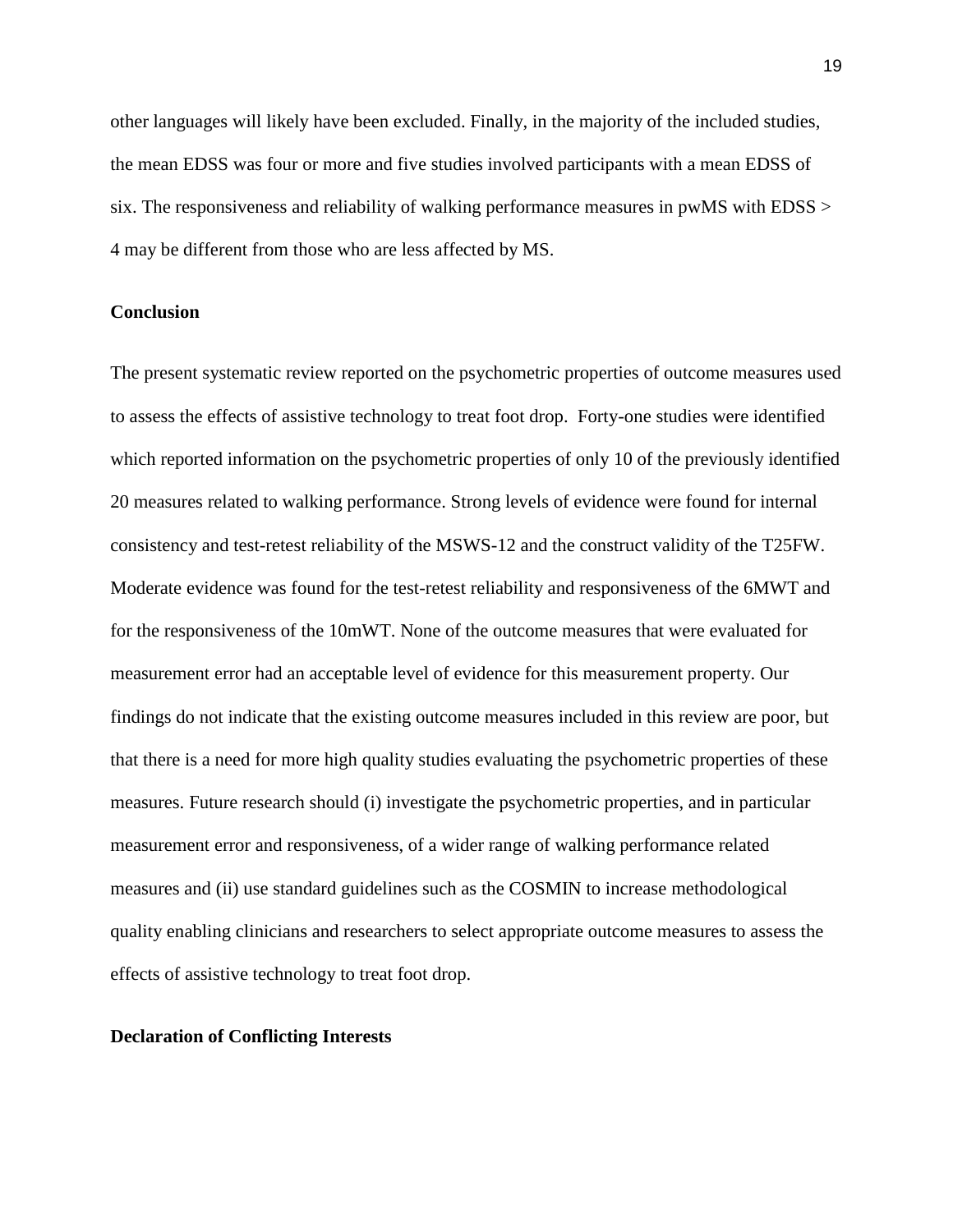The authors declare no conflict of interest with respect to authorship, and/or publication of this article.

#### **References**

[1] W.I. McDonald, T.A. Sears. The effects of experimental demyelination on conduction in the central nervous system. Brain 93 (1970) 583-598.

[2] N.G. LaRocca. Impact of walking impairment in multiple sclerosis: perspectives of patients and care partners. Patient 4 (2011) 189-201.

[3] C. Heesen, J. Böhm, C. Reich, J. Kasper, M. Goebel, S.M. Gold. Patient perception of bodily functions in multiple sclerosis: gait and visual function are the most valuable. Mult. Scler. 14 (2008) 988-991.

[4] A. Kalron, A. Achiron, Z. Dvir. Muscular and gait abnormalities in persons with early onset multiple sclerosis. J. Neurol. Phys. Ther. 35 (2011) 164-169.

[5] C.L. Barrett, G.E. Mann, P.N. Taylor, P. Strike. A randomized trial to investigate the effects of functional electrical stimulation and therapeutic exercise on walking performance for people with multiple sclerosis. Mult. Scler. 15 (2009) 493-504.

[6] B.M. Kluger, L.B. Krupp, R.M. Enoka. Fatigue and fatigability in neurologic illnesses: proposal for a unified taxonomy. Neurology 80 (2013) 409-416.

[7] C. Bulley, T.H. Mercer, J.E. Hooper, P. Cowan, S. Scott, M.L. van der Linden. Experiences of functional electrical stimulation (FES) and ankle foot orthoses (AFOs) for foot-drop in people with multiple sclerosis. Disabil. Rehabil. Assist. Technol. 10 (2015) 458- 467.

[8] R.B. Stein, S. Chong, D.G. Everaert, et al. A multicenter trial of a footdrop stimulator controlled by a tilt sensor. Neurorehabil. Neural. Repair 20 (2006) 371-379.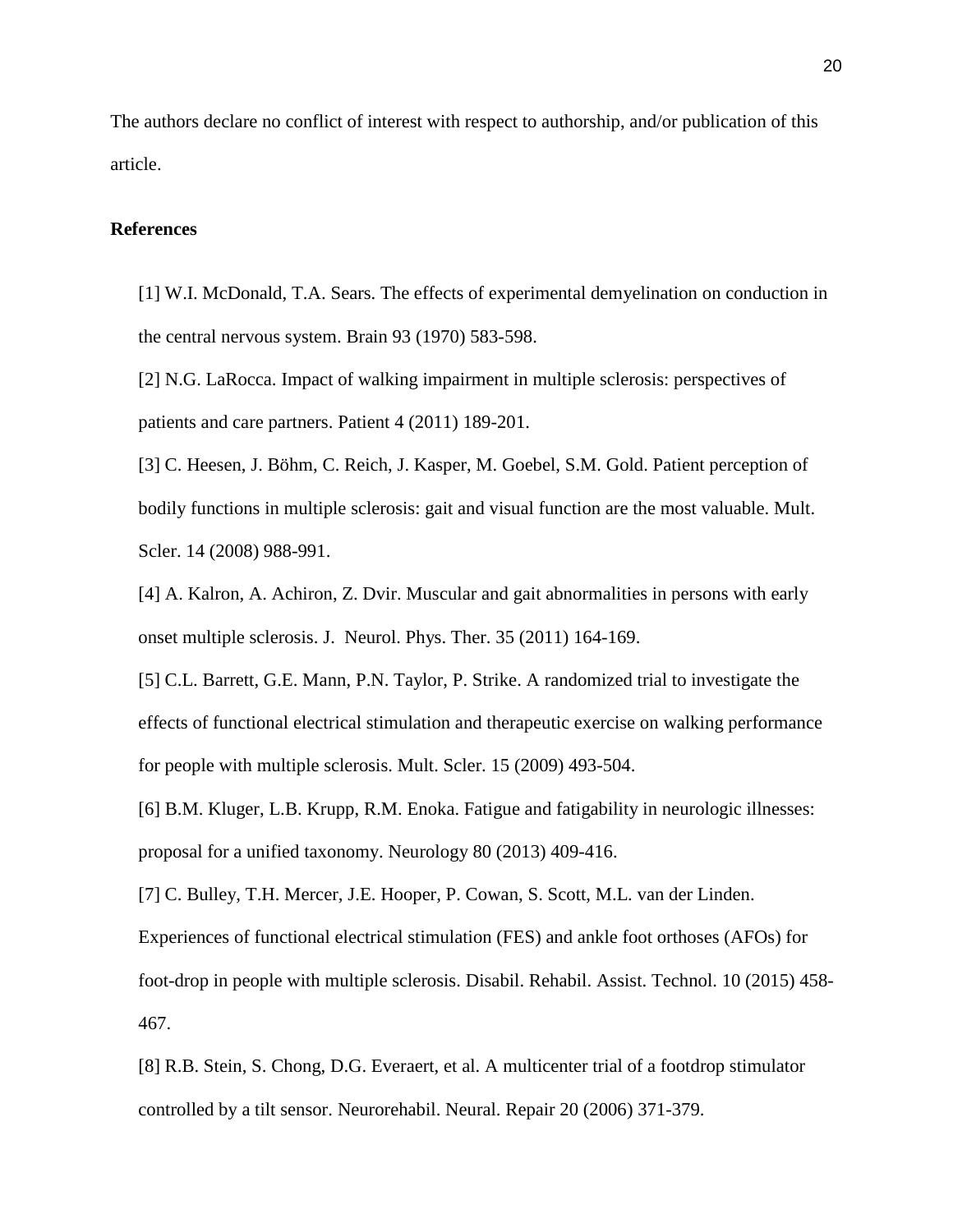[9] L. Paul, D. Rafferty, S. Young, L. Miller, P. Mattison, A. McFadyen. The effect of functional electrical stimulation on the physiological cost of gait in people with multiple sclerosis. Mult. Scler. 14 (2008) 954-961.

[10] F. Bethoux, S. Bennett. Evaluating walking in patients with multiple sclerosis: which assessment tools are useful in clinical practice? Int. J. MS Care 13 (2011) 4-14.

[11] D.S. Stokic, T.S. Horn, J.M. Ramshur, J.W. Chow. Agreement between temporospatial gait parameters of an electronic walkway and a motion capture system in healthy and chronic stroke populations. Am. J. Phys. Med. Rehabil. 88 (2009) 437-444.

[12] H. Kainz, C.P. Carty, S. Maine, H.P.J. Walsh, D.G. Lloyd, L. Modenese. Effects of hip joint centre mislocation on gait kinematics of children with cerebral palsy calculated using patient-specific direct and inverse kinematic models. Gait Posture 57 (2017) 154-160.

[13] M. Roiz Rde, E.W. Cacho, M.M. Pazinatto, J.G. Reis, A. Jr. Cliquet, E.M.

Barasnevicius-Quagliato. Gait analysis comparing Parkinson's disease with healthy elderly subjects. Arq. Neuropsiquiatr. 68 (2010) 81-86.

[14] M. Pistacchi, M. Gioulis, F. Sanson, E. De Giovannini, F. Rossetto, S. Zambito Marsala. Gait analysis and clinical correlations in early Parkinson's disease. Funct. Neurol. 32 (2017) 28-34.

[15] M.D. Goldman, R.A. Marrie, J.A. Cohen. Evaluation of the six-minute walk in multiple sclerosis subjects and healthy controls. Mult. Scler. 14 (2008) 383-390.

[16] J.P. Stellmann, A. Neuhaus, N. Gotze, et al. Ecological validity of walking capacity tests in multiple sclerosis. PLoS One 10 (2015) e0123822.

[17] Y.C. Learmonth, L. Paul, A.K. McFadyen, P. Mattison, L. Miller. Reliability and clinical significance of mobility and balance assessments in multiple sclerosis. Int. J. Rehabil. Res. 35 (2012) 69-74.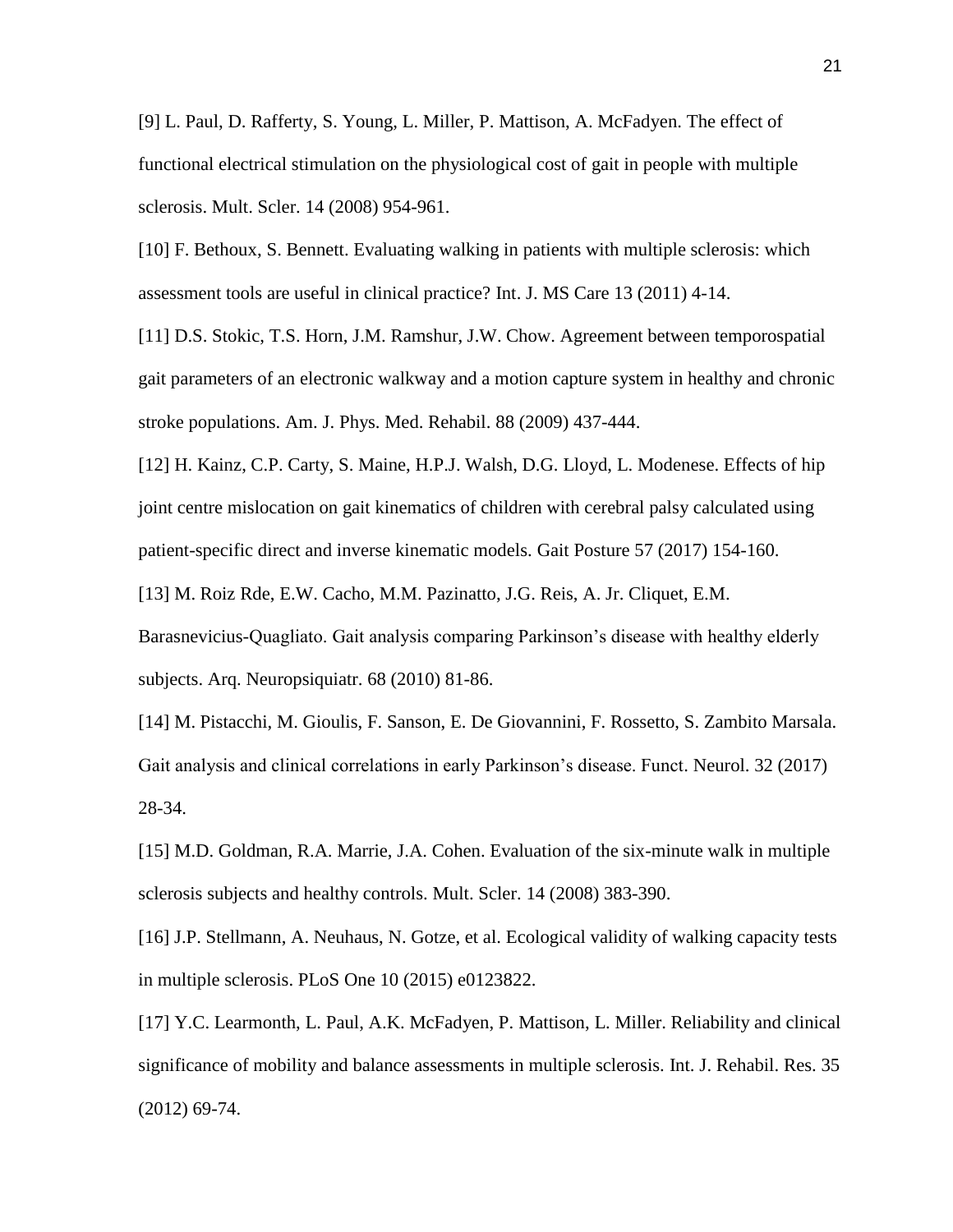[18] Y.C. Learmonth, D.D. Dlugonski, L.A. Pilutti, B.M. Sandroff, R.W. Motl. The reliability, precision and clinically meaningful change of walking assessments in multiple sclerosis. Mult. Scler. 19 (2013) 1784-1791.

[19] C.B. Terwee, E.P. Jansma, I.I. Riphagen, H.C. de Vet. Development of a methodological PubMed search filter for finding studies on measurement properties of measurement instruments. Qual. Life Res. 18 (2009) 1115-1123.

[20] R.G. Elbers, M.B. Rietberg, E.E. van Wegen, et al. Self-report fatigue questionnaires in multiple sclerosis, Parkinson's disease and stroke: a systematic review of measurement properties. Qual. Life Res. 21 (2012) 925-944.

[21] L.B. Mokkink, C.B. Terwee, D.L. Patrick, et al. The COSMIN checklist manual. 2012. [22] C.B. Terwee, L.B. Mokkink, D.L. Knol, R.W. Ostelo, L.M. Bouter, H.C. de Vet. Rating the methodological quality in systematic reviews of studies on measurement properties: a scoring system for the COSMIN checklist. Qual. Life Res. 21 (2012) 651-657.

[23] L.B. Mokkink, C.B. Terwee, E. Gibbons, et al. Inter-rater agreement reliability of the COSMIN (COnsensus-based Standards for the selection of health status Measurement Instruments) checklist. BMC Med. Res. Methodol. 10 (2010) 82.

[24] L.B. Mokkink, C.B. Terwee, D.L. Patrick, et al. The COSMIN checklist for assessing the methodological quality of studies on measurement properties of health status measurement instruments: an international Delphi study. Qual. Life Res. 19 (2010) 539-549.

[25] C.B. Terwee, S.D. Bot, M.R. de Boer, et al. Quality criteria were proposed for measurement properties of health status questionnaires. J. Clin. Epidemiol. 60 (2007) 34-42.

[26] Systematic reviews of measurement properties: Assessment of the results of the included studies[.http://www.cosmin.nl/Systematic%20reviews%20of%20measurement%20properties.](http://www.cosmin.nl/Systematic%20reviews%20of%20measurement%20properties.html) [html](http://www.cosmin.nl/Systematic%20reviews%20of%20measurement%20properties.html) Accessed October 2, 2016.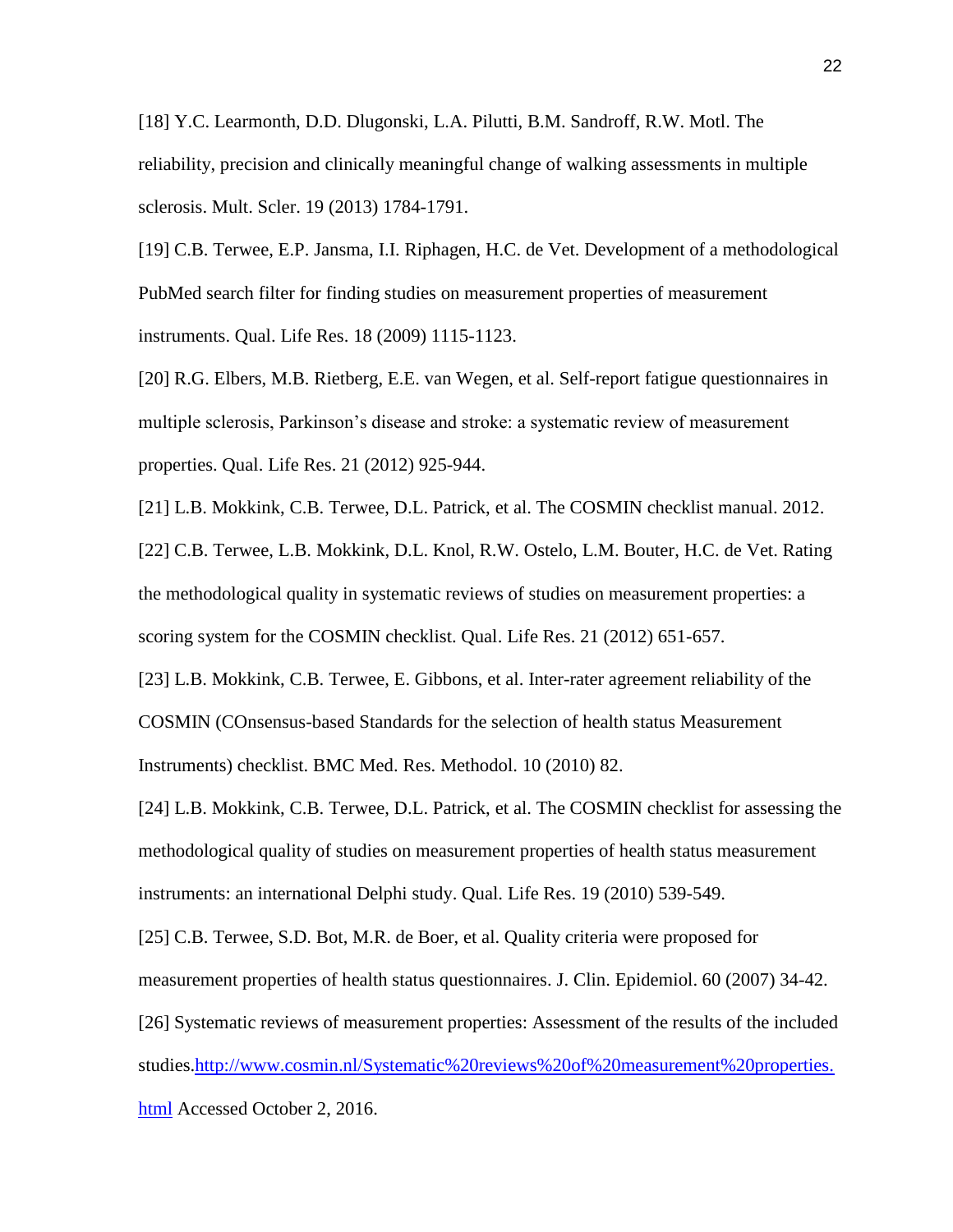[27] M. van Tulder, A. Furlan, C. Bombardier, et al. Updated method guidelines for systematic reviews in the Cochrane Collaboration Back Review Group. Spine 28 (2003) 1290-1299.

[28] J.J. Kragt, F.A. van der Linden, J.M. Nielsen, B.M. Uitdehaag, C.H. Polman. Clinical impact of 20% worsening on Timed 25-foot Walk and 9-hole Peg Test in multiple sclerosis. Mult. Scler. 12 (2006) 594-598.

[29] E.L. Hoogervost, N.F. Kalkers, B.M. Uitdehaag, C.H. Polman. A study validating changes in multiple sclerosis functional composite. Arch. Neurol. 59 (2002) 113-116. [30] M.D. Goldman, R.W. Motl, J. Scagnelli, J.H. Pula, J.J. Sosnoff, D. Cadavid. Clinically meaningful performance benchmarks in MS: timed 25-foot walk and the real world. Neurology 81 (2013) 1856-1863.

[31] R.W. Motl, Y.C. Learmonth, L.A. Pilutti, D. Dlugonski, R. Klaren. Validity of minimal clinically important difference values for the multiple sclerosis walking scale-12? Eur. Neurol. 71 (2014) 196-202.

[32] J. Freeman, R. Walters, W. Ingram, A. Slade, J. Hobart, J. Zajicek. Evaluating change in mobility in people with multiple sclerosis: relative responsiveness of four clinical measures. Mult. Scler. 19 (2013) 1632-1639.

[33] J.C. Hobart, A. Riazi, D.L. Lamping, R. Fitzpatrick, A.J. Thompson. Measuring the impact of MS on walking ability: The 12-item MS Walking Scale (MSWS-12). Neurology 60 (2003) 31-36.

[34] R.W. Motl, E. McAuley, S. Mullen. Longitudinal measurement invariance of the Multiple Sclerosis Walking Scale-12. J. Neurol. Sci. 305 (2011) 75-79.

[35] M. Kaufman, D. Moyer, J. Norton. The significant change for the Timed 25-Foot Walk in the multiple sclerosis functional composite. Mult. Scler. 6 (2000) 286-290.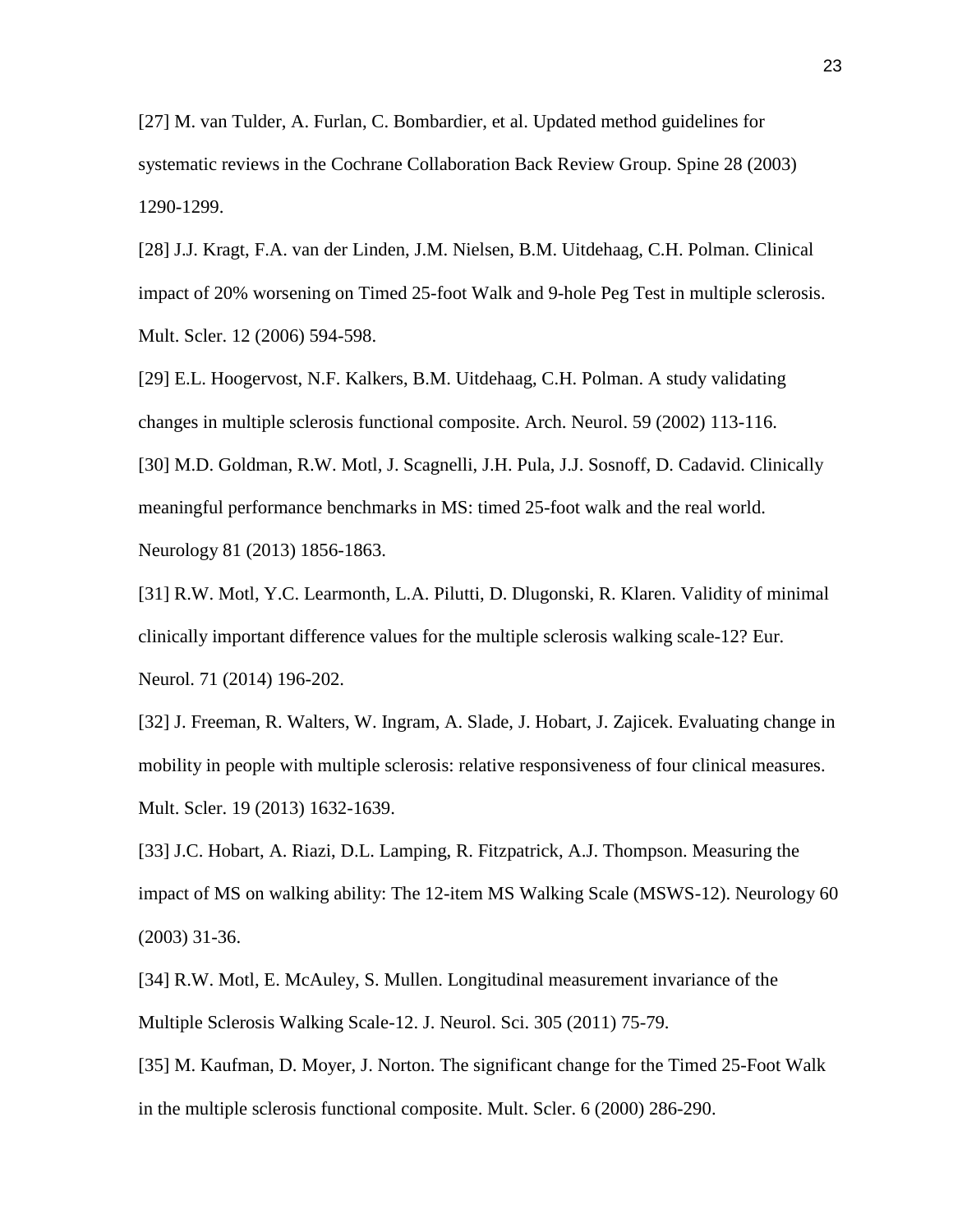[36] E. Toomey, S. Coote. Between-rater reliability of the 6-minute walk test, berg balance scale, and handheld dynamometry in people with multiple sclerosis. Int. J. MS Care 15 (2013) 1-6.

[37] J.J. Sosnoff, M. Weikert, D. Dlugonski, D.C. Smith, R.W. Motl. Quantifying gait impairment in multiple sclerosis using GAITRite technology. Gait Posture 34 (2011) 145- 147.

[38] C. Vaney, H. Blaurock, B. Gattlen, C. Meisels. Assessing mobility in multiple sclerosis using the Rivermead Mobility Index and gait speed. Clin. Rehabil. 10 (1996) 216-226.

[39] C.I. Coleman, D.M. Sobieraj, L.N. Marinucci. Minimally important clinical difference of the Timed 25-Foot Walk Test: results from a randomized controlled trial in patients with multiple sclerosis. Curr. Med. Res. Opin. 28 (2012) 49-56.

[40] J.C. Hobart, A.R. Blight, A. Goodman, F. Lynn, N. Putzki. Timed 25-Foot Walk: Direct evidence that improving 20% or greater is clinically meaningful in MS. Neurology 80 (2013) 1509-1517.

[41] G.R. Cutter, M.L. Baier, R.A. Rudick, et al. Development of a multiple sclerosis functional composite as a clinical trial outcome measure. Brain 122 (1999) 871-882.

[42] J.J. Kragt, A.J. Thompson, X. Montalban, et al. Responsiveness and predictive value of EDSS and MSFC in primary progressive MS. Neurology 70 (2008) 1084-1091.

[43] J.A. Cohen, G.R. Cutter, J.S. Fischer, et al. Use of the multiple sclerosis functional composite as an outcome measure in a phase 3 clinical trial. Arch. Neurol. 58 (2001) 961- 967.

[44] R.D. Larson, D.J. Larson, T.B. Baumgartner, L.J. White. Repeatability of the timed 25 foot walk test for individuals with multiple sclerosis. Clin. Rehabil. 27 (2013) 719-723.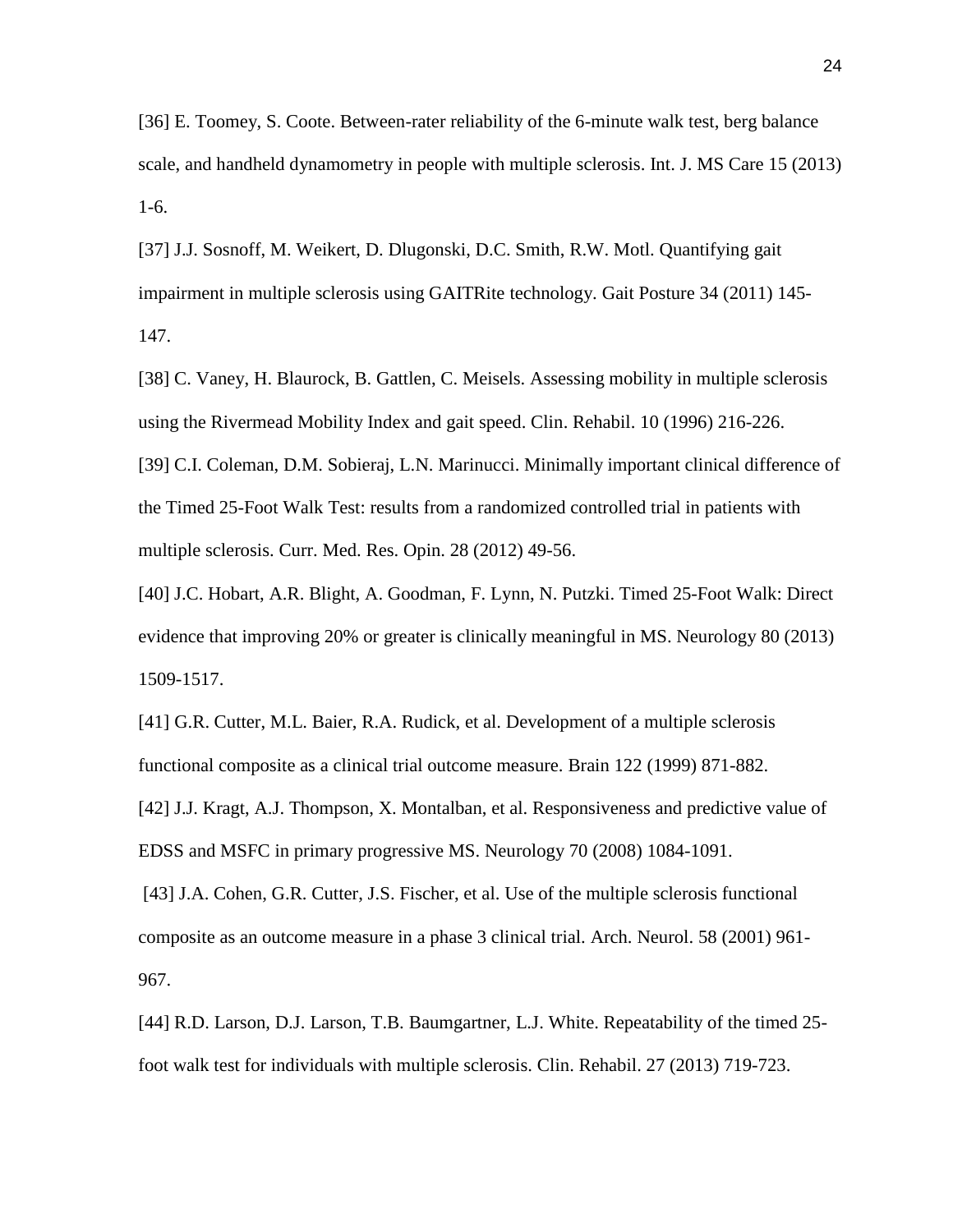[45] J.A. Cohen, J.S. Fischer, D.M. Bolibrush, et al. Intrarater and interrater reliability of the MS functional composite outcome measure. Neurology 54 (2000) 802-806.

[46] P. Feys, B. Bibby, A. Romberg, et al. Within-day variability on short and long walking tests in persons with multiple sclerosis. J. Neurol. Sci. 338 (2014) 183-187.

[47] D.K. Fry, L.A. Pfalzer. Reliability of four functional tests and rating of perceived exertion in persons with multiple sclerosis. Physiother. Can. 58 (2006) 212-220.

[48] J. Paltamaa, H. West, T. Sarasoja, J. Wikström, E. Mälkiä. Reliability of physical functioning measures in ambulatory subjects with MS. Physiother. Res. Int. 10 (2005) 93- 109.

[49] S.R. Schwid, A.D. Goodman, M.P. McDermott, C.F. Bever, S.D. Cook. Quantitative functional measures in MS: What is a reliable change? Neurology 58 (2002) 1294-1296.

[50] M. Heine, L.E. van den Akker, O. Verschuren, A. Visser-Meily, G. Kwakkel,

TREFAMS-ACE Study Group. Reliability and responsiveness of cardiopulmonary exercise testing in fatigued persons with multiple sclerosis and low to mild disability. PLoS One 10 (2015) e0122260.

[51] B.T. Cleland, B.A. Ingraham, M.C. Pitluck, D. Woo, A.V. Ng. Reliability and validity of ratings of perceived exertion in persons with multiple sclerosis. Arch. Phys. Med. Rehabil*.* 97 (2016) 974-982.

[52] H.C. de Vet, C.B. Terwee, R.W. Ostelo, H. Beckerman, D.L. Knol, L.M. Bouter. Minimal changes in health status questionnaires: distinction between minimally detectable change and minimally important change. Health Qual. Life Outcomes 4 (2006) 54.

[53] L.B. Mokkink, F. Galindo-Garre, B.M. Uitdehaag. Evaluation of the Multiple Sclerosis Walking Scale-12 (MSWS-12) in a Dutch sample: Application of item response theory. Mult. Scler. 22 (2016) 1867-1873.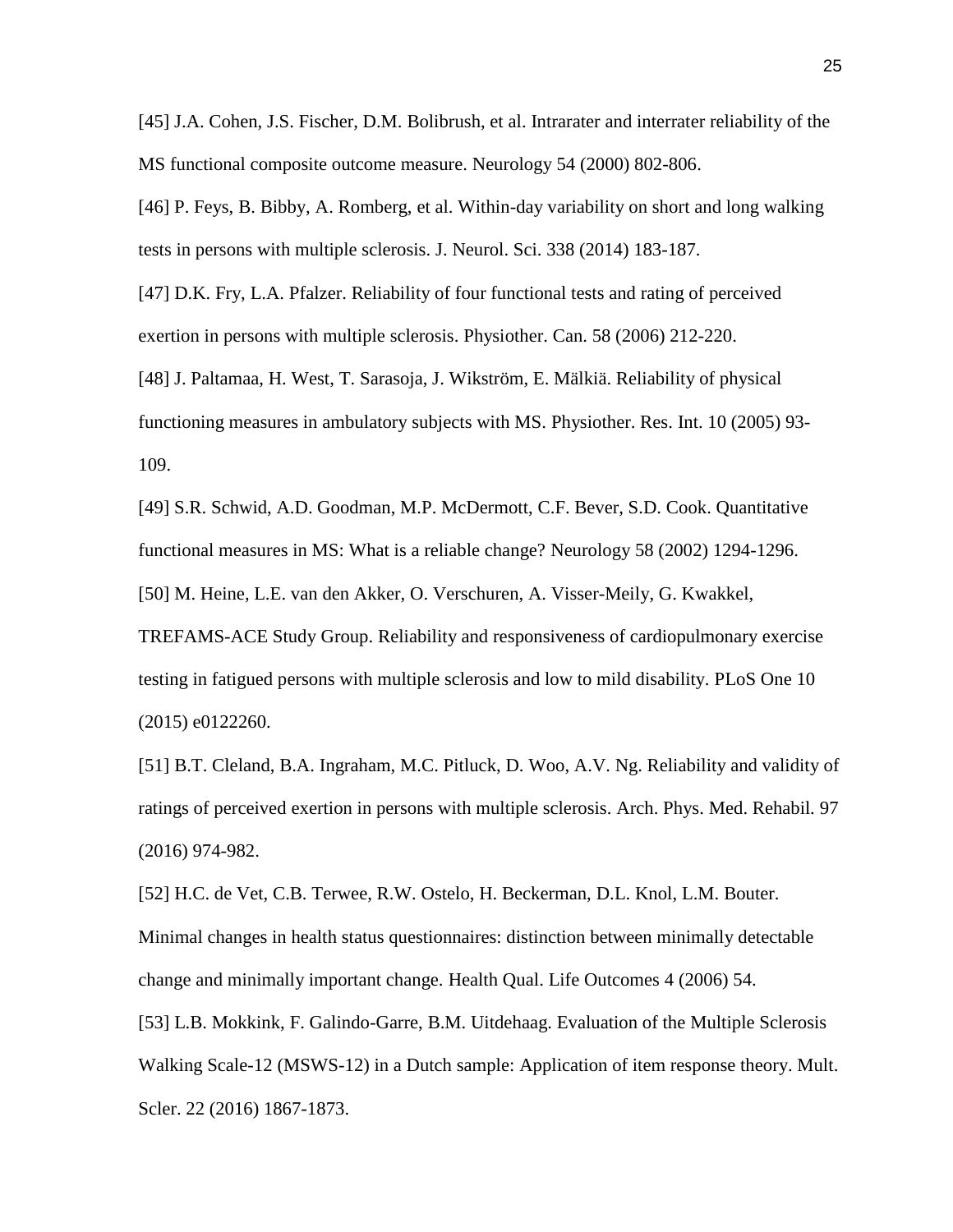[54] M.M. Engelhard, K.M. Schmidt, C.E. Engel, J.N. Brenton, S.D. Patek, M.D. Goldman. The e-MSWS-12: improving the multiple sclerosis walking scale using item response theory. Qual. Life Res. 25 (2016) 3221-3230.

[55] R.W. Motl, E.M. Snook. Confirmation and extension of the validity of the Multiple Sclerosis Walking Scale-12 (MSWS-12). J. Neurol. Sci. 268 (2008) 69-73.

[56] R.W. Motl, D. Dlugonski, Y. Suh, et al. Multiple Sclerosis Walking Scale-12 and oxygen cost of walking. Gait Posture 31 (2010) 506-510.

[57] J.C. Hobart, N. Kalkers, F. Barkhof, B. Uitdehaag, C. Polman, A.J. Thompson. Outcome measures for multiple sclerosis clinical trials: Relative measurement precision of the Expanded Disability Status Scale and Multiple Sclerosis Functional Composite. Mult. Scler. 10 (2004) 41-46.

[58] R.R.G. Apache, D. Jackson, D.H. Mattson. Use of reaction and movement time as a measure of lower extremity functioning in multiple sclerosis. Clin. Kinesiol. 56 (2002) 35-41. [59] L.A. Pilutti, D. Dlugonski, B.M. Sandroff, et al. Further validation of multiple sclerosis walking scale-12 scores based on spatiotemporal gait parameters. Arch. Phys. Med. Rehabil. 94 (2013) 575-578.

[60] C. McGuigan, M. Hutchinson. Confirming the validity and responsiveness of the Multiple Sclerosis Walking Scale-12 (MSWS-12). Neurology 62 (2004) 2103-2105.

[61] D.M. Miller, R.A. Rudick, G. Cutter, M. Baier, J.S. Fischer. Clinical significance of the multiple sclerosis functional composite: Relationship to patient-reported quality of life. Arch. Neurol. 57 (2000) 1319-1324.

[62] N.F. Kalkers, L. Bergers, V. De Groot, et al. Concurrent validity of the MS Functional Composite using MRI as a biological disease marker. Neurology 56 (2001) 215-219.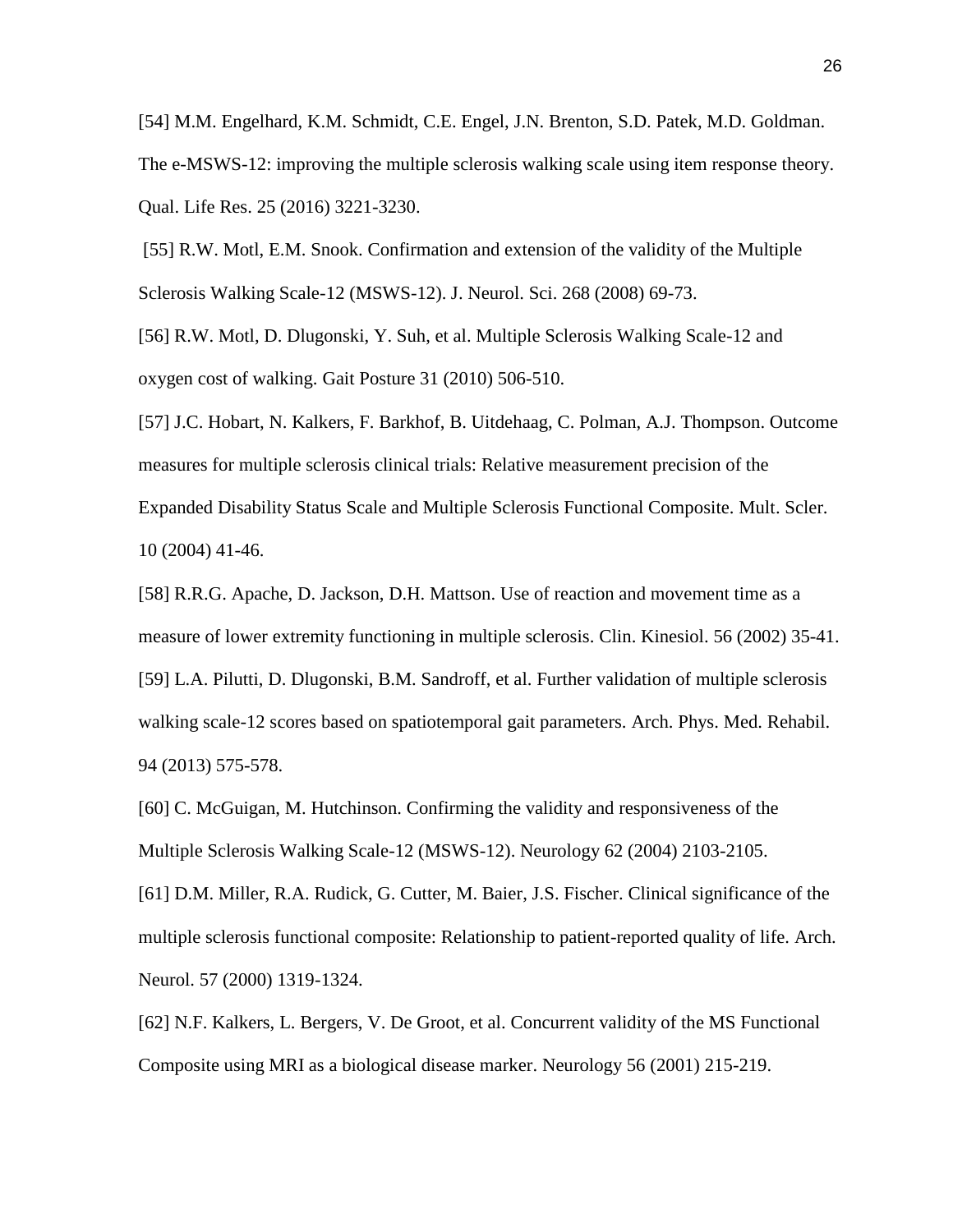[63] P. Filipović Grčić, M. Matijaca, I. Lušić, V. Čapkun. Responsiveness of walking-based outcome measuresafter multiple sclerosis relapses following steroid pulses. Med. Sci. Monit. 17 (2011) 704-710.

[64] J.C. Kempen, V. de Groot, D.L. Knol, C.H. Polman, G.J. Lankhorst, H. Beckerman. Community walking can be assessed using a 10-metre timed walked test. Mult. Scler. 17 (2011) 980-990.

[65] J. Paltamaa, T. Sarasoja, E. Leskinen, J. Wikström, E. Mälkiä. Measuring deterioration in international classification of functioning domains of people with multiple sclerosis who are ambulatory. Phys. Ther. 88 (2008) 176-190.

[66] I. Baert, J. Freeman, T. Smedal, et al. Responsiveness and clinically meaningful improvement, according to disability level, of five walking measures after rehabilitation in multiple sclerosis: A European multicenter study. Neurorehabil. Neural. Repair 28 (2014) 621-631.

[67] L.M. van Winsen, J.J. Kragt, E.L. Hoogervorst, C.H. Polman, B.M. Uitdehaag. Outcome measurement in multiple sclerosis: Detection of clinically relevant improvement. Mult. Scler. 16 (2010) 604-610.

[68] R.R.G. Apache, D. Jackson, D.H. Mattson. Responsiveness of choice reaction and movement time in multiple sclerosis. Clin. Kinesiol. 59 (2005) 25-30.

[69] H.B. Jensen, S. Mamoei, M. Ravnborg, U. Dalgas, E. Stenager. Distribution-based estimates of minimum clinically important difference in cognition, arm function and lower body function after slow release-fampridine treatment of patients with multiple sclerosis. Mult. Scler. Relat. Disord. 7 (2016) 58-60.

[70] G. Yavuzer, O. Oken, A. Elhan, H.J. Stam. Repeatability of lower limb threedimensional kinematics in patients with stroke. Gait Posture 27 (2008) 31-35.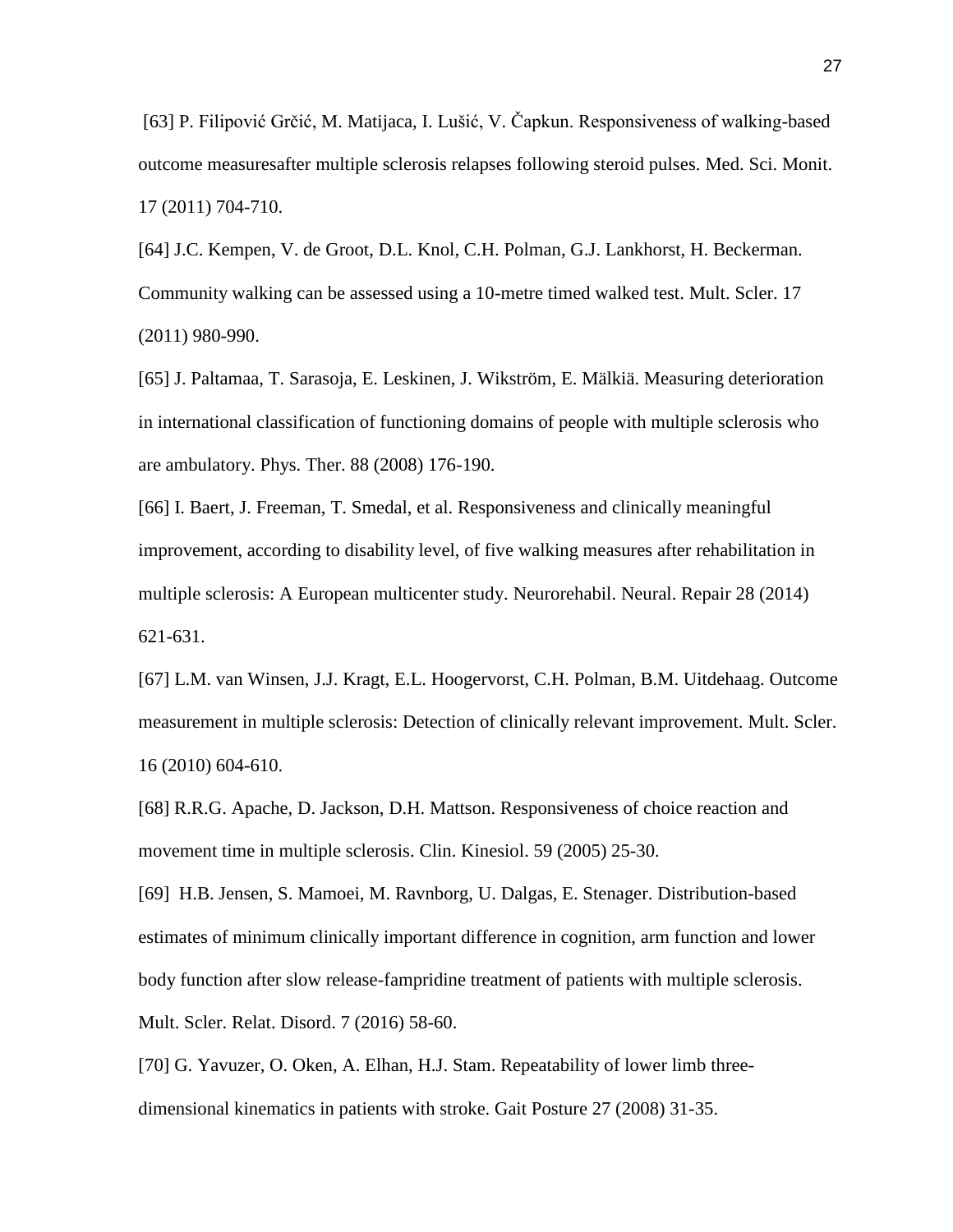[71] K.J. Noonan, S. Halliday, R. Browne, S. O'Brien, K. Kayes, J. Feinberg. Interobserver variability of gait analysis in patients with cerebral palsy. J. Pediatr. Orthop. 23 (2003) 279- 287.

[72] A. Nieuwenhuys, E. Papageorgiou, G. Molenaers, D. Monari, T. de Laet, K. Desloovere. Inter- and intrarater clinician agreement on joint motion patterns during gait in children with cerebral palsy. Dev. Med. Child Neurol. 59 (2017) 750-755.

[73] H. Kainz, D. Graham, J. Edwards, et al. Reliability of four models for clinical gait analysis. Gait Posture 54 (2017) 325-331.

[74] D. Laroche, A. Duval, C. Morisset, et al. Test-retest reliability of 3D kinematic gait variables in hip osteoarthritis patients. Osteoarthritis Cartilage 19 (2011) 194-199.

[75] A.V. Bates, A.H. McGregor, C.M. Alexander. Reliability and minimal detectable change of gait kinematics in people who are hypermobile. Gait Posture 44 (2016) 37-42.

[76] A.S. Delussu, G. Morone, M. Iosa, M. Bragoni, S. Paolucci, M. Traballesi. Concurrent validity of Physiological Cost Index in walking over ground and during robotic training in subacute stroke patients. Biomed. Res. Int. (2014).

[77] K. Raja, B. Joseph, S. Benjamin, V. Minocha, B. Rana. Physiological cost index in cerebral palsy: its role in evaluating the efficiency of ambulation. J. Pediatr. Orthop. 27 (2007) 130-136.

[78] L. Miller, D. Rafferty, P. Mattison. The impact of walking speed on the effects of functional electrical stimulation for foot drop in people with multiple sclerosis. Disabil. Rehabil. Assist. Technol. 11 (2016) 478-483.

[79] H.C. De Vet, C.B. Terwee, D.L. Knol, L.M. Bouter. When to use agreement versus reliability measures. J. Clin. Epidimiol. 59 (2006) 1033-1039.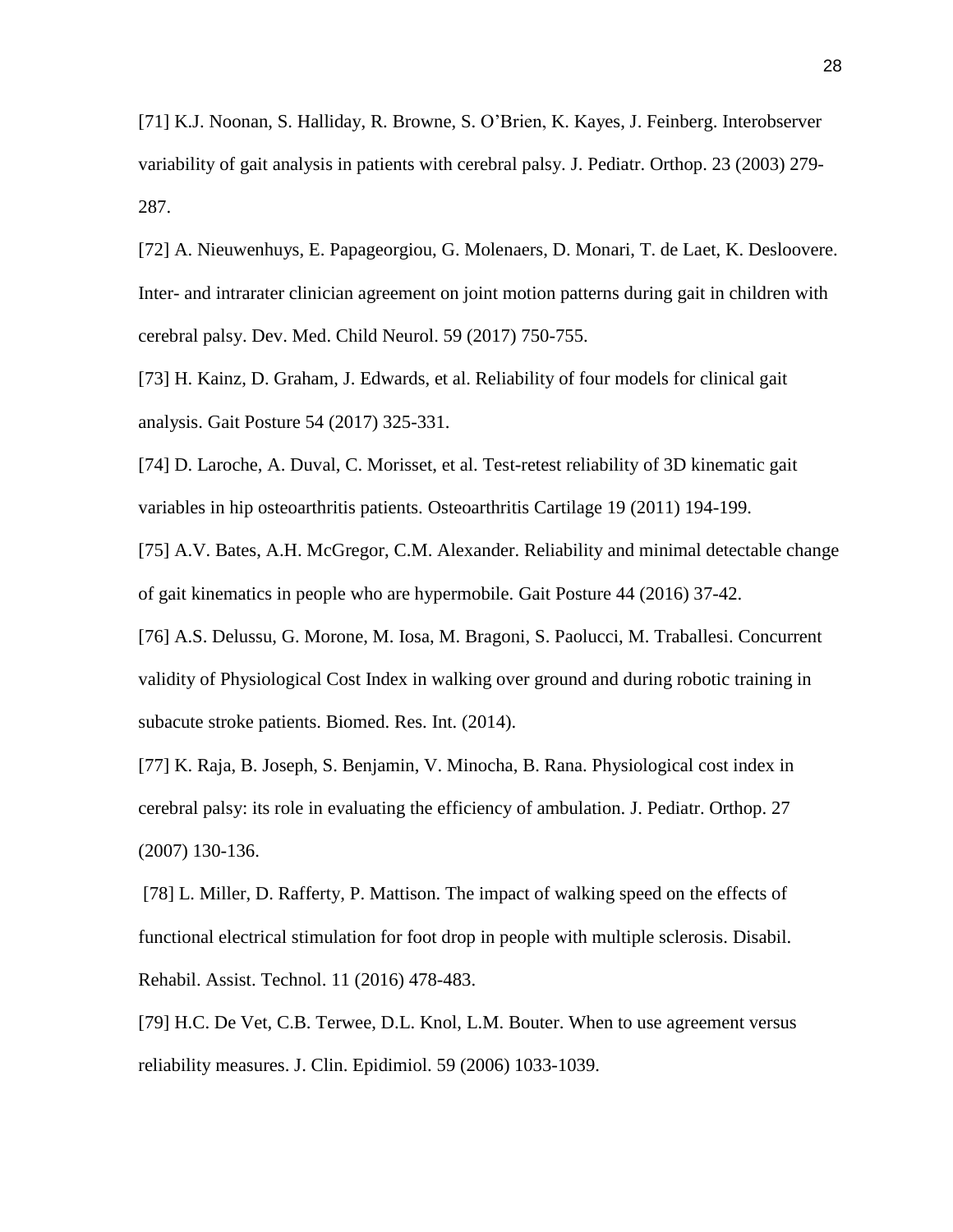[80] A. Bruton, J.H. Conway, S.T. Holgate. Reliability: What is it, and how is it measured? Physiotherapy 86 (2000) 94-99.

[81] C.B. Terwee, L.D. Roorda, D.L. Knol, M.R. de Boer, H.C. de Vet. Linking measurement error to minimal important change of patient-reported outcomes. J. Clin. Epidemiol. 62 (2009) 1062-1067.

[82] D.J. Powell, C. Liossi, W. Schlotz, R. Moss-Morris. Tracking daily fatigue fluctuations in multiple sclerosis: ecological momentary assessment provides unique insights. J. Behav. Med. 40 (2017) 772-783.

[83] S.L. Kasser, A. Goldstein, P.K. Wood, J. Sibold. Symptom variability, affect and physical activity in ambulatory persons with multiple sclerosis: Understanding patterns and time-bound relationships. Disabil. Health J. 10 (2017) 207-213.

[84] J.F. Kurtzke. Rating neurologic impairment in multiple sclerosis: an expanded disability status scale (EDSS). Neurology 33 (1983) 1444-1452.

[85] D.E. Goodkin, D. Cookfair, K. Wende, et al. Inter- and intrarater scoring agreement using grades 1.0 to 3.5 of the Kurtzke Expanded Disability Status Scale (EDSS). Multiple Sclerosis Collaborative Research Group. Neurology 42 (1992) 859-863.

[86] B. Sharrack, R.A. Hughes, S. Soudain, G. Dunn. The psychometric properties of clinical rating scales used in multiple sclerosis. Brain 122 (1999) 141-159.

[87] J.C. Hobart, J. Freeman, A.J. Thompson. Kurtzke scales revisited: the application of psychometric methods to clinical intuition. Brain 123 (2000) 1027-1040.

[88] J.A. Cohen, S.C. Reingold, C.H. Polman, J.S. Wolinsky. Disability outcomes measures in multiple sclerosis clinical trials: current status and future prospects. Lancet Neurol. 11 (2012) 467-476.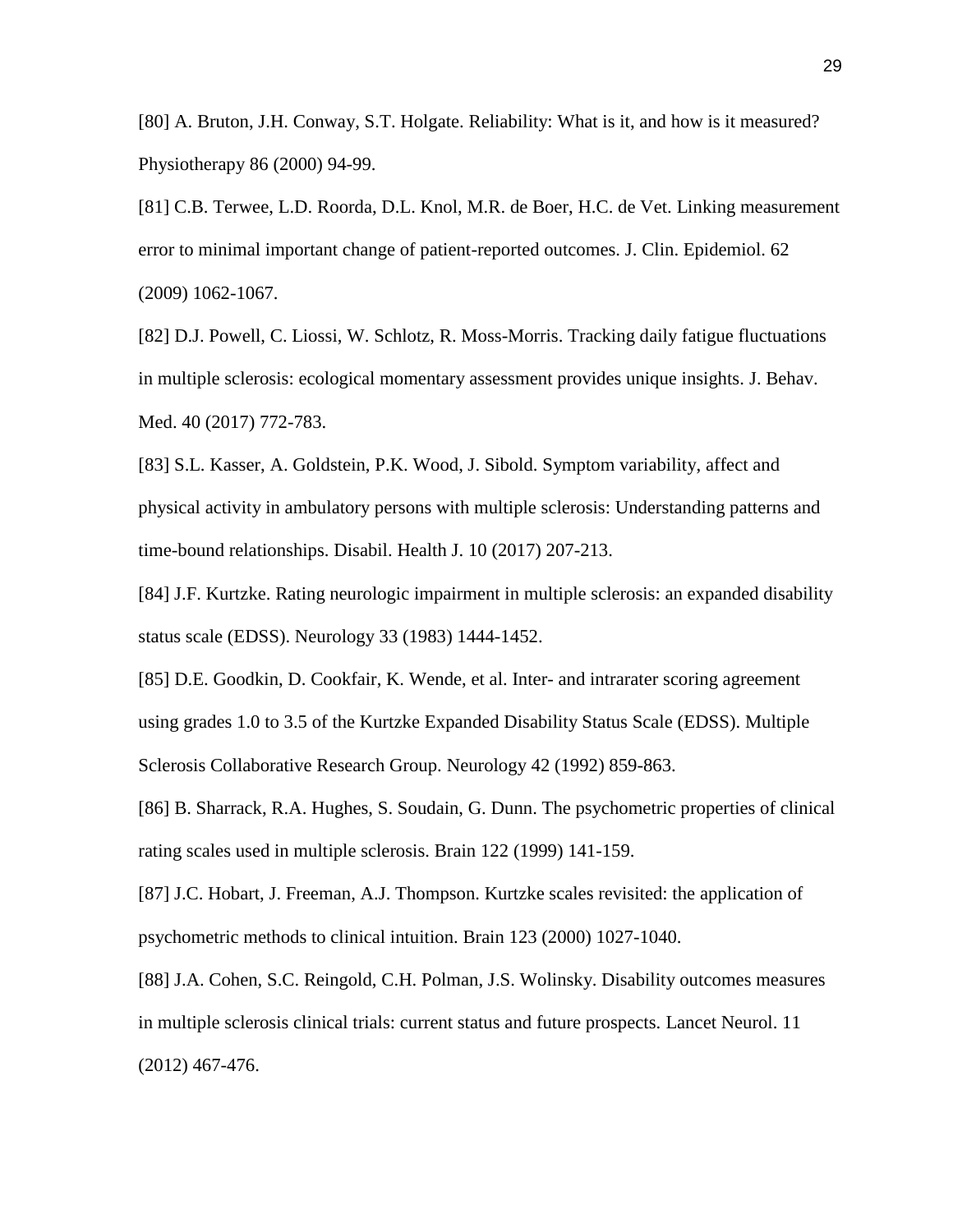[89] B.C. Kieseier, C. Pozzilli. Assessing walking disability in multiple sclerosis. Mult. Scler. 18 (2012) 914-924.

[90] M. van Bloemendaal, A.T. van de Water, I.G. van de Port. Walking tests for stroke survivors: a systematic review of their measurement properties. Disabil. Rehabil. 34 (2012) 2207-2221.

[91] C. Ammann-Reiffer, C.H. Bastiaenen, R.A. de Bie, H.J. van Hedel. Measurement properties of gait-related outcomes in youth with neuromuscular diagnoses: a systematic review. Phys. Ther. 94 (2014) 1067-1082.

[92] A. Zanudin, M.L. van der Linden, K. Jagadamma, T.H. Mercer. Psychometric properties of gait quality and walking performance measures in adolescents and young adults with Cerebral Palsy: A systematic review. Gait Posture 58 (2017) 30-40.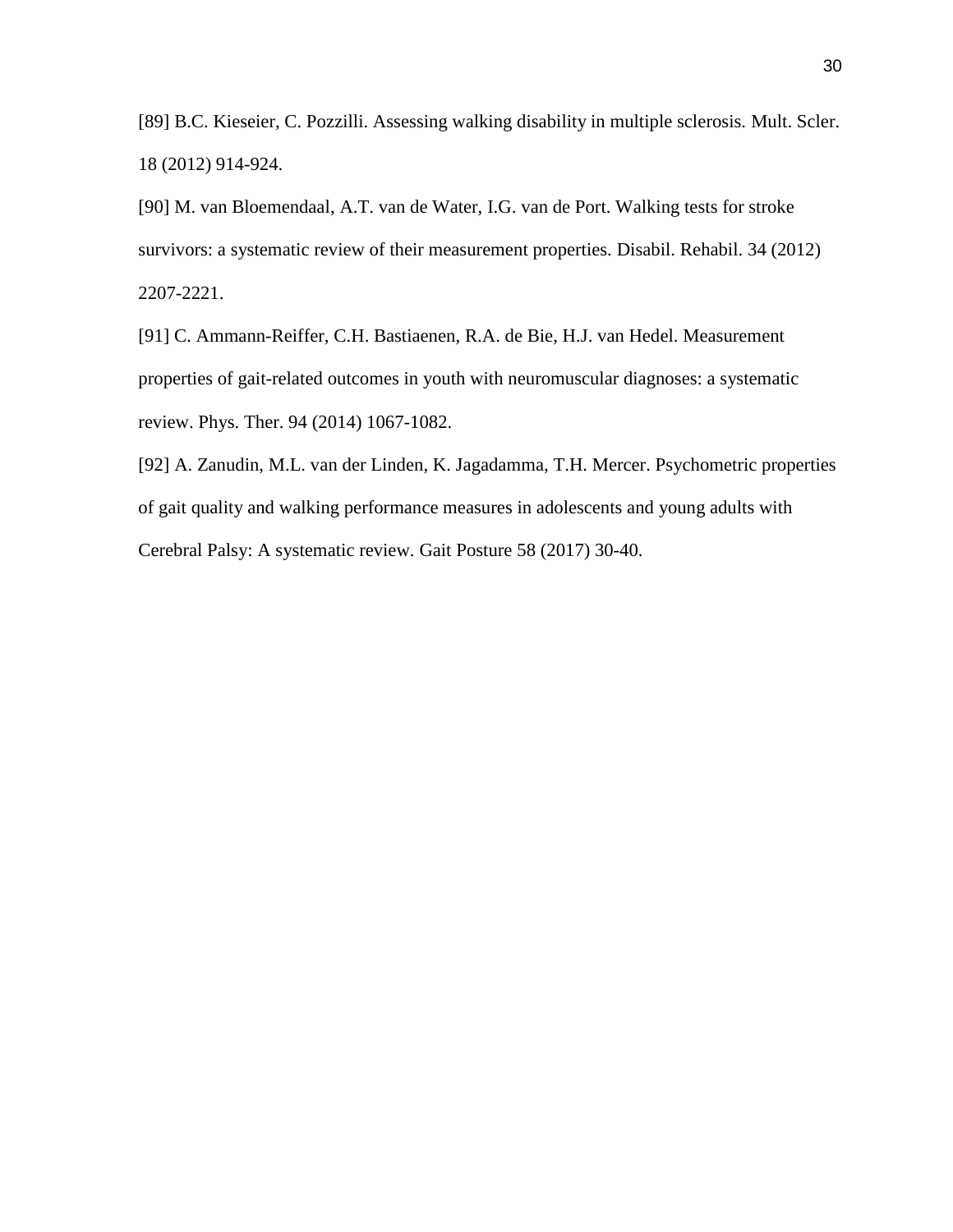| <b>Table 1</b> Quality criteria for measurement properties [25-26]. |  |
|---------------------------------------------------------------------|--|
|---------------------------------------------------------------------|--|

| <b>Measurement property</b> | Rating*                          | Criteria                                                                |
|-----------------------------|----------------------------------|-------------------------------------------------------------------------|
| <b>Reliability</b>          |                                  |                                                                         |
| Internal consistency        | $+$                              | At least limited evidence for unidimensionality or positive             |
|                             |                                  | structural validity AND Cronbach's alpha(s) $\geq$ 0.70 and $\leq$ 0.95 |
|                             | $\overline{\mathcal{L}}$         | Not all information for '+' reported OR conflicting evidence for        |
|                             |                                  | unidimensionality or structural validity OR evidence for lack of        |
|                             |                                  | unidimensionality or negative structural validity                       |
|                             |                                  | Criteria for '+' not met                                                |
| Reliability                 | $^{+}$                           | ICC or weighted Kappa $\geq 0.70$                                       |
|                             | $\overline{\mathcal{L}}$         | ICC or weighted Kappa not reported                                      |
|                             |                                  | Criteria for '+' not met                                                |
| Measurement error           | $\hspace{0.1mm} +\hspace{0.1mm}$ | $SDC$ or $LoA < MIC$                                                    |
|                             | $\overline{\mathcal{L}}$         | MIC not defined                                                         |
|                             |                                  | Criteria for $+$ not met                                                |
| <b>Validity</b>             |                                  |                                                                         |
| Construct validity          | $+$                              | At least 75% of the results are in accordance with the hypotheses       |
| (Hypothesis testing)        | ?                                | No correlations with instrument(s) measuring related construct(s)       |
|                             |                                  | AND no differences between relevant groups reported                     |
|                             |                                  | Criteria for $+$ not met                                                |
| Criterion validity          | $+$                              | Convincing arguments that gold standard is "gold" AND                   |
|                             |                                  | correlation with gold standard $\geq 0.70$                              |
|                             | $\overline{\mathcal{L}}$         | Not all information for '+' reported                                    |
|                             |                                  | Criteria for $+$ not met                                                |
| <b>Responsiveness</b>       |                                  |                                                                         |
| Responsiveness              | $+$                              | At least 75% of the results are in accordance with the hypotheses       |
|                             | $\overline{\mathcal{L}}$         | No correlations with changes in instrument(s) measuring related         |
|                             |                                  | construct(s) AND no differences between changes in relevant             |
|                             |                                  | groups reported                                                         |
|                             |                                  | Criteria for '+' not met                                                |

 $* +$  = positive rating; ? = indeterminate rating; - = negative rating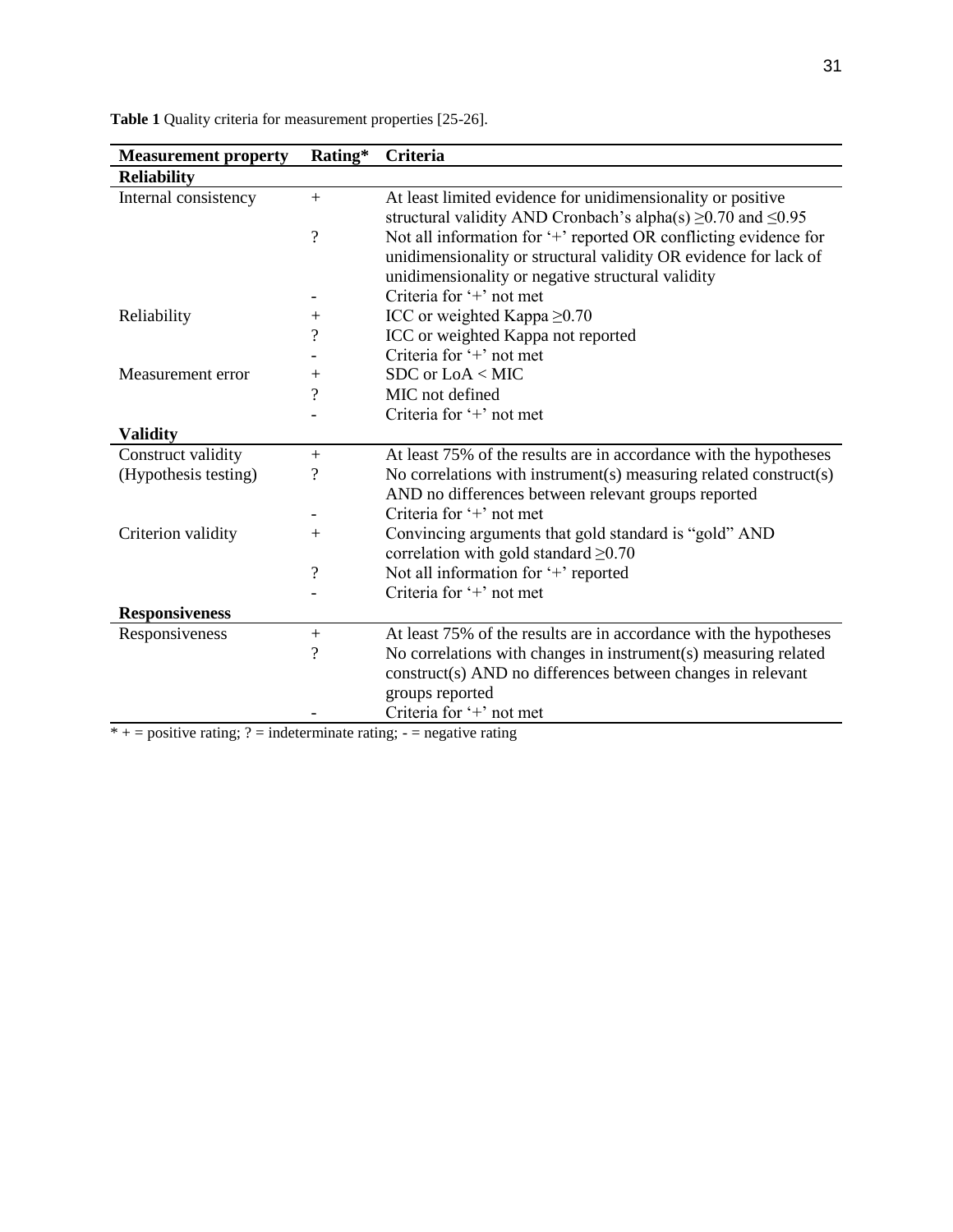**Table 2** Summary of the study characteristics, rating of the methodological quality using the COSMIN guidelines and rating of the quality of the results using the Terwee criteria [24-26].

| <b>Author/Year</b> | <b>Patient</b>                               | <b>COSMIN</b>      | <b>Results</b>                              | <b>Rating</b>                   |                       |
|--------------------|----------------------------------------------|--------------------|---------------------------------------------|---------------------------------|-----------------------|
|                    | characteristics                              | <b>Measurement</b> |                                             | Methodological                  | <b>Quality of the</b> |
|                    |                                              | <b>Property</b>    |                                             | quality                         | results               |
|                    | Choice reaction time & movement time (RT/MT) |                    |                                             |                                 |                       |
| Apache et al       | $n = 178$ , RR, SP, PP                       | Hypothesis         | $r_s = 0.84$ with EDSS                      | Fair <sup>a</sup>               | $+$                   |
| $(2002)^{58}$      | <b>EDSS 0-6.5</b>                            | testing            |                                             |                                 |                       |
| Apache et al       | $n = 40$ , RR, SP                            | Responsiveness     | RT/MT mean change = $16.6\%$ (.1)           | Poor <sup>b</sup>               | $\ddot{\mathbf{.}}$   |
| $(2005)^{68}$      | EDSS median 4.5                              | (no intervention)  |                                             |                                 |                       |
|                    | 3 sessions in 1-year                         |                    |                                             |                                 |                       |
| <b>MSFC</b>        |                                              |                    |                                             |                                 |                       |
| Cohen et al        | $n = 10$ , SP                                | Reliability        | Intra-rater: $ICC = 0.97$ (session 4-5)     | Poor <sup>c</sup>               | $+$                   |
| $(2000)^{45}$      | EDSS mean 5.2                                |                    | Inter-rater: $ICC = 0.96$ (session 7-8)     |                                 |                       |
|                    | 6 sessions (2 per day                        |                    |                                             |                                 |                       |
|                    | over 2 weeks)                                |                    |                                             |                                 |                       |
| Cohen et al        | $n = 436$ , SP                               | Reliability        | Intra-rater: ICC (over 4 sessions) = $0.87$ | Good <sup>d, e</sup>            | $+$                   |
| $(2001)^{43}$      | EDSS mean 5.2                                | Hypothesis         | $r_s = -0.56$ with EDSS                     | Fair <sup>o, q</sup>            | $+$                   |
|                    | 3 pre-baseline                               | testing            |                                             |                                 |                       |
|                    | sessions over 28 days                        |                    |                                             |                                 |                       |
| Cutter et al       | $n = 378$ , RR, SP                           | Hypothesis         | $r_s = -0.22$ with EDSS                     | Fair <sup>a, o,q</sup>          | $\ddot{\mathbf{c}}$   |
| $(1999)^{41}$      | <b>EDSS 0-6.5</b>                            | testing            |                                             |                                 |                       |
|                    | 3 annual sessions                            | Responsiveness     | Average composite change Z-score:           | Fair <sup>q</sup>               | $\ddot{\cdot}$        |
|                    |                                              | (no intervention)  | Baseline = $-0.07$                          |                                 |                       |
|                    |                                              |                    | $1$ -year = -0.07                           |                                 |                       |
|                    |                                              |                    | $2$ -year = -0.16                           |                                 |                       |
| Hobart et al       | $n = 133$ , RR, SP, PP                       | Hypothesis         | $r = -0.64$ with EDSS                       | $\mathrm{Good}$ <sup>f, w</sup> | $+$                   |
| $(2004)^{57}$      | EDSS mean 3.1                                | testing            |                                             |                                 |                       |
| Kalkers et al      | $n = 131$ , RR, SP, PP                       | Hypothesis         | $r_s = -0.25$ with T2 lesion load           | Poor <sup>h</sup>               | $\ddot{\textbf{.}}$   |
| $(2001)^{62}$      | EDSS mean 3.1                                | testing            | $r_s = -0.24$ with T1 lesion load           |                                 |                       |
| Kragt et al        | $n = 161$ , PP                               | Responsiveness     | ES:                                         | Poor <sup>b</sup>               | $\ddot{\cdot}$        |
| $(2008)^{42}$      | EDSS mean 5.0                                | (no intervention)  | $EDSS = 0.23$                               |                                 |                       |
|                    |                                              |                    | $MSFC = 0.16$                               |                                 |                       |
| Miller et al       | $n = 300$                                    | Hypothesis         | $r_{s} = -0.80$ with HRQoL                  | Poor <sup>h</sup>               | $\ddot{\mathbf{.}}$   |
| $(2000)^{61}$      | <b>EDSS 0-8.5</b>                            | testing            |                                             |                                 |                       |
| <b>MSWS-12</b>     |                                              |                    |                                             |                                 |                       |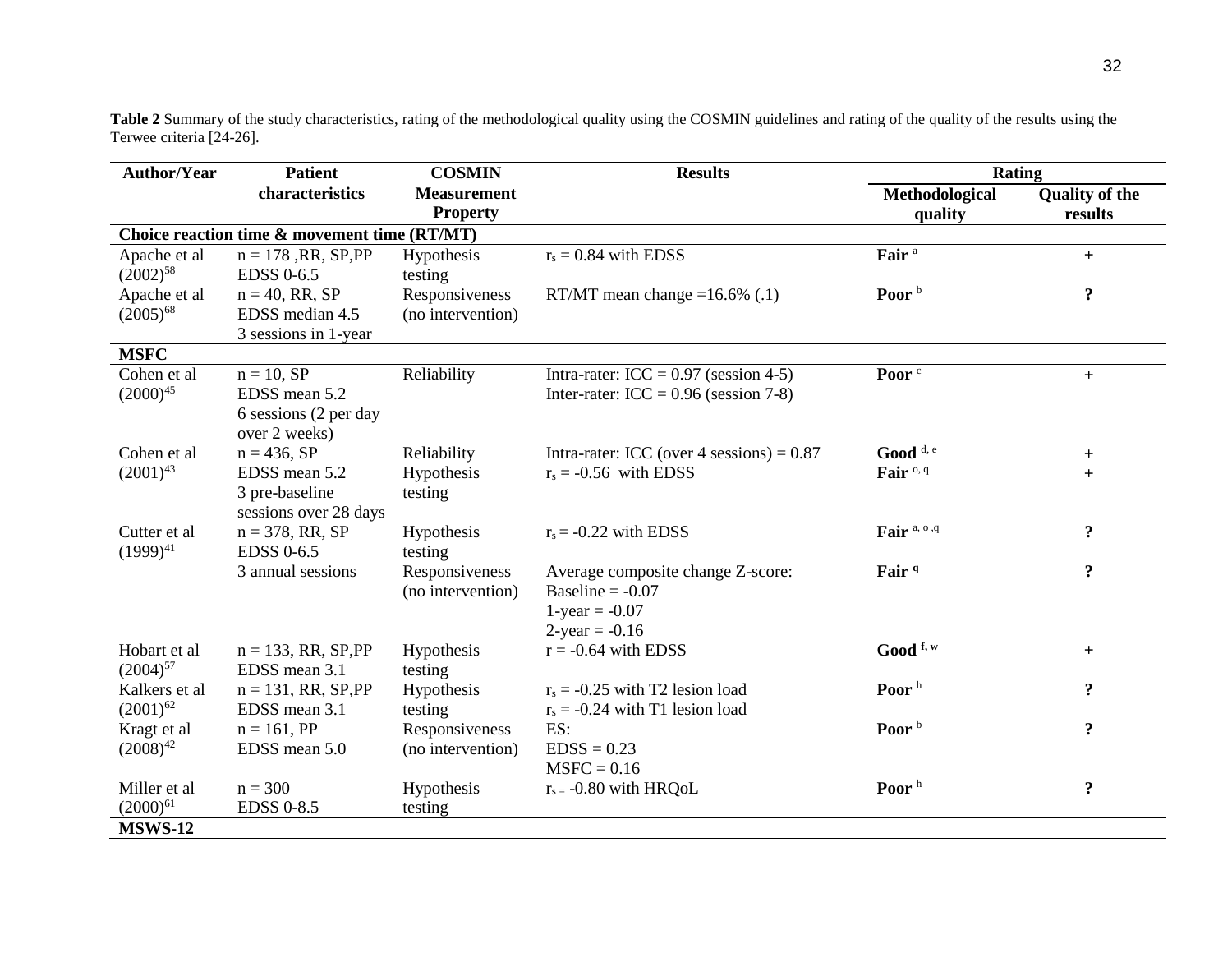| Baert et al<br>$(2013)^{66}$           | $n = 284$ , RR, SP, PP<br>EDDS mean 4.8<br>2 sessions (pre $\&$<br>post) | Responsiveness<br>(physical)<br>rehabilitation) | AUC with Global Rating Scale:<br>Whole group $= 0.73$<br>$EDSS \leq 4 = 0.64$<br>EDSS $4.5 - 6.5 = 0.77$                               | Fair <sup>a</sup>             | $\ddot{}$          |
|----------------------------------------|--------------------------------------------------------------------------|-------------------------------------------------|----------------------------------------------------------------------------------------------------------------------------------------|-------------------------------|--------------------|
| Filipovic et al<br>$(2011)^{63}$       | $n = 49$ , RR<br>EDSS mean 3.0<br>2 sessions (pre $\&$<br>post)          | Responsiveness<br>(IVMP for<br>1 month)         | $SRM = 1.05$<br>$ES = 1.02$<br>$RE(%) = 82.4$                                                                                          | Fair <sup>a</sup>             | $\ddot{\cdot}$     |
| Freeman et al<br>$(2013)^{32}$         | $n = 70$ , RR, SP, PP<br>3 annual sessions                               | Responsiveness<br>(no intervention)             | $ES = -0.07$<br>$SEM = 5.66$<br>$r$ <0.35 with walking speed & RMI                                                                     | Fair <sup>j</sup>             | $\ddot{\cdot}$     |
| Hobart et al<br>$(2003)^{33}$          | Community sample:<br>$n = 602$<br>2 sessions (10 days                    | Internal<br>consistency                         | Community sample: Cronbach's $\alpha$ = 0.97<br>PPMS sample: Cronbach's $\alpha$ = 0.97<br>Steroids sample: Cronbach's $\alpha$ = 0.94 | <b>Excellent</b>              | $\ddot{}$          |
|                                        | apart)<br>Hospital-based<br>sample:                                      | Reliability<br>Hypothesis<br>testing            | Community sample: Test-retest $ICC = 0.94$<br>Steroids sample: $r_s = 0.65$ with EDSS                                                  | Good $d, e, k$<br>Fair $i, q$ | $\pm$<br>$\ddot{}$ |
|                                        | $PP MS = 78$<br>Steroids = $54$<br>2 sessions (6 weeks)<br>apart)        | Responsiveness<br>(steroid<br>treatment)        | With EDSS:<br>$ES = 0.45$<br>$SRM = 0.45$<br>$RE = 0.31$                                                                               | Fair m, q, t                  | $\ddot{\cdot}$     |
| Learmonth et<br>al $(2013)^{18}$       | $n = 82$ , RR, SP, PP<br>EDSS mean 3.5                                   | Reliability                                     | Test-retest: $ICC(2,1) = 0.93$                                                                                                         | Good $k$ , t                  | $^{+}$             |
|                                        | 2 sessions (7 days<br>apart)                                             | Measurement<br>error                            | $SEM = 8$ ; CV $(5) = 27$<br>$MDC_{95} = 22$ ; % $MDC_{95} = 53%$                                                                      | Fair i, m, n                  | $\ddot{\cdot}$     |
| McGuigan et<br>al (2004) <sup>60</sup> | Community sample $=$<br>149                                              | Hypothesis<br>testing                           | $r_s = 0.84$ with EDSS                                                                                                                 | Fair <sup>a, o, q</sup>       | $\ddot{\cdot}$     |
|                                        | Outpatient sample $=$<br>53<br>RR, SP, PP<br>EDSS mean 4.0<br>2 sessions | Responsiveness<br>(no intervention)             | $Z-score = -2.87$                                                                                                                      | Poor $b$                      | $\ddot{\cdot}$     |
| Motl et al.<br>$(2008)^{55}$           | $n = 133$ , RR, SP, PP<br>EDSS mean 4.9                                  | Internal<br>consistency                         | Cronbach's $\alpha$ = 97                                                                                                               | $\text{Good } P$ , x          | $\ddot{}$          |
|                                        | 1 session                                                                | Hypothesis<br>testing                           | $r_s = .77$ with MSIS-29 (physical)<br>$r_s$ = .36 with MSIS-29 (psychological)<br>$r_s = .80$ with EDSS                               | Fair <sup>q</sup>             | $\ddag$            |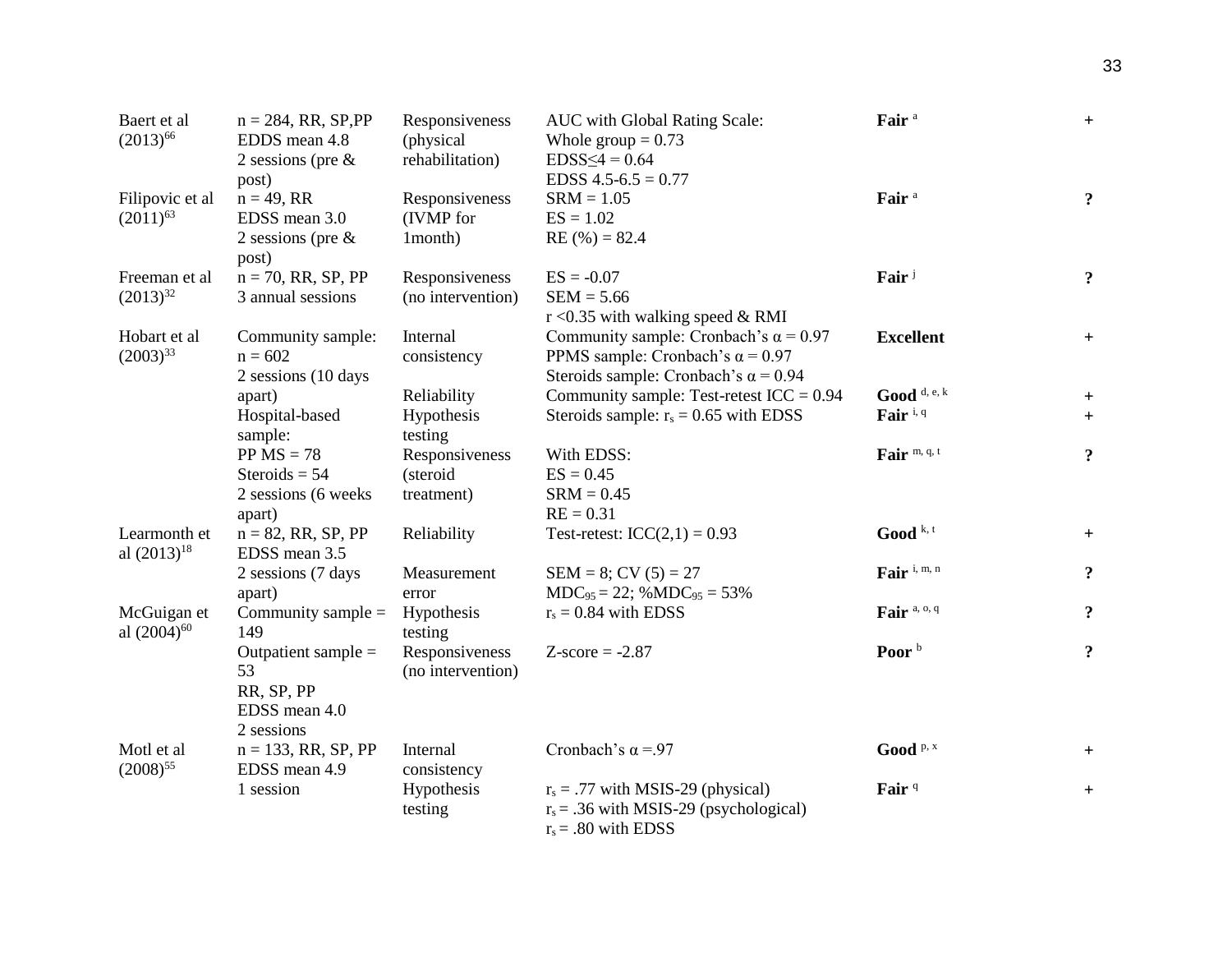| Motl et al<br>$(2010)^{56}$      | $n = 24, RR$<br>PDDS median 1.0                        | Internal                             | Poor <sup>c</sup><br>Cronbach's $\alpha$ = .95                                                                                                                              |                   | $^{+}$           |
|----------------------------------|--------------------------------------------------------|--------------------------------------|-----------------------------------------------------------------------------------------------------------------------------------------------------------------------------|-------------------|------------------|
|                                  | 1 session                                              | consistency<br>Hypothesis<br>testing | With $O_2$ cost of walking at:<br>CWS, $r = 0.64$<br>FWS, $r = 0.61$<br>SWS, $r = 0.64$<br>With $O_2$ consumption:<br>CWS, $r = 0.24$<br>FWS, $r = 0.14$<br>SWS, $r = 0.44$ | Poor <sup>c</sup> | $+$              |
| Motl et al<br>$(2011)^{34}$      | $n = 269$ , RR<br>3 sessions over a<br>year            | Internal<br>consistency              | Cronbach's $\alpha$ :<br>Baseline = $.96$<br>$6$ -month = .97<br>12-month = $.97$                                                                                           | <b>Excellent</b>  | $+$              |
|                                  |                                                        | Reliability                          | Test-retest $ICC(2)$ :<br>Across 6-months = $.86$<br>Across 12-months = $.87$                                                                                               | Fair <sup>i</sup> | $+$              |
| Pilutti et al<br>$(2013)^{59}$   | $n = 268$ , RR, SP, PP<br>PDDS median 3.0<br>1 session | Hypothesis<br>testing                | $r_s = .72$ with T25FW<br>$r_s = -.75$ with 6MWT                                                                                                                            | Fair <sup>q</sup> | $+$              |
| Mokkink et al<br>$(2016)^{53}$   | $n = 625$ , RR, SP,<br>PP, PR, CIS<br>EDSS median 3.5  | Internal<br>consistency              | $RMSEA = 0.078$<br>$CFI = 1.000$<br>$TLI = 0.999$<br>$SRMR = 0.019$<br>Guttman's lambda $2 = 0.98$                                                                          | <b>Excellent</b>  | $+$              |
| Engelhard et<br>al $(2016)^{54}$ | $n = 293$ , RR, SP,<br>PP,PR                           | Internal<br>consistency              | 1D Rasch:<br>$BIC = 6112.5$ ; AIC = 5933.7<br>3D GRM:<br>$BIC = 5972.7$ ; AIC = 5677.3                                                                                      | <b>Excellent</b>  | $+$              |
|                                  | <b>FAP/Spatiotemporal parameters</b>                   |                                      |                                                                                                                                                                             |                   |                  |
| Sosnoff et al<br>$(2011)^{37}$   | $n = 13$ , RR, SP<br>EDSS median 6.0<br>1 session      | Hypothesis<br>testing                | FAP:<br>$r_s = -0.82$ with T25FW<br>$r_s = -0.49$ with MSWS-12<br>$r_s = -0.81$ with EDSS                                                                                   | Poor <sup>c</sup> | $\boldsymbol{+}$ |
| Pilutti et al<br>$(2013)^{59}$   | $n = 268$ , RR, SP, PP<br>PDDS median 3.0              | Hypothesis<br>testing                | Speed with T25FW: $r = -.68$<br>Cadence with T25FW: $r = -.50$                                                                                                              | Fair <sup>q</sup> | $^{+}$           |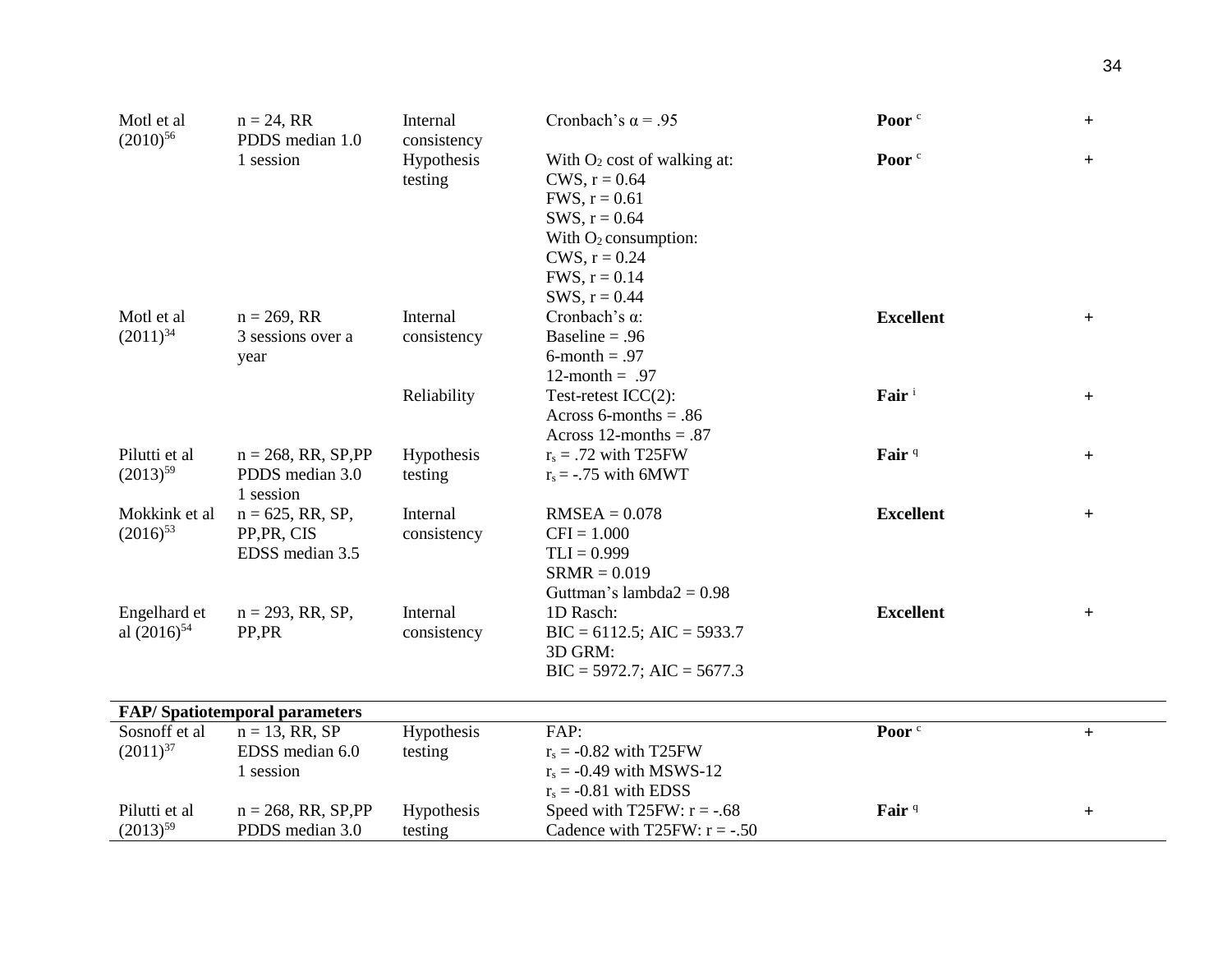|                                                | 1 session                                                                                      |                                                                            | Speed with 6MWT: $r = .67$                                                                                                                                                                                                                  |                                           |                          |
|------------------------------------------------|------------------------------------------------------------------------------------------------|----------------------------------------------------------------------------|---------------------------------------------------------------------------------------------------------------------------------------------------------------------------------------------------------------------------------------------|-------------------------------------------|--------------------------|
|                                                |                                                                                                |                                                                            | Cadence with 6MWT: $r = .52$                                                                                                                                                                                                                |                                           |                          |
| 10mWT                                          |                                                                                                |                                                                            |                                                                                                                                                                                                                                             |                                           |                          |
| Feys et al<br>$(2014)^{46}$                    | $n = 102$ , RR, SP, PP<br>EDSS mean 4.6<br>3 sessions within a<br>day                          | Reliability                                                                | Test-retest:<br>Within-day variability (%) at usual speed:<br>-Community walkers $(CW) = 22.6$<br>-Limited $CW = 26.6$<br>-Most limited $CW = 43.3$<br>Within-day variability (%) at fastest speed:<br>$-CW = 12.1$<br>-Limited $CW = 23.4$ | Poor <sup>b</sup>                         | $\ddot{\mathbf{c}}$      |
| Freeman et al                                  | $n = 70$ , RR, SP, PP                                                                          | Responsiveness                                                             | -Most limited $CW = 38.4$<br>$ES = 0.001$                                                                                                                                                                                                   | Fair <sup>j</sup>                         | $\ddot{\mathbf{c}}$      |
| $(2013)^{32}$<br>Kempen et al<br>$(2011)^{64}$ | 3 annual sessions<br>$n = 156$ , RR<br>EDSS mean 2.5<br>6 sessions in 6 years                  | (no intervention)<br>Responsiveness<br>(no intervention)                   | r < 0.35 with MSWS-12 & RMI<br>$AUC = 0.79$ with MFWC6<br>$AUC = 0.86$ with MFWC5<br>$AUC = 0.74$ with MFWC4<br>$AUC = 0.82$ with MFWC3                                                                                                     | Fair <sup>j</sup>                         | $+$                      |
| Paltamaa et al<br>$(2005)^{48}$                | Test-retest $n = 19$<br>Inter-rater $n = 9$                                                    | Reliability                                                                | Test-retest: $ICC = 0.91$<br>Inter-rater: $ICC = 0.93$                                                                                                                                                                                      | Poor <sup>c</sup>                         | $+$                      |
|                                                | RR, SP, PP<br><b>EDSS 0-6.5</b><br>2 sessions (1 week<br>apart)                                | Measurement<br>error                                                       | Test-retest: $SEM = 0.09m/s$<br>Inter-rater: $SEM = 0.10m/s$                                                                                                                                                                                | Poor <sup>c</sup>                         | $\ddot{\mathbf{c}}$      |
| Paltamaa et al<br>$(2008)^{65}$                | Baseline $n = 120$<br>Follow-up $n = 109$<br>RR, PP<br>EDSS median 2.0<br>3 sessions in 2years | Responsiveness<br>(no intervention)                                        | $AUC = 0.76$ with EDSS<br>$MIC_{\text{determination}} = -0.19$                                                                                                                                                                              | Fair <sup>a</sup>                         | $+$                      |
| Stellman et al<br>$(2015)^{16}$                | $n = 28$ , RR, SP, PP<br>EDSS mean 3.2<br>1 session                                            | Hypothesis<br>testing                                                      | $r = 0.61$ with accelerometry                                                                                                                                                                                                               | Poor <sup>c</sup>                         | $+$                      |
| Vaney et al<br>$(1996)^{38}$                   | Reliability $n = 25$<br>Responsiveness $n =$<br>115<br>EDSS mean 6.6<br>5 sessions within-day  | Reliability<br>Responsiveness<br>(physical $&$<br>occupational<br>therapy) | Test-retest: $r_s = -0.8$ with RMI<br>Not adequate statistical information for<br>responsiveness                                                                                                                                            | Poor <sup>c, u</sup><br>Poor <sup>y</sup> | ?<br>$\ddot{\mathbf{c}}$ |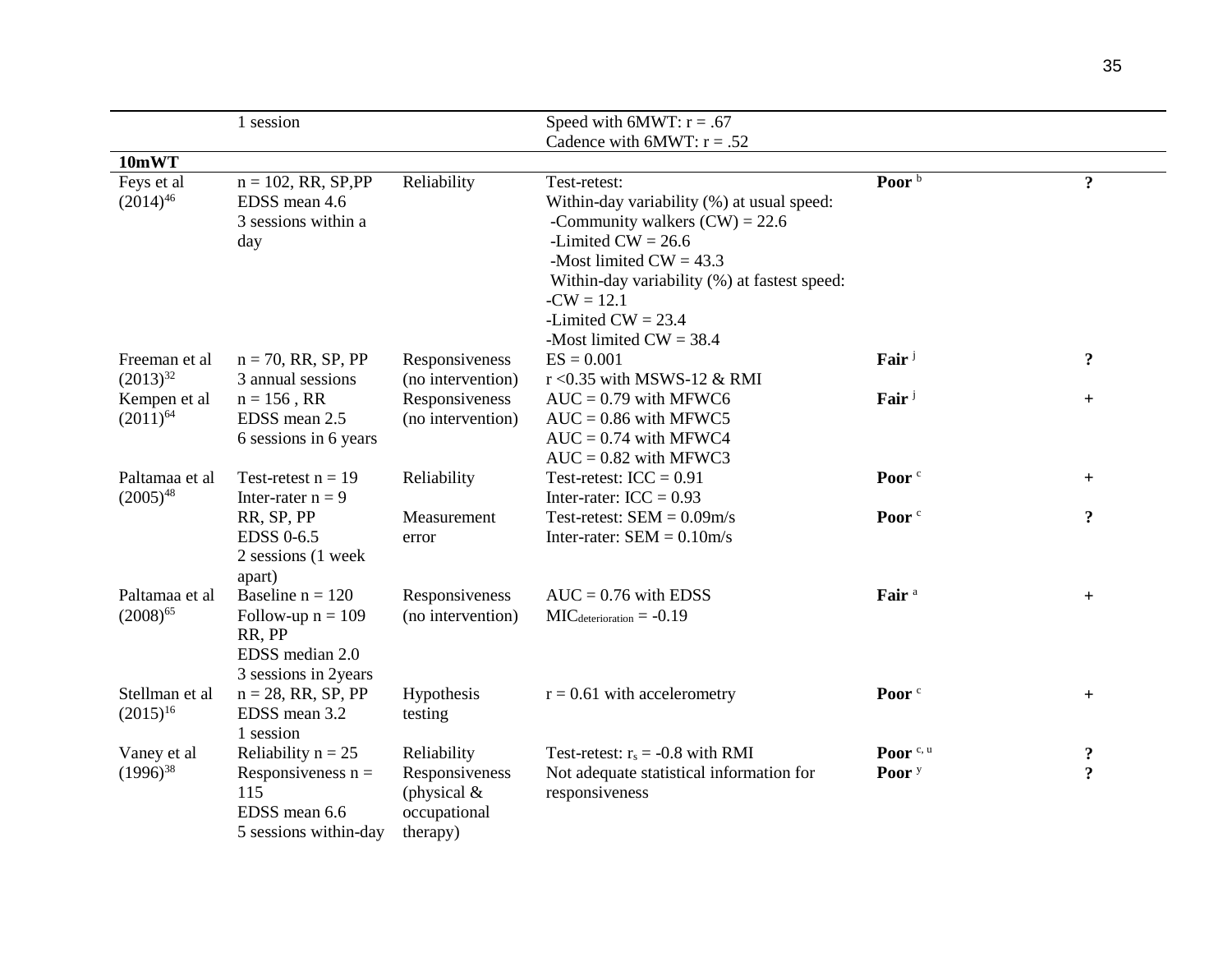| <b>Timed 25-Foot Walk</b> |                         |                   |                                              |                     |                     |
|---------------------------|-------------------------|-------------------|----------------------------------------------|---------------------|---------------------|
| Baert et al               | $n = 284$ , RR, SP, PP  | Responsiveness    | AUC with Global Rating Scale:                | Fair <sup>a</sup>   | $\ddot{}$           |
| $(2013)^{66}$             | EDDS mean 4.8           | (physical)        | Whole group $= 0.50$                         |                     |                     |
|                           | 2 sessions (pre $\&$    | rehabilitation)   | $EDSS \leq 4 = 0.64$                         |                     |                     |
|                           | post)                   |                   | EDSS $4.5 - 6.5 = 0.45$                      |                     |                     |
| Coleman et al             | $n = 296$ , RR, RP, SP, | Responsiveness    | $r_s = -0.39$ with CGI                       | Fair <sup>a</sup>   | $+$                 |
| $(2012)^{39}$             | PP                      | (dalfampridine    | $MICD = 0.35$ m/s                            |                     |                     |
|                           | EDSS mean 5.8           | treatment)        | Relative improvement = $17.2\%$              |                     |                     |
|                           | 4 sessions              |                   |                                              |                     |                     |
| Filipovic et al           | $n = 49$ , RR           | Responsiveness    | $SRM = 0.55$                                 | Fair <sup>a,t</sup> | $\ddot{\mathbf{c}}$ |
| $(2011)^{63}$             | EDSS mean 3.0           | (IVMP for 1)      | $ES = 0.27$                                  |                     |                     |
|                           | 2 sessions (pre $\&$    | month)            | $RE(%) = 68.3$                               |                     |                     |
|                           | post)                   |                   |                                              |                     |                     |
| Hobart et al              | $n = 533$ , RR, SP, PP  | Reliability       | Variability ranged from $10.03 - 11.44$      | Poor <sup>b</sup>   | $\ddot{\mathbf{c}}$ |
| $(2013)^{40}$             | EDSS mean 6.0           | Hypothesis        | $r = -0.20$ to $-0.43$ with MSWS-12          | <b>Excellent</b>    | $\pm$               |
|                           | 9 sessions              | testing           |                                              |                     |                     |
| Kaufman et al             | $n = 133, SP$           | Reliability       | Not adequate statistical information for     | Poor <sup>b</sup>   | $\ddot{\mathbf{c}}$ |
| $(2000)^{35}$             | 3 sessions (6 month     |                   | reliability                                  |                     |                     |
|                           | period)                 | Responsiveness    | Not adequate statistical information for     | Poor $\frac{b}{n}$  | $\ddot{\mathbf{c}}$ |
|                           |                         | (no intervention) | responsiveness                               |                     |                     |
| Larson et al              | $n = 36, RR$            | Reliability       | Test-retest $ICC = 0.92$                     | Fair <sup>c</sup>   | $+$                 |
| $(2013)^{44}$             | EDSS mean 3.5           |                   |                                              |                     |                     |
|                           | 2 sessions 1 week       |                   |                                              |                     |                     |
|                           | apart                   |                   |                                              |                     |                     |
| Learmonth et              | $n = 24$                | Reliability       | Test-retest $ICC(2,3) = 0.94$                | Poor <sup>c</sup>   | $+$                 |
| al $(2012)^{17}$          | EDSS mean 6.02          |                   |                                              |                     |                     |
|                           | 2 sessions 1 week       | Measurement       | $SEM = 4.56s$                                | Poor <sup>c</sup>   | $\ddot{\mathbf{c}}$ |
|                           | apart                   | error             | $MDC_{95} = 12.6s$                           |                     |                     |
| Learmonth et              | $n = 82$ , RR, SP, PP   | Reliability       | Test-retest $ICC(2,1) = 0.991$               | Good $t$            | $\pm$               |
| al $(2013)^{18}$          | EDSS mean 3.5           | Measurement       | $SEM = 1s$                                   | Fair i, m, n        | $\ddot{\mathbf{c}}$ |
|                           | 2 sessions (7 days      | error             | $MDC_{95} = 2.7s$                            |                     |                     |
|                           | apart)                  |                   | % $MDC_{95} = 36$                            |                     |                     |
| Schwid et al              | $n = 63$                | Reliability       | Test-retest reliability:                     | Poor <sup>b</sup>   | $\ddot{\mathbf{c}}$ |
| $(2002)^{49}$             | <b>EDSS 0-6.5</b>       |                   | 95% CI: $\pm$ 16% of patients baseline score |                     |                     |
|                           | 5 sessions              |                   |                                              |                     |                     |
| van Winsen et             | $n = 112$ , CIS, RR,    | Responsiveness    | Sensitivity $(\% ) = 25$                     | Fair <sup>a</sup>   | $\ddot{\mathbf{c}}$ |
| al $(2010)^{67}$          | SP, PP                  |                   | Specificity $(\%)=90$                        |                     |                     |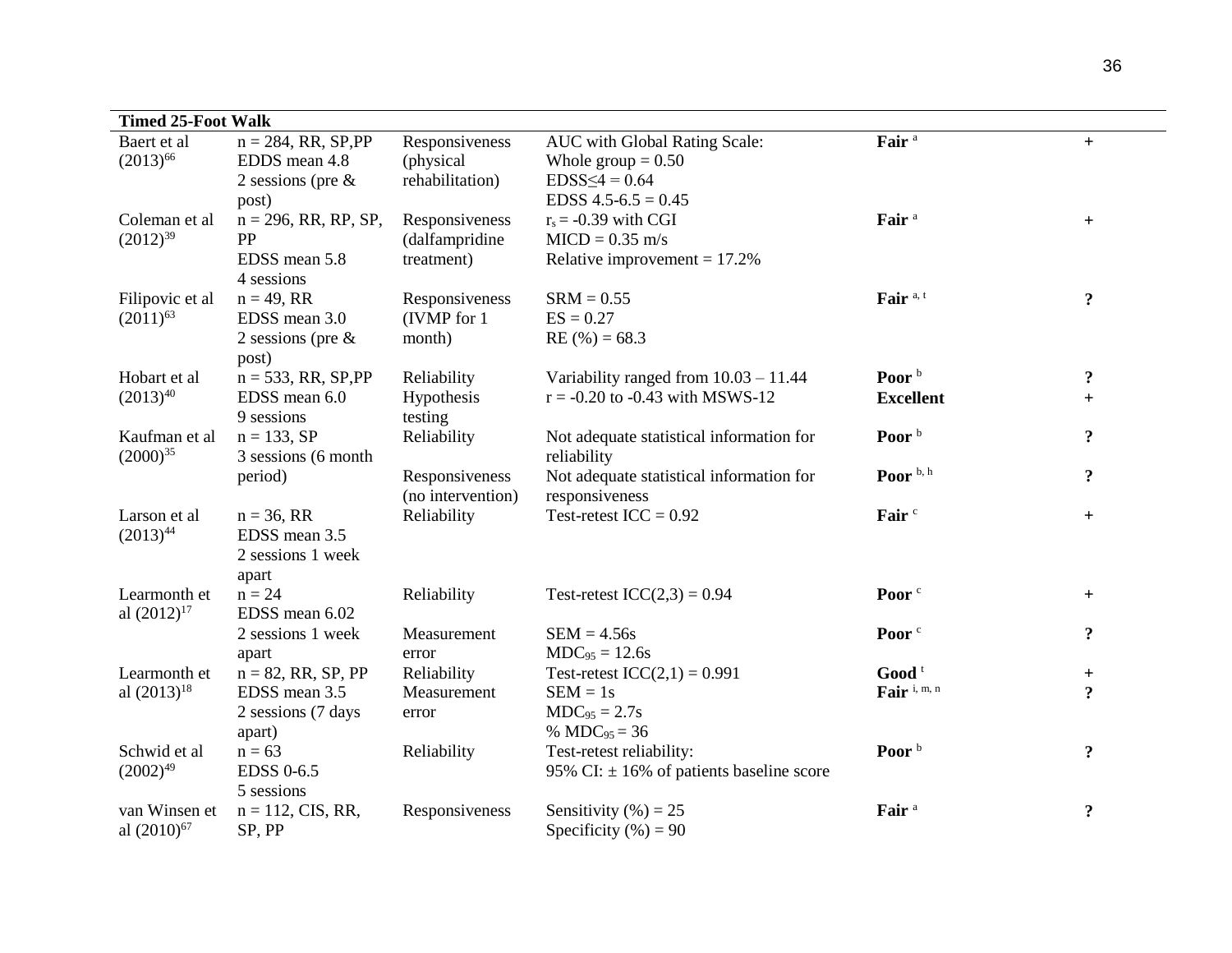|                                  | EDSS mean 4.5<br>2 sessions (pre $\&$<br>post)                           | (IVMP for 6)<br>weeks)                         | $LR+ = 2.50$<br>$LR = 0.83$                                                                              |                   |                     |
|----------------------------------|--------------------------------------------------------------------------|------------------------------------------------|----------------------------------------------------------------------------------------------------------|-------------------|---------------------|
| Jensen et al<br>$(2016)^{69}$    | $n = 105$<br>EDSS mean 5.6<br>2 sessions                                 | Responsiveness<br>(SR-Fampridine<br>treatment) | $MCID = 1.3s$<br>$% MCID = 14.2$                                                                         | Poor h, y         | $\ddot{\mathbf{c}}$ |
| <b>2-Minute Walk Test</b>        |                                                                          |                                                |                                                                                                          |                   |                     |
| Baert et al<br>$(2013)^{66}$     | $n = 284$ , RR, SP, PP<br>EDDS mean 4.8<br>2 sessions (pre $\&$<br>post) | Responsiveness<br>(physical<br>rehabilitation) | AUC with Global Rating Scale:<br>Whole group $= 0.64$<br>$EDSS \leq 4 = 0.74$<br>EDSS $4.5 - 6.5 = 0.60$ | Fair <sup>a</sup> | $+$                 |
| Feys et al<br>$(2014)^{46}$      | $n = 102$ , RR, SP, PP<br>EDSS mean 4.6<br>3 sessions within a<br>day    | Reliability                                    | Within-day variability (%):<br>$CW = 12.0$<br>Limited $CW = 13.8$<br>Most limited $CW = 26.3$            | Poor <sup>b</sup> | $\ddot{\mathbf{c}}$ |
| Filipovic et al<br>$(2011)^{63}$ | $n = 49$ , RR<br>EDSS mean 3.0<br>2 sessions (pre $\&$<br>post)          | Responsiveness<br>(IVMP for 1)<br>month)       | $SRM = 0.89$<br>$ES = 0.54$<br>$RE(%) = 95.1$                                                            | Fair <sup>a</sup> | $\ddot{\mathbf{c}}$ |
| Stellman et al<br>$(2015)^{16}$  | $n = 28$ , RR, SP, PP<br>EDSS mean 3.2<br>1 session                      | Hypothesis<br>testing                          | $r = 0.79$ with accelerometry                                                                            | Poor <sup>c</sup> | $+$                 |
| <b>6-Minute Walk Test</b>        |                                                                          |                                                |                                                                                                          |                   |                     |
| Baert et al<br>$(2013)^{66}$     | $n = 284$ , RR, SP, PP<br>EDDS mean 4.8<br>2 sessions (pre $\&$<br>post) | Responsiveness<br>(physical<br>rehabilitation) | AUC with Global Rating Scale:<br>Whole group $= 0.68$<br>$EDSS \leq 4 = 0.77$<br>EDSS $4.5 - 6.5 = 0.65$ | Fair <sup>a</sup> | $\ddot{}$           |
| Feys et al<br>$(2014)^{46}$      | $n = 102$ , RR, SP, PP<br>EDSS mean 4.6<br>3 sessions within a<br>day    | Reliability                                    | Within-day variability (%):<br>$CW = 10.1$<br>Limited $CW = 15.7$<br>Most limited $CW = 28.7$            | Poor <sup>b</sup> | $\ddot{\mathbf{c}}$ |
| Freeman et al<br>$(2013)^{32}$   | $n = 70$ , RR, SP, PP<br>3 annual sessions                               | Responsiveness<br>(no intervention)            | $ES = 0.03$<br>'general mobility': $r = 0.499$                                                           | Fair <sup>j</sup> | $\ddot{\mathbf{c}}$ |
| Fry et al<br>$(2006)^{47}$       | $n = 12$ , RR, SP, PP<br>EDSS mean 3.6<br>2 sessions (1 week<br>apart)   | Reliability                                    | Test-retest $ICC = 0.96$                                                                                 | Poor <sup>c</sup> | $\pm$               |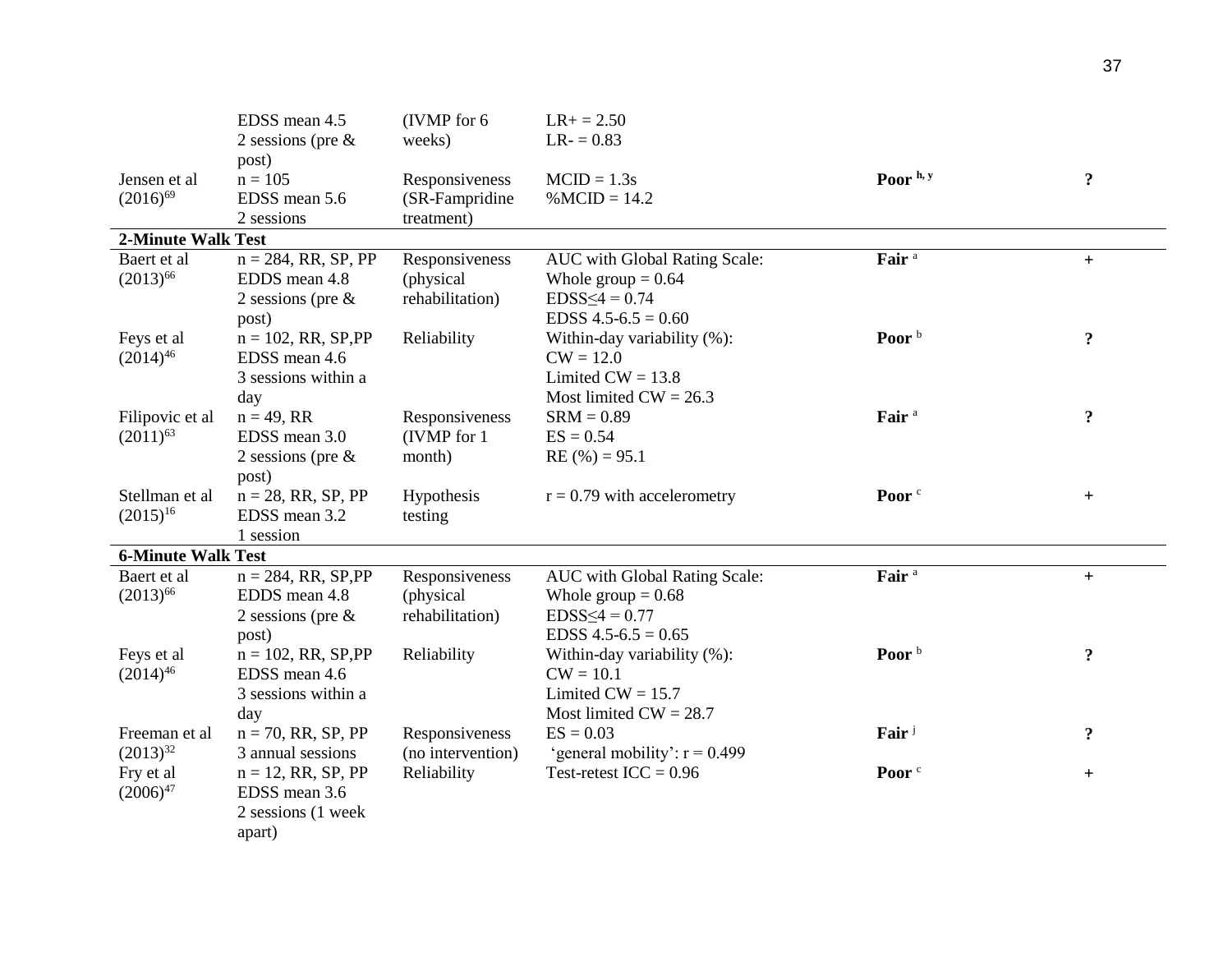| Goldman et al<br>$(2008)^{15}$  | $n = 40$ , RR, SP, PP<br><b>EDSS 0-6.5</b><br>3 sessions (in 4<br>hours) | Reliability       | Fair <sup>t</sup><br>Test-retest: $ICC = 0.94$<br>Inter-rater: $ICC = 0.91$ |                   | $+$                 |
|---------------------------------|--------------------------------------------------------------------------|-------------------|-----------------------------------------------------------------------------|-------------------|---------------------|
| Learmonth et                    | $n = 24$                                                                 | Reliability       | Test-retest: ICC $(2,1) = 0.96$                                             | Poor <sup>c</sup> | $+$                 |
| al $(2012)^{17}$                | EDSS mean 6.02                                                           | Measurement       | $SEM = 27.48m$                                                              | Poor <sup>c</sup> | $\overline{?}$      |
|                                 | 2 sessions 1 week<br>apart                                               | error             | $MDC_{95} = 76.2m$                                                          |                   |                     |
| Learmonth et                    | $n = 82$ , RR, SP, PP                                                    | Reliability       | Test-retest: $ICC(2,1) = 0.96$                                              | Good <sup>t</sup> | $+$                 |
| al $(2013)^{18}$                | EDSS mean 3.5                                                            | Measurement       | $SEM = 32m$                                                                 | Fair i, m, n      | $\ddot{ }$          |
|                                 | 2 sessions (7 days                                                       | error             | $MDC_{95} = 88m$                                                            |                   |                     |
|                                 | apart)                                                                   |                   | % MDC $_{95}$ = 20                                                          |                   |                     |
| Paltamaa et al<br>$(2005)^{48}$ | Test-retest $n = 19$<br>Inter-rater $n = 9$                              | Reliability       | Test-retest: $ICC = 0.96$<br>Inter-rater: $ICC = 0.93$                      | Poor <sup>c</sup> | $+$                 |
|                                 | RR, SP, PP                                                               | Measurement       | Test-retest: $SEM = 30.65$ m                                                | Poor <sup>c</sup> | $\ddot{\mathbf{c}}$ |
|                                 | <b>EDSS 0-6.5</b><br>2 sessions (1 week<br>apart)                        | error             | Inter-rater: $SEM = 35.85$ m                                                |                   |                     |
| Paltamaa et al                  | Baseline $n = 120$                                                       | Responsiveness    | $AUC = 0.76$ with EDSS                                                      | Fair <sup>a</sup> | $+$                 |
| $(2008)^{65}$                   | Follow-up $n = 109$<br>RR, PP<br>EDSS median 2.0                         | (no intervention) | $MICdeterioration = -55.06$                                                 |                   |                     |
|                                 | 3 sessions in 2 years                                                    |                   |                                                                             |                   |                     |
| Stellman et al                  | $n = 28$ , RR, SP, PP                                                    | Hypothesis        | $r = 0.68$ with accelerometry                                               | Poor <sup>c</sup> | $+$                 |
| $(2015)^{16}$                   | EDSS mean 3.2                                                            | testing           |                                                                             |                   |                     |
|                                 | 1 session                                                                |                   |                                                                             |                   |                     |
| Toomey et al                    | $n = 8$                                                                  | Reliability       | Inter-rater: $ICC = 0.984$                                                  | Poor <sup>c</sup> | $+$                 |
| $(2013)^{36}$                   | 1 session(4assessors)                                                    |                   |                                                                             |                   |                     |
| <b>RPE</b>                      |                                                                          |                   |                                                                             |                   |                     |
| Heine et al                     | $n = 31$ RR, SP, PP                                                      | Reliability       | Test-retest: $ICC = 0.706$                                                  | Poor <sup>z</sup> | $+$                 |
| $(2015)^{50}$                   | EDSS mean 2.5                                                            | Measurement       | $SEM = 1.1$                                                                 | Poor <sup>z</sup> | $\ddot{\mathbf{c}}$ |
|                                 | 2 sessions $(1-3)$                                                       | error             | $SDC_{individual} = 2.9$                                                    |                   |                     |
|                                 | weeks apart)                                                             |                   | $SDC_{group} = 0.52$                                                        |                   |                     |
|                                 |                                                                          |                   | $LoA = -2.9 - 2.9$                                                          |                   |                     |
| Cleland et al                   | $n = 16$ RR, SP, PP                                                      | Reliability       | Test-retest: $ICC = 0.870$                                                  | Poor <sup>c</sup> | $^{+}$              |
| $(2016)^{51}$                   | EDSS median 1.75                                                         | Hypothesis        | $r = .691$ with $VO2(L/min)$                                                | Poor $c, h$       | $\ddot{\mathbf{c}}$ |
|                                 |                                                                          | testing           | $r = .507$ with $VO2(mL/kg/min)$                                            |                   |                     |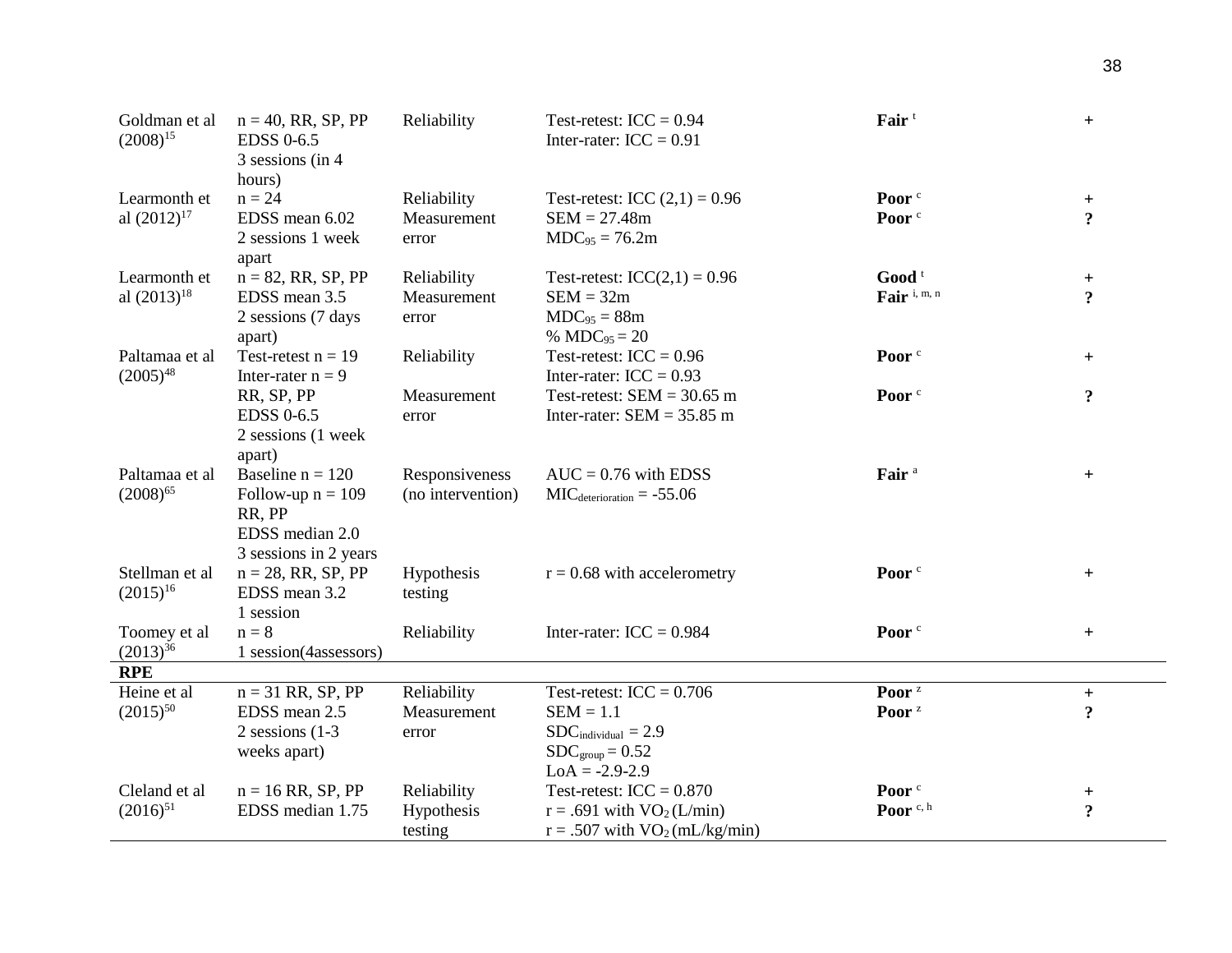|                              | 2 sessions $(6-10)$ days             |                      |                                                                                                                                                                      |                                |                     |
|------------------------------|--------------------------------------|----------------------|----------------------------------------------------------------------------------------------------------------------------------------------------------------------|--------------------------------|---------------------|
|                              | apart)                               |                      |                                                                                                                                                                      |                                |                     |
| $\mathbf{VO}_2$ peak         |                                      |                      |                                                                                                                                                                      |                                |                     |
| Heine et al<br>$(2015)^{50}$ | $n = 31$ RR, SP, PP<br>EDSS mean 2.5 | Reliability          | Test-retest: ICC = $0.933$ for VO <sub>2</sub> peak<br>$(mL \cdot kg^{-1} \cdot min^{-1})$                                                                           | Poor <sup><math>z</math></sup> | $\pm$               |
|                              | 2 sessions $(1-3)$<br>weeks apart)   | Measurement<br>error | $VO2$ peak (mL $\cdot$ kg <sup>-1</sup> $\cdot$ min <sup>-1</sup> ):<br>$SEM = 1.7$<br>$SDC_{individual} = 4.6$<br>$SDC_{\text{group}} = 0.82$<br>$LoA = -5.0 - 4.3$ | Poor <sup>z</sup>              | $\boldsymbol{\eta}$ |

**COSMIN item rating:** a: hypothesis vague or not formulated, possible to deduce; b: not appropriate statistical methods; c: small sample size; d: no description of ICC model used; e: assume that patients were stable in the interim period; f: expected magnitude of the correlations not stated; g: assumable that statistical methods were appropriate; h: no information about the psychometric properties of the comparator instruments; i: not clear how missing items were handled; j: unclear or not described what occurred in the interim period; k: assumable that measurements were independent; l: AUC or correlations not calculated; m: unclear if patients were stable; n: doubtful whether time interval was appropriate; o: poor description of the comparator instrument; p: no description of the % of missing data; q: some information on measurement properties or a reference; r: internal consistency not calculated for each subscale separately; s: no ICC, Spearman or Pearson's correlations calculated; t: due to sample size; u: only correlations, not ICC calculated; v: minimal number of hypothesis formulated a priori; w: expected direction of the correlations or differences not stated; x: not described but can be deduced how missing items were handled; y: unclear what was expected; z: test conditions were not similar

**Abbreviations**: AIC: Akaike information criterion; AUC: Area under the curve; BIC: Bayesian information criterion; CFI: comparative fit index; CGI: Clinician Global Impression; CIS: Clinically Isolated Syndrome; CWS: comfortable walking speed; ES: effect size; FWS: faster walking speed; GPCM: generalized partial credit model; GRM: graded response model; HRQoL: Health-related Quality of Life; ICC: Intraclass Correlation Coefficient; IVMP: intravenous methylprednisolone therapy; LoA: limits of agreement; LR: Likelihood ratio; MDC: minimum detectable change; MIC: minimal important change; MICD: Minimally important clinical difference; MFWC: Modified Functional Walking Categories; PDDS: Patient Determined Disease Steps; PP: Primary Progressive; r: Pearson's correlations; r<sub>s</sub>: Spearman coefficient; RE: relative efficiency; RMI: Rivermead Mobility Index; RMSEA: root mean square error of approximation; RR: Relapsing Remitting; SDC: smallest detectable change; SEM: standard error of mean; SP: Secondary Progressive; SRM: standardized response mean; SRMR: root mean square residual; SWS: slower walking speed; TLI: Tucker-Lewis index.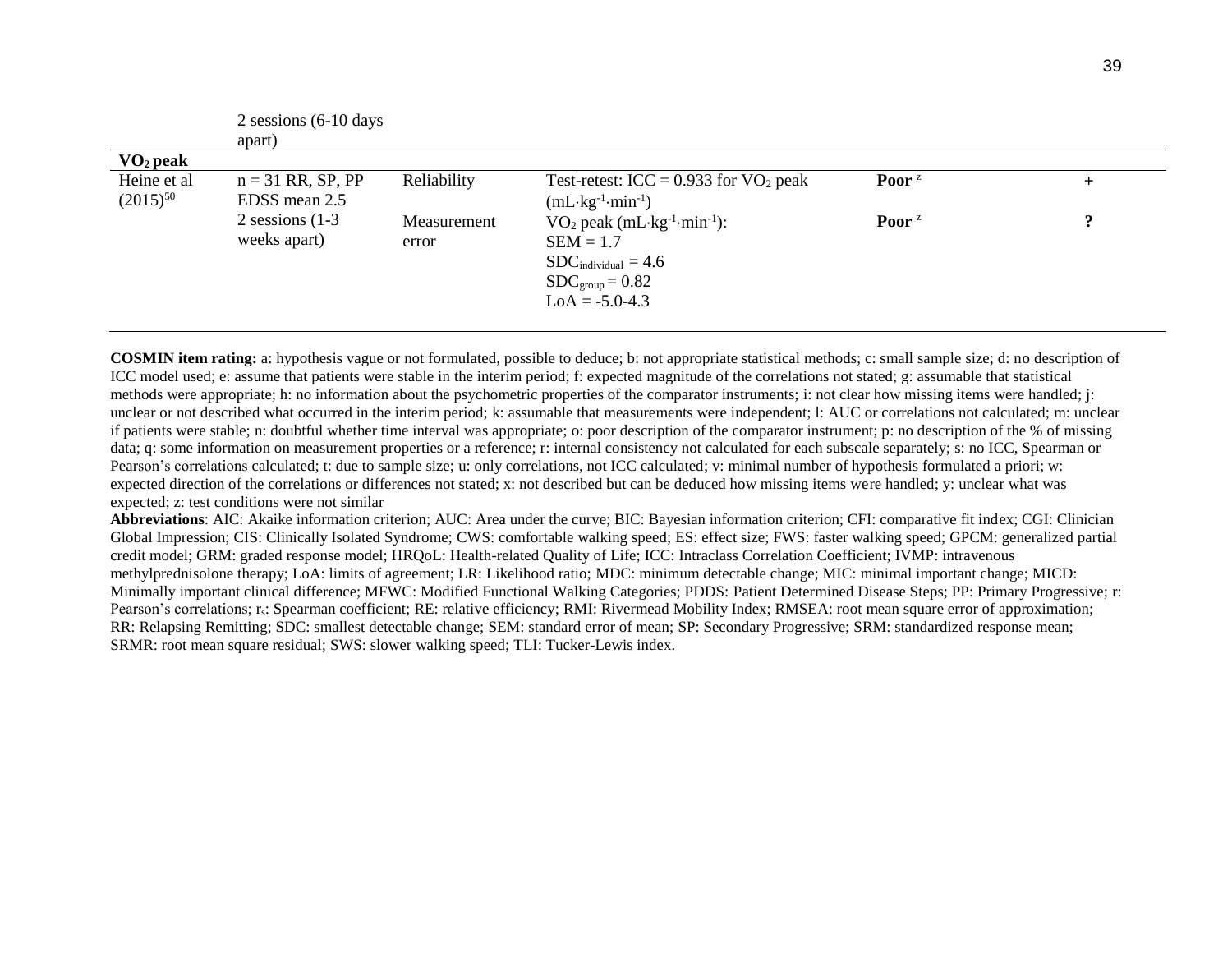| <b>Outcome</b>               | <b>Internal</b>        |                  | <b>Reliability</b>        |                           | <b>Measurement</b>      | <b>Hypothesis</b>         | <b>Responsiveness</b>     |
|------------------------------|------------------------|------------------|---------------------------|---------------------------|-------------------------|---------------------------|---------------------------|
| measure                      | consistency            | Intra-rater      | Inter-<br>rater           | Test-<br>retest           | error                   | testing                   |                           |
| <b>RT/MT</b>                 | n/a                    | n/a              | n/a                       | n/a                       | n/a                     | $+$<br>Limited            | $\overline{?}$<br>Unknown |
| <b>MSWS-12</b>               | $+++$<br><b>Strong</b> | n/a              | n/a                       | $+++$<br><b>Strong</b>    | $\gamma$<br>Unknown     | $++$<br>Moderate          | $+$<br>Limited            |
| <b>MSFC</b>                  | n/a                    | $++$<br>Moderate | $\overline{?}$<br>Unknown | n/a                       | n/a                     | $++$<br>Moderate          | $\gamma$<br>Unknown       |
| Spatiotemporal<br>parameters | n/a                    | n/a              | n/a                       | n/a                       | n/a                     | $+$<br>Limited            | n/a                       |
| 10mWT                        | n/a                    | n/a              | $\gamma$<br>Unknown       | $\gamma$<br>Unknown       | 2<br>Unknown            | $\gamma$<br>Unknown       | $++$<br>Moderate          |
| T <sub>25</sub> FW           | n/a                    | n/a              | n/a                       | $++$<br>Moderate          | $\gamma$<br>Unknown     | $+++$<br><b>Strong</b>    | $++$<br>Moderate          |
| 2MWT                         | n/a                    | n/a              | n/a                       | $\overline{?}$<br>Unknown | n/a                     | $\gamma$<br>Unknown       | $+$<br>Limited            |
| 6MWT                         | n/a                    | n/a              | $+$<br>Limited            | $++$<br>Moderate          | $\gamma$<br>Unknown     | $\overline{?}$<br>Unknown | $++$<br>Moderate          |
| $\mathbf{VO}_2$ peak         | n/a                    | n/a              | n/a                       | $\gamma$                  | ?                       | n/a                       | n/a                       |
| <b>RPE</b>                   | n/a                    | n/a              | n/a                       | Unknown<br>?<br>Unknown   | Unknown<br>9<br>Unknown | $\gamma$<br>Unknown       | n/a                       |

# **Table 3** Level of evidence for each outcome measure identified in the principal search.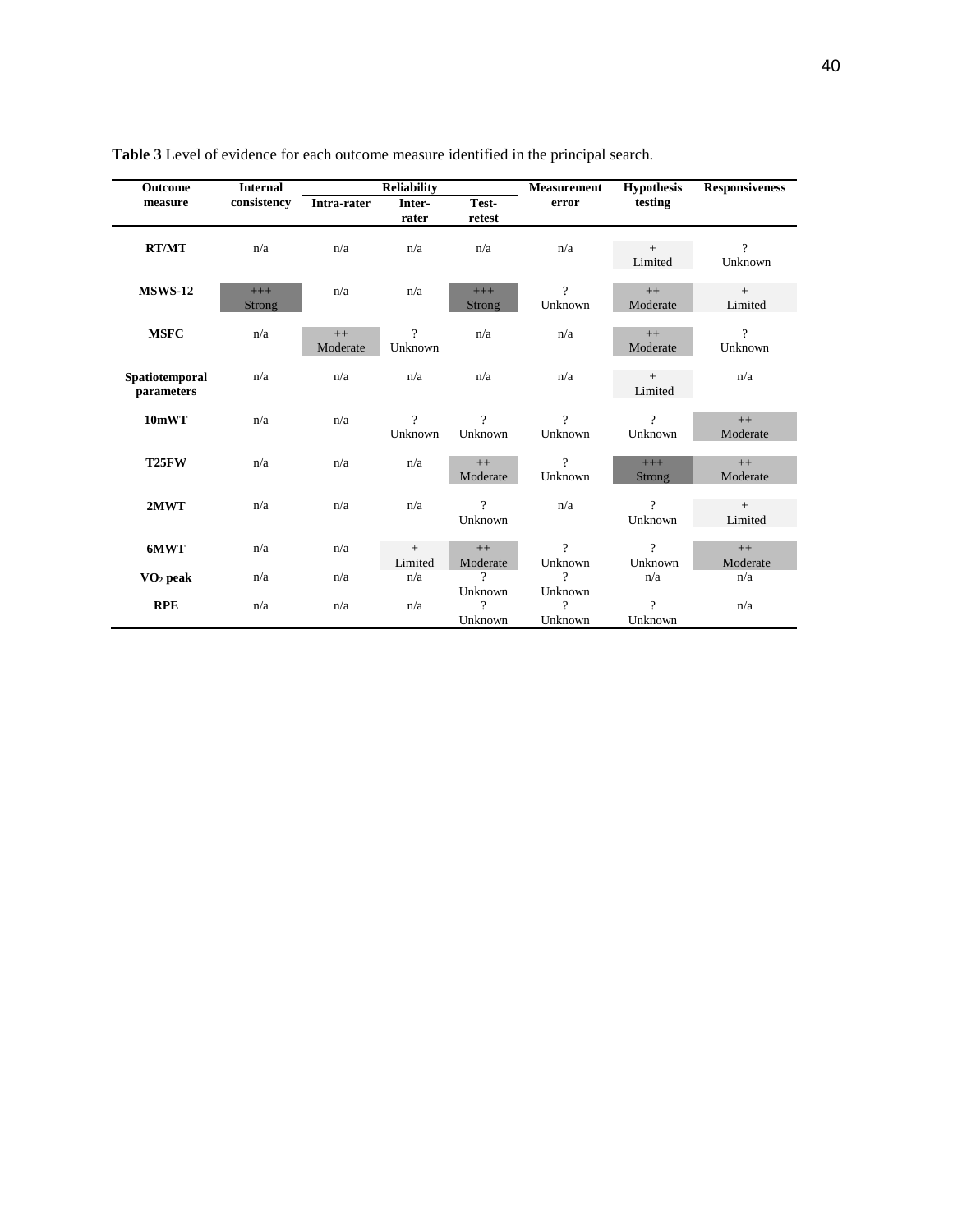

**Figure 1** 1. Preliminary search: identification of the outcomes measures that have been used to assess the effect of assistive technology for foot drop; 2. Principal search: studies evaluating the psychometric properties of outcome